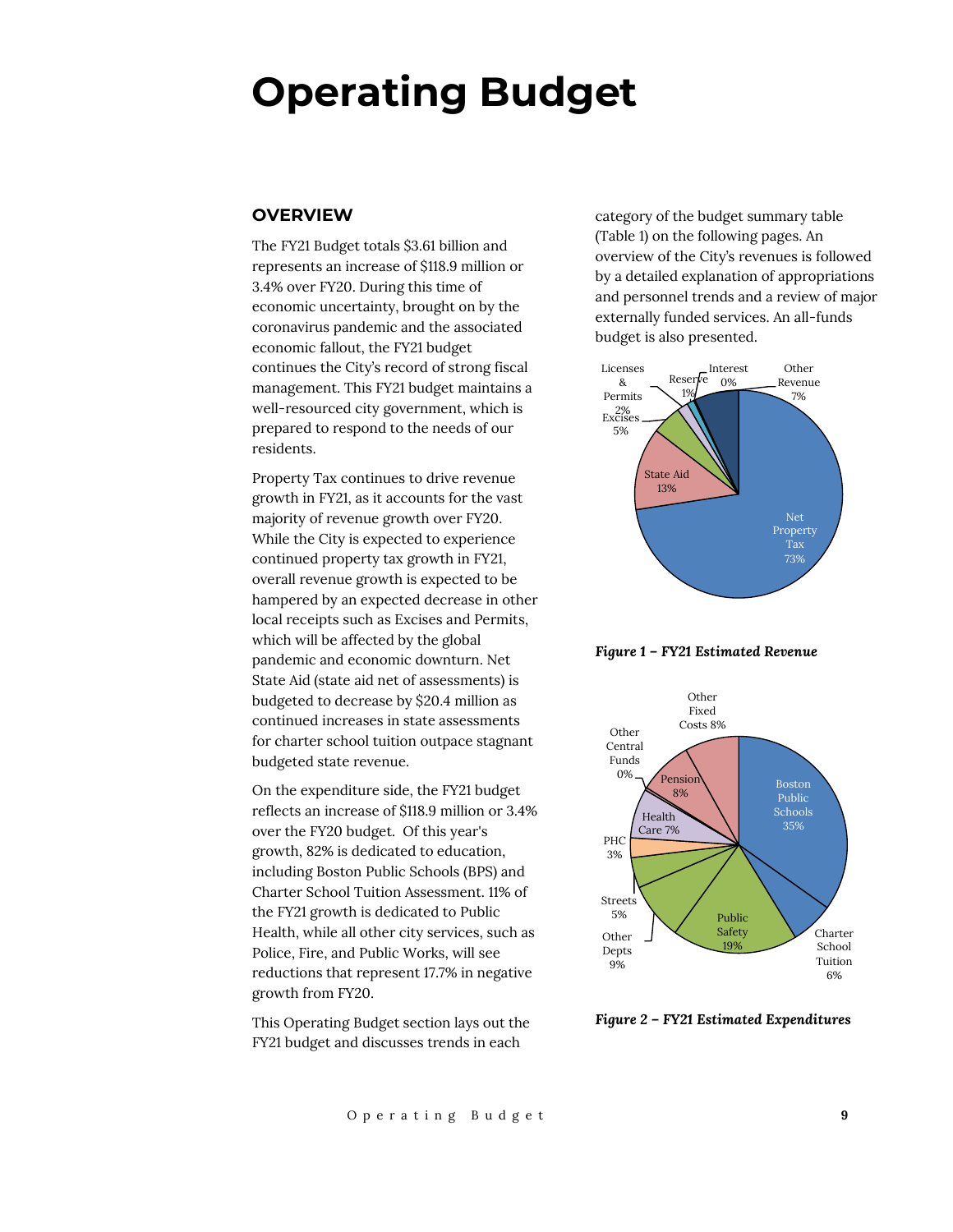## **BUDGET SUMMARY**

|                                     | <b>FY18 Actual</b> | <b>FY19 Actual</b> | FY20 Budget | FY21 Budget |
|-------------------------------------|--------------------|--------------------|-------------|-------------|
| <b>REVENUES</b> (1)                 |                    |                    |             |             |
| Property Tax                        | 2,222.60           | 2,354.14           | 2,508.77    | 2,636.49    |
| Property Tax Overlay                | (30.60)            | (33.26)            | (47.32)     | (14.00)     |
| Excises                             | 223.24             | 236.51             | 204.54      | 166.54      |
| Fines                               | 63.55              | 74.11              | 69.34       | 66.11       |
| Interest On Investments             | 15.39              | 30.41              | 15.00       | 8.00        |
| Payments in Lieu of Taxes           | 52.70              | 54.05              | 48.98       | 49.28       |
| Urban Redev Chapter 121A            | 72.47              | 54.41              | 31.05       | 30.70       |
| Department Revenue                  | 68.32              | 72.40              | 62.10       | 63.24       |
| Licenses & Permits                  | 74.56              | 82.60              | 64.05       | 61.96       |
| Penalties & Interest                | 11.38              | 11.42              | 8.00        | 9.00        |
| Available Funds                     | 0.00               | 0.00               | 24.85       | 30.95       |
| State Aid                           | 439.71             | 434.36             | 464.20      | 464.20      |
| <b>Total Recurring Revenue</b>      | 3,213.29           | 3,371.15           | 3,453.54    | 3,572.46    |
|                                     |                    |                    |             |             |
| <b>Budgetary Fund Balance</b>       | 0.00               | 0.00               | 40.00       | 40.00       |
| Surplus Property Fund               | 0.00               | 0.00               | 0.00        | 0.00        |
| <b>Total Revenues</b>               | 3,213.29           | 3,371.15           | 3,493.54    | 3,612.46    |
|                                     |                    |                    |             |             |
| <b>EXPENDITURES</b>                 |                    |                    |             |             |
| City Appropriations (2)             | 1,291.59           | 1,364.99           | 1,409.43    | 1,388.34    |
| Boston Public Health Commission (2) | 79.56              | 87.97              | 93.41       | 106.47      |
| Boston School Department (2)        | 1,093.29           | 1,126.68           | 1,178.56    | 1,258.63    |
| Reserve for Collective Bargaining   | 15.50              | 2.51               | 5.65        | 3.00        |
| Other Post Employment Benefits      | 40.00              | 40.00              | 40.00       | 40.00       |
| <b>Total Appropriations</b>         | 2,519.94           | 2,622.14           | 2,727.05    | 2,796.45    |
|                                     |                    |                    |             |             |
| Pensions                            | 233.30             | 263.08             | 265.60      | 292.09      |
| Debt Service                        | 170.91             | 177.28             | 186.45      | 189.13      |
| <b>Charter School Tuition</b>       | 173.35             | 185.03             | 214.57      | 231.96      |
| <b>MBTA</b>                         | 85.81              | 88.21              | 90.67       | 93.35       |
| <b>Other State Assessments</b>      | 4.92               | 5.51               | 5.36        | 5.65        |
| Suffolk County Sheriff Dept         | 3.87               | 3.87               | 3.85        | 3.85        |
| Reserve                             | 0.00               | 3.41               | 0.00        | 0.00        |
| <b>Total Fixed Costs</b>            | 672.16             | 726.39             | 766.49      | 816.02      |
| <b>Total Expenditures</b>           | 3,192.10           | 3,348.53           | 3,493.54    | 3,612.46    |
|                                     |                    |                    |             |             |
| <b>Surplus (Deficit)</b>            | 21.19              | 22.61              | 0.00        | 0.00        |

(1) All revenues displayed are part of the City's general fund that support expenditures displayed in the bottom half of the table.<br>(2) See General Fund Appropriations by Cabinet & Department table for breakdown by cabinet

*Table 1*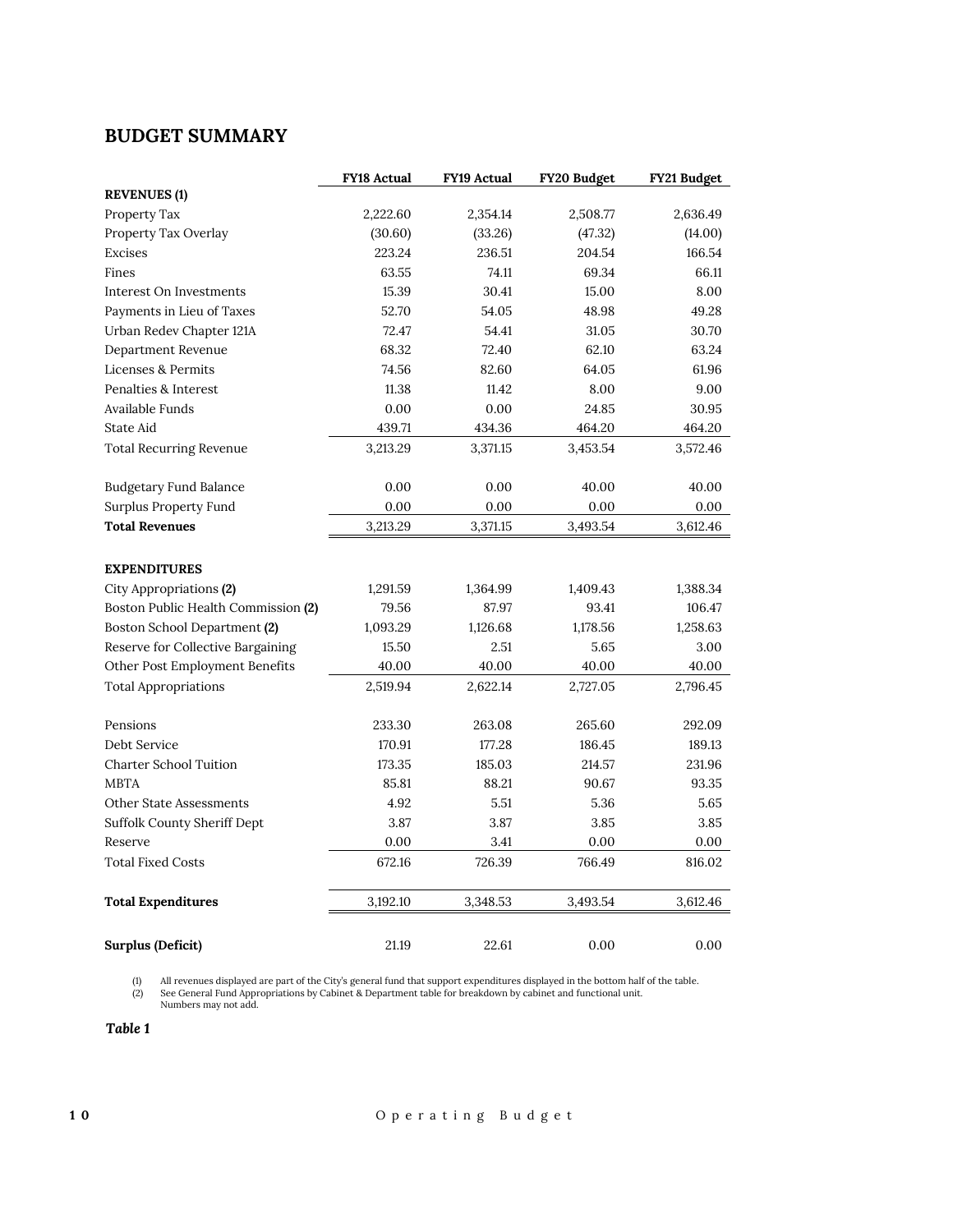The City's projected revenues provide the basis for planning FY21 appropriations to maintain a balanced budget. Selected FY21 budgeted City revenues compare with FY20 budgeted revenues as follows: the net property tax levy increases \$161.0 million or 6.5%; excises decrease \$38.0 million or 18.6%; interest on investments decrease \$7.0 million or 46.7%; miscellaneous department revenues increase by \$1.1 million or 1.8%; state aid remains flat.

On the expenditure side of the budget, total appropriations increase by \$97.9 million or 3.2% and fixed costs increase by \$66 million or 8.6%. Selected FY21 budgeted appropriations compare with FY20 budgeted appropriations as follows: City appropriations increase \$1.4 million or 0.1%; the Boston Public Health Commission (PHC) increases by \$9.1 million or 9.7%; and the School Department (BPS) increases \$80.1 million or 6.8%. In addition, a collective bargaining reserve has been set aside at \$3 million; when the outstanding collective bargaining agreements are negotiated, these reserves will be used to cover those increased costs in City departments, PHC and BPS. Within City Appropriations, actual City Departments are increasing by \$3.2 million or 0.3% over FY20. Most union contracts expire at the end of FY20 or shortly thereafter and as a result departmental personnel increases are limited in the FY21 budget. City Appropriations also consist of 11 central appropriations, including a large appropriation for Health Insurance totaling \$219.6 million, which has a modest decrease of -0.8% over FY20.

FY21 budgeted fixed costs are growing by \$66.0 million over FY20. Pensions are a key driver with an increase of \$26.5 million or 10.0%. Debt Service is also growing with a \$19.2 million or 10.3% increase. The MBTA state assessment is increasing by 3.0%.

## **REVENUE**

The City's recurring revenue budget can be divided to three categories: Property Tax, State Aid and Other Local Receipts (including excise taxes, fines, etc.). Over the past two decades, the City's revenue structure has shifted significantly towards a growing reliance on property tax. A more detailed discussion of City revenues is provided in the *Revenue Estimates and Analysis* chapter of this volume.

#### **Property Tax Levy**

The property tax levy has always been the City's largest and most dependable source of revenue. In FY20 the net property tax levy (levy less a reserve for abatements) totals \$2.46 billion, providing 71.3% of recurring revenue. In FY21, the net property tax levy is estimated to total \$2.62 billion and to increase to 73.4% of budgeted recurring revenues.

In Massachusetts, Proposition 2 ½ constrains the amount of property tax revenue the City can raise each year from its existing tax base. In each year since FY85, the City has increased its levy by the 2.5% allowable under the limits set forth in Proposition 2 ½.

During these same years, the levy has also been positively impacted by taxable new value or "new growth" that is excluded from the levy limit. Due in part to efforts to attract business development to Boston and grow its housing stock, Boston experienced unprecedented new growth property tax revenue in FY17 through FY20. New growth is budgeted at \$65.0 million in FY21.

## **State Aid**

The primary sources of aid from the State to municipalities are education aid and unrestricted general government aid. The Commonwealth also distributes aid for libraries and provides some other reimbursements to municipalities.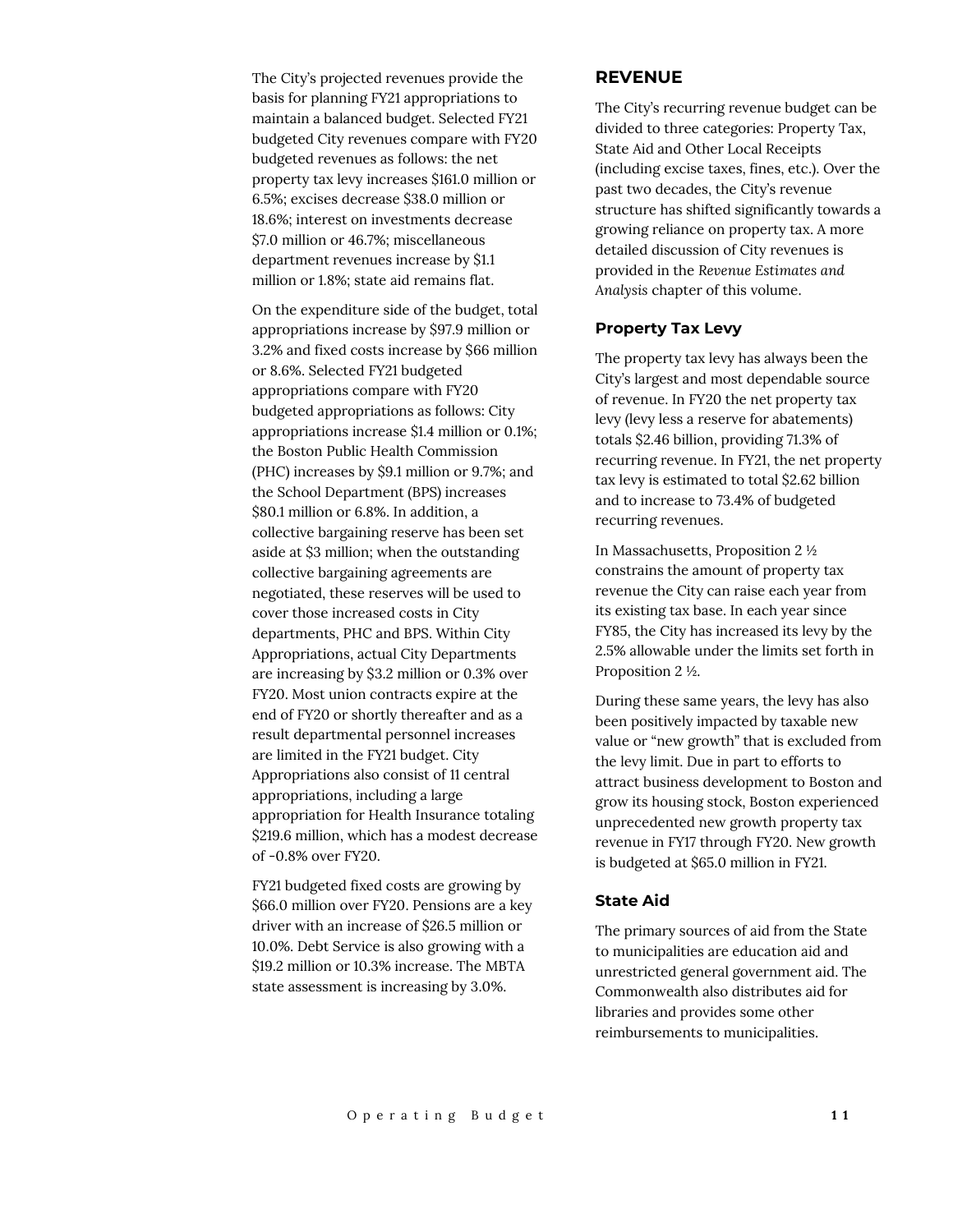State aid has been reduced substantially over the course of the last two recessions. Since FY02, net state aid (defined as state aid revenues less state assessments) to the City has been reduced by \$295.1 million or 68.9%. In FY21, net state aid is budgeted to decline by \$20.4 million or 13.3% compared to FY20, based on the FY21 Governor's Budget for assessments and the FY20 State Aid budget.

In November 2019, the state passed the Student Opportunity Act, which represents a fundamental change in trajectory of State funding for Boston's schools and students. This bill, when fully implemented, will ensure that Boston benefits from the changes to the Foundation Budget through additional Chapter 70 aid and a full reimbursement for charter school tuition. However, as of June 30<sup>th</sup> 2020, the state did not pass their FY21 budget.



## *Figure 3 - State Aid, State Assessments and Net State Aid, FY08-FY21*

## **Local Receipts**

13.6% of the City's budgeted recurring revenue in FY21 is comprised of excise taxes, fines, payments-in-lieu-of-taxes, Chapter 121A payments, investment income, departmental revenue, licenses and permits, penalties and interest, and available funds. To forecast these receipts, the City uses analytical trending of

historical collections, as well as analyzing economic data and assumptions.

The FY20 Budget includes \$527.9 million in Local Receipt revenue, and the FY21 budget decreases to \$485.8 million. This decrease is based on the expected effects of the coronavirus pandemic and anticipated economic downturn.

## **Budgetary Fund Balance**

Fund Balance can be appropriated for use during the fiscal year. Budgetary fund balance, more commonly referred to as "free cash", is described as the portion of available reserves, generated to a considerable degree by annual operating surpluses, which the City can responsibly appropriate for spending. The FY21 Budget uses \$40 million in budgetary fund balance to fund the appropriation for other postemployment benefits (OPEB).

See the *Financial Management* section of Volume I for more detail on this revenue source.

## **EXPENDITURES**

Expenditures are broken down into two primary groups: (1) appropriations directly related to departmental services and (2) fixed and mandated costs. FY21 appropriations are subdivided into three subgroups as follows:

- City Appropriations, which includes all operating department appropriations, centrally budgeted costs such as health insurance and Medicare, a risk retention reserve and a set-aside for tax title and annual audit expenses;
- Boston Public Health Commission (PHC), the City appropriation for the quasi-independent authority and successor to the Department of Health and Hospitals;
- and School Department, the City appropriation for the Boston Public Schools (BPS).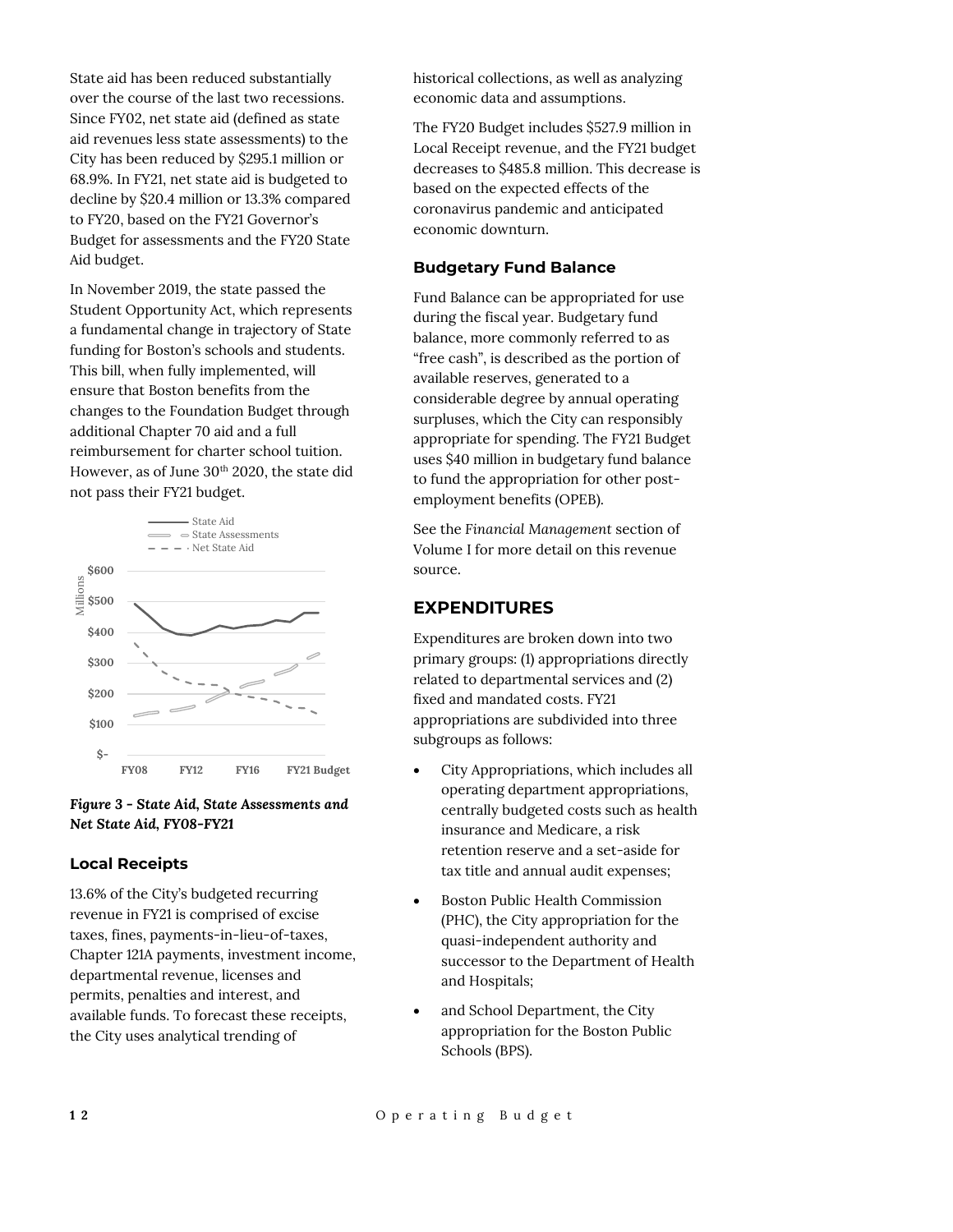Appropriations are also presented by expenditure category across the three subgroups. (Figure 6)



#### *Figure 4 - FY21 Appropriations by Category*

Personnel Services include salaries, overtime, unemployment compensation and workers' compensation, and collective bargaining reserves for estimated wage increases for union employees whose agreements are not settled.

The Health Benefits category includes the cost of health, dental and life insurance for City, BPS and PHC employees and retirees, employer Medicare payroll taxes, and the appropriation for Other Post-Employment Benefits (OPEB).

The Contractual Services category includes expenditures for communications, repairs and service to buildings, equipment and vehicles, transportation, trash collection and disposal, as well as outside legal, advertising, and printing expenses.

Included in the "Other" category are supplies and materials such as gasoline, uniform allowances, office supplies, workers' compensation medical expenses,

medical indemnification in the Fire and Police Departments, legal liabilities, and aid to veterans. Also included in the "Other" category are appropriations for equipment, vehicles, a risk retention reserve, the Housing Trust Fund, tax title, and funding for the City's outside audit.

#### **Health Benefits**

Health benefit costs comprise a significant portion of the City budget and are a critical benefit for City employees and retirees. With these concerns in mind, the Walsh Administration and the City's Public Employee Committee (PEC) have signed a new five year agreement for FY21-FY25. The new agreement will continue to provide over 30,000 active and retired employees with quality healthcare coverage while saving the City of Boston \$59.7 million over five years.

The FY21 budget includes \$410 million for all health benefit-related costs for the City's employees and retirees, comprising 11.4% of total City expenditures – compared to 7.8% in 2001. \$42.25 million of these costs are for future OPEB liabilities which are discussed in more detail in the following section. The remaining \$368 million of these costs are for current health, dental and life premiums, and employer Medicare payroll taxes.

As shown in Figure 5, these costs grew from \$132 million in FY01 to \$368 million in FY21, an increase of \$236 million or 180%. Over the same period, all other City costs increased 110%. Figure 5 shows three distinct periods of annual cost increases. Steep increases averaged 9% per year from FY01 – FY11. Between FY12 – FY15, costs decreased on an average of 1% per year due to multiple factors, including state health reform legislation, cooperative efforts by the City and its unions to reduce both the City's share of costs and total costs, and lower nationwide health care cost trends. For FY16 through FY21, health care costs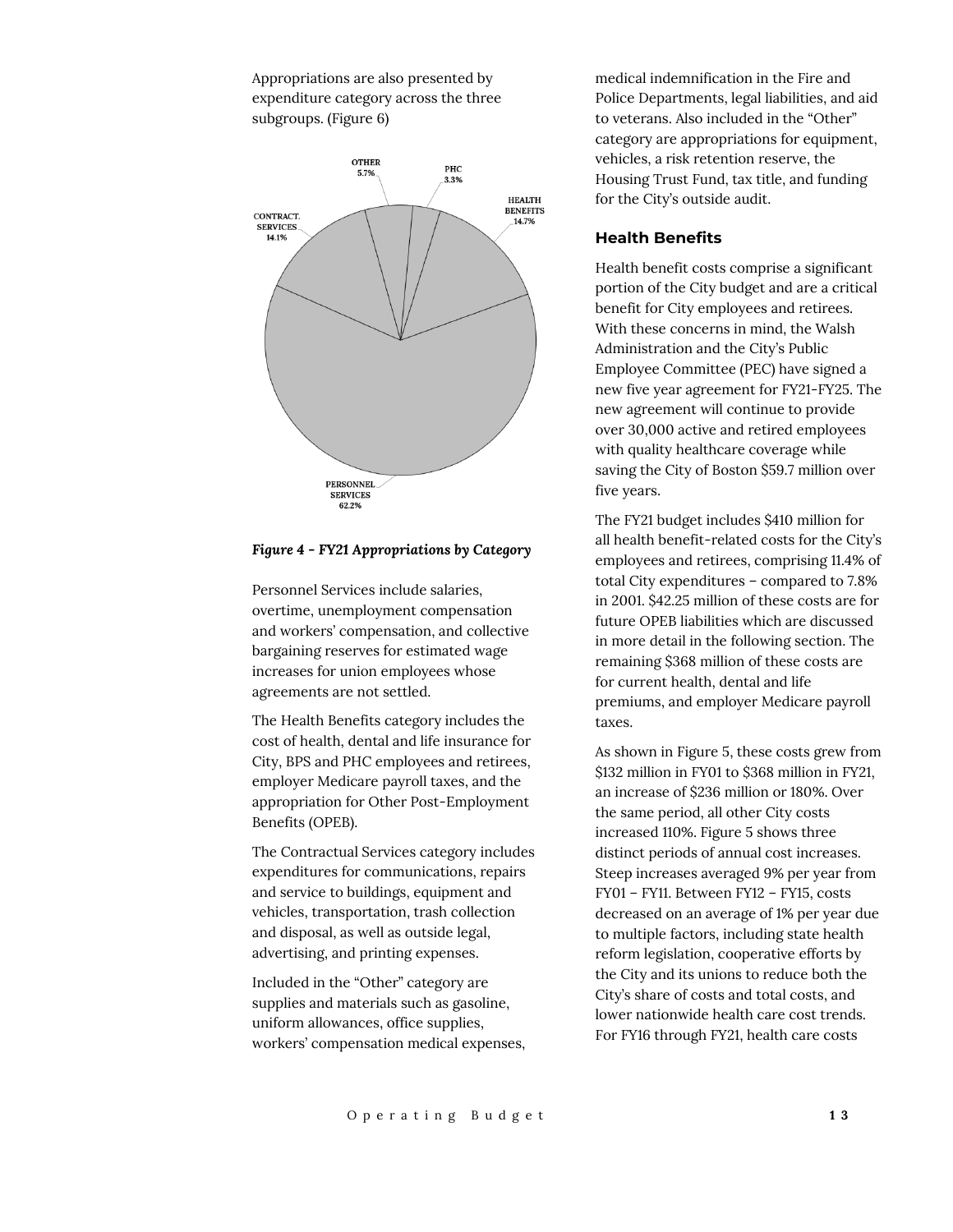increased at an average of 3.7% per year, contained by PEC agreement savings.





#### Medicare

Municipal health care reform legislation, passed by the State legislature in 2011, provided municipalities more freedom in health plan design. It also mandated that all Medicare-eligible municipal retirees enroll in Medicare Part B and a City sponsored Medicare supplement plan. As a direct result of the legislation, approximately 5,500 additional City retirees and their spouses enrolled in Medicare supplement plans. Benefits for these plans are comparable to non-Medicare plans but costs are lower due to Medicare reimbursements. As a result of this reform, 73% of retirees and spouses are now enrolled in Medicare plans, compared to just 37% prior to the legislation. City savings from this mandate, beginning in FY13, have totaled approximately \$20 million annually – a major contributor to the total cost decrease in FY13.

City retirees and their beneficiaries are eligible for Medicare through payment of Medicare payroll taxes during their working career. Medicare taxes are paid for all City employees who were hired after March 1986. The City's share of 50% Medicare taxes, totaling \$21.3 million in the FY21 budget, has increased an average of 6% annually since FY01. This growth is due to increases in total payroll and also the increasing percentage of total employees hired after March 1986 who have retired.

| <b>Health Care Costs (\$ Mil)</b><br>Health, Life, Dental, Medicare Tax |         |            |               |  |  |  |
|-------------------------------------------------------------------------|---------|------------|---------------|--|--|--|
| Fiscal                                                                  | Total   | \$         | $\frac{0}{0}$ |  |  |  |
| Year                                                                    | Cost    | Change     | Change        |  |  |  |
| <b>FY08</b>                                                             | \$270.6 | \$20.9     | 8.4%          |  |  |  |
| <b>FY09</b>                                                             | \$278.8 | \$8.1      | 3.0%          |  |  |  |
| FY10                                                                    | \$296.1 | \$17.3     | 6.2%          |  |  |  |
| <b>FY11</b>                                                             | \$308.0 | \$11.9     | 4.0%          |  |  |  |
| FY12                                                                    | \$318.9 | \$10.9     | 3.5%          |  |  |  |
| FY13                                                                    | \$293.3 | $-$ \$25.5 | $-8.0\%$      |  |  |  |
| <b>FY14</b>                                                             | \$304.4 | \$11.1     | 3.8%          |  |  |  |
| <b>FY15</b>                                                             | \$296.5 | $-57.9$    | $-2.6%$       |  |  |  |
| FY16                                                                    | \$312.2 | \$15.7     | 5.3%          |  |  |  |
| <b>FY17</b>                                                             | \$328.1 | \$15.9     | 5.1%          |  |  |  |
| <b>FY18</b>                                                             | \$350.3 | \$22.2     | 6.8%          |  |  |  |
| FY19                                                                    | \$355.6 | \$5.3      | 1.5%          |  |  |  |
| $FY20*$                                                                 | \$368.4 | \$12.7     | 3.6%          |  |  |  |
| $FY21*$                                                                 | \$368.0 | $-$0.3$    | $-0.1%$       |  |  |  |
| *Budget Estimates                                                       |         |            |               |  |  |  |

*Table 2*

| <b>Number Healthplan Subscribers Feb 2021</b> |               |         |        |  |  |  |
|-----------------------------------------------|---------------|---------|--------|--|--|--|
| Healthplan                                    | <b>Active</b> | Retiree | Total  |  |  |  |
| Indemnity                                     | 855           | 803     | 1,658  |  |  |  |
| <b>HMO</b>                                    | 14,558        | 2,378   | 16,936 |  |  |  |
| <b>Medicare</b>                               |               | 11,449  | 11,449 |  |  |  |
| Total                                         | 15,413        | 14,630  | 30,043 |  |  |  |
| Table 2                                       |               |         |        |  |  |  |

City - Union Partnership

In FY12, assisted by 2011 Municipal Health Care Reform, the City adopted MGL Chapter 32B S.19 and began working closely with its thirty-six unions, as represented through the Public Employee Committee (PEC), in making health care changes. Through the terms of the City and PEC's three agreements, City employees and retirees are now paying a higher share of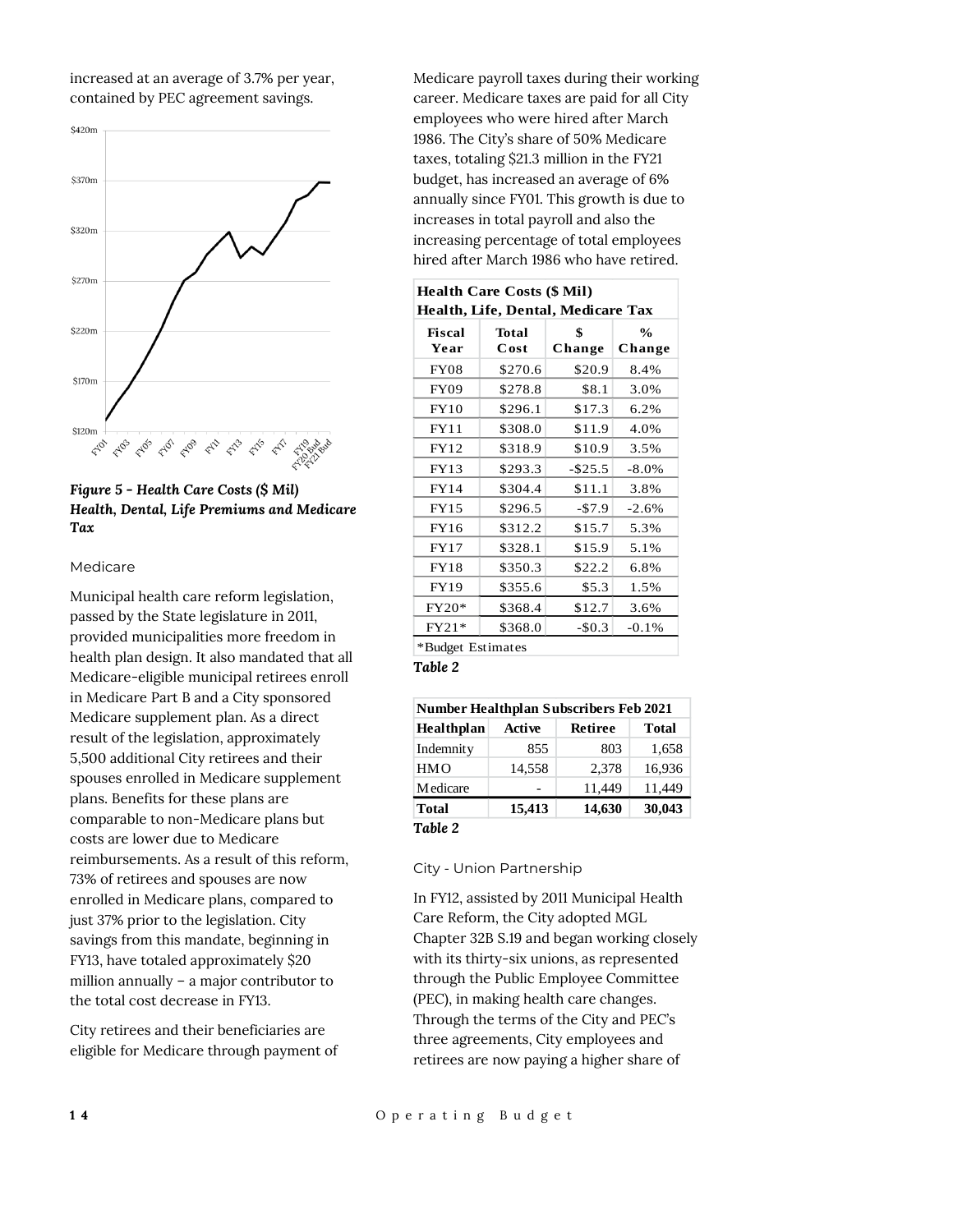total health care costs through increased premium share, as well as higher out-ofpocket costs for co-pays and deductibles. The City's share of total costs for its most popular non-Medicare health plan was reduced from approximately 82% in FY11 to 77% in FY21. This is still higher than the estimated 66% employer share for a state employee enrolled in the Group Insurance Commission (GIC). In FY21, the City's total annual health care costs are estimated to be about \$31 million lower than they would have been if not for these changes.

The City and the PEC's new agreement, effective FY21 - 25, is projected to reduce costs by approximately \$59.7 million over five years. With changes occurring over the course of five years, the City and the PEC have agreed to a number of cost-saving plan changes. These changes include a new limited network plan consisting of lowercost, high-quality providers, small deductibles for HMO and PPO plans, and new co-payments for hospitalization and advanced imaging. The agreement also increases the share of the premiums paid by employees and retirees, and current copayments charges.



*Figure 6 - FY20 Healthcare Cost Sharing*

The City and PEC have also pursued changes to the management of health care claims costs, which have reduced total costs - for both the City and the members:

#### *Self-insurance*

Funding of health care costs have progressively moved to self-insurance since FY13. In FY21, roughly 96% of total claims costs are now self-insured, for an estimated annual City savings of \$13.7 million, vs. insured premiums.

#### *More cost effective prescription drug management*

The City and the PEC continue to explore more cost effective management of the City's prescription benefits, which total roughly \$84 million per year for all plans, net of rebates. The City and PEC have worked to replace the City's Medicare prescription drug plans with PDP's for prescription drugs. The FY21-25 agreement also includes a lower cost Medicare prescription drug plan ("PDP") will be included in the Harvard Pilgrim Medicare Enhance plan, with City savings estimated at \$3.9M million annually.

#### *Cost Effective Provider Networks*

The Massachusetts Health Policy Commission has reported that medical providers in Boston's academic medical centers may charge up to 18% more than those in physician-led provider groups, for the same quality care. Sharing this cost savings with members can encourage use of these lower cost providers. The City and PEC are making a significant step in this direction by adding a limited network plan, effective July 1, 2021. Enrollees in this plan will only have access to lower cost, quality providers, but will pay lower premiums and out of pocket costs.

*Expanded wellness and disease management programs*

The City, through the new PEC agreement, will annually contribute \$150,000 toward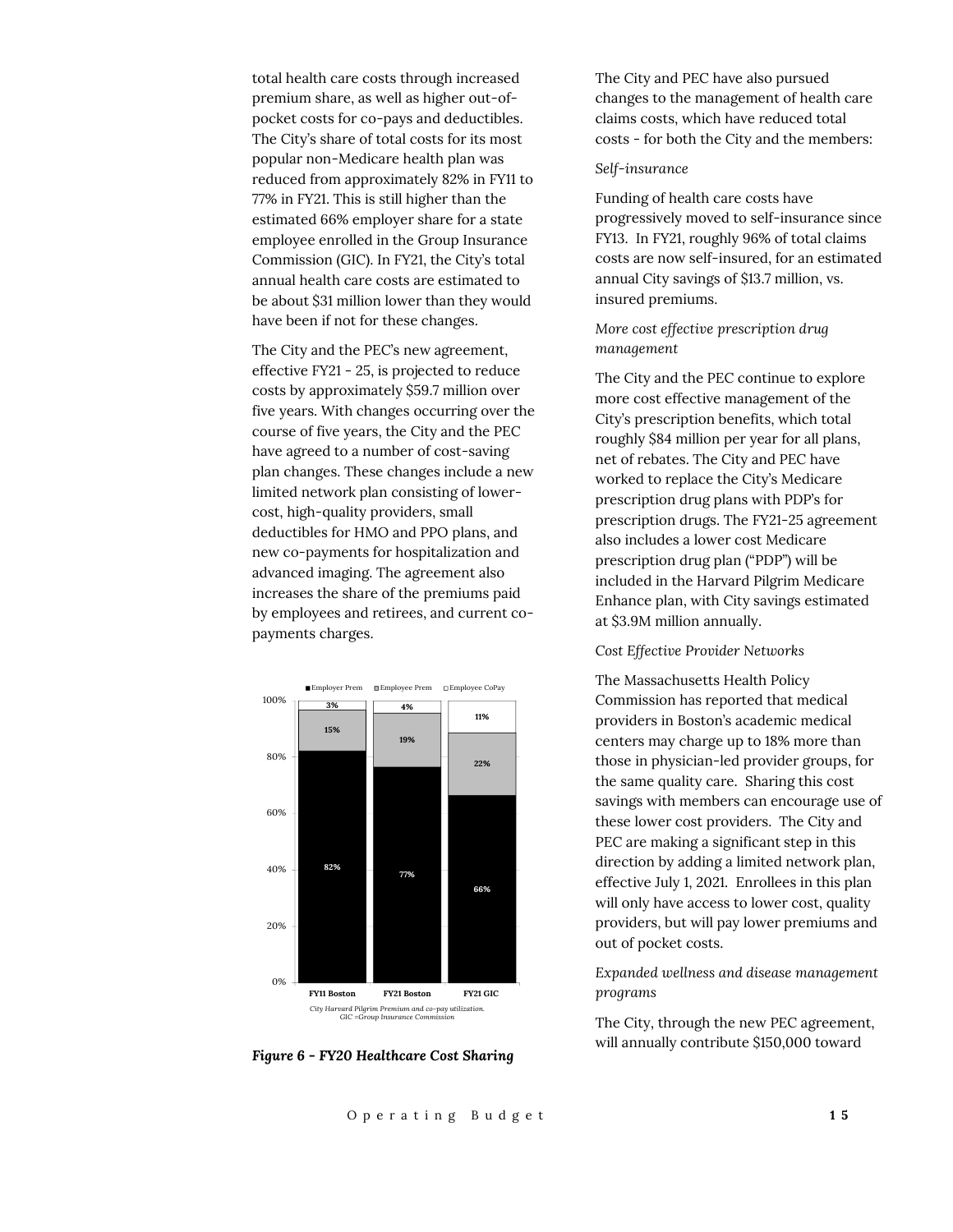wellness programs, managed through a subcommittee of the PEC. Recent wellness initiatives have included employee wellness fairs and the establishment of a citywide digital platform through which City employees, retirees, and their dependents can access information about fitness and nutrition programs, and participate in wellness challenges. Also, new disease management initiatives will be explored and implemented through each respective carrier to assist members in managing chronic diseases such as diabetes.

## **Other Post-Employment Benefits (OPEB)**

Similar to pensions, employees earn postemployment health care and life insurance benefits (OPEB) over their years of active service, with those benefits being received during retirement. The City, including the Boston Public Health Commission (BPHC), had an unfunded liability for these benefits of \$2.13 billion, as of the most recent independent actuarial valuation on June 30, 2019. The size of this liability is largely influenced by changes to retiree health benefits, the City's annual additional contribution to fund the liability, and the discount rate assumed.

While the City is required by law to make an annual contribution toward reducing its unfunded pension liability, there is no such requirement for retiree health and life insurance benefits. In FY08, the City followed new Governmental Accounting Standards Board (GASB) requirements to identify and disclose this estimated liability, and also began voluntary annual allocations to fund the liability. Annual allocations are retained in an irrevocable Trust Fund, authorized through the City's acceptance of M.G.L. Chapter 32B section 20. As of June 30, 2020, the Fund had a balance of \$683.0 million.

As in previous years, this budget dedicates \$40 million toward reducing the City's long term other post-employment benefits

(OPEB) liability. These fiscally responsible actions are critical to the Walsh Administration's prudent financial management policies, which have contributed to Boston's triple A bond rating.

The annual Actuarially Determined Contribution (ADC) for the City to significantly reduce the OPEB liability over a 30 year period is projected at \$226.9 million in FY21, as shown in Table 4. \$195.6 million (86%) of this amount will be funded through a combination of pay-as-you-go benefit payments for current retirees (included in health care costs discussed in previous section), a \$40 million FY21 allocation by the City to the Trust, and an additional \$2.25 million deposit by the BPHC into the Trust.

## **FY21 Annual Actuarially Determined Contribution (ADC) for OPEB Liability**

| <b>Total ADC</b>                      |         | \$226.9 |      |
|---------------------------------------|---------|---------|------|
| Projected Benefit<br>Payments by City | \$153.3 |         |      |
| Contribution to<br><b>OPER</b> Trust  | S42.3   |         | %ADC |
| <b>Total FY21 Payments</b>            |         | \$195.6 | 86%  |
| Difference                            |         | (S31.3) |      |
| S in millions                         |         |         |      |

*Table 3*

The City is currently on a schedule that targets reducing its pension liability by 2027, and then plans on redirecting some portion of its annual pension contribution to further reduce the OPEB liability. However, this schedule is illustrative only of the currently expected funding schedule, and actual circumstances will likely vary from current assumptions.

## **Energy Management**

In FY21, department energy budgets total \$50.8 million with electricity costs making up 56% of the budget, natural gas costs making up 28% of the budget and gasoline/diesel comprising 10% of the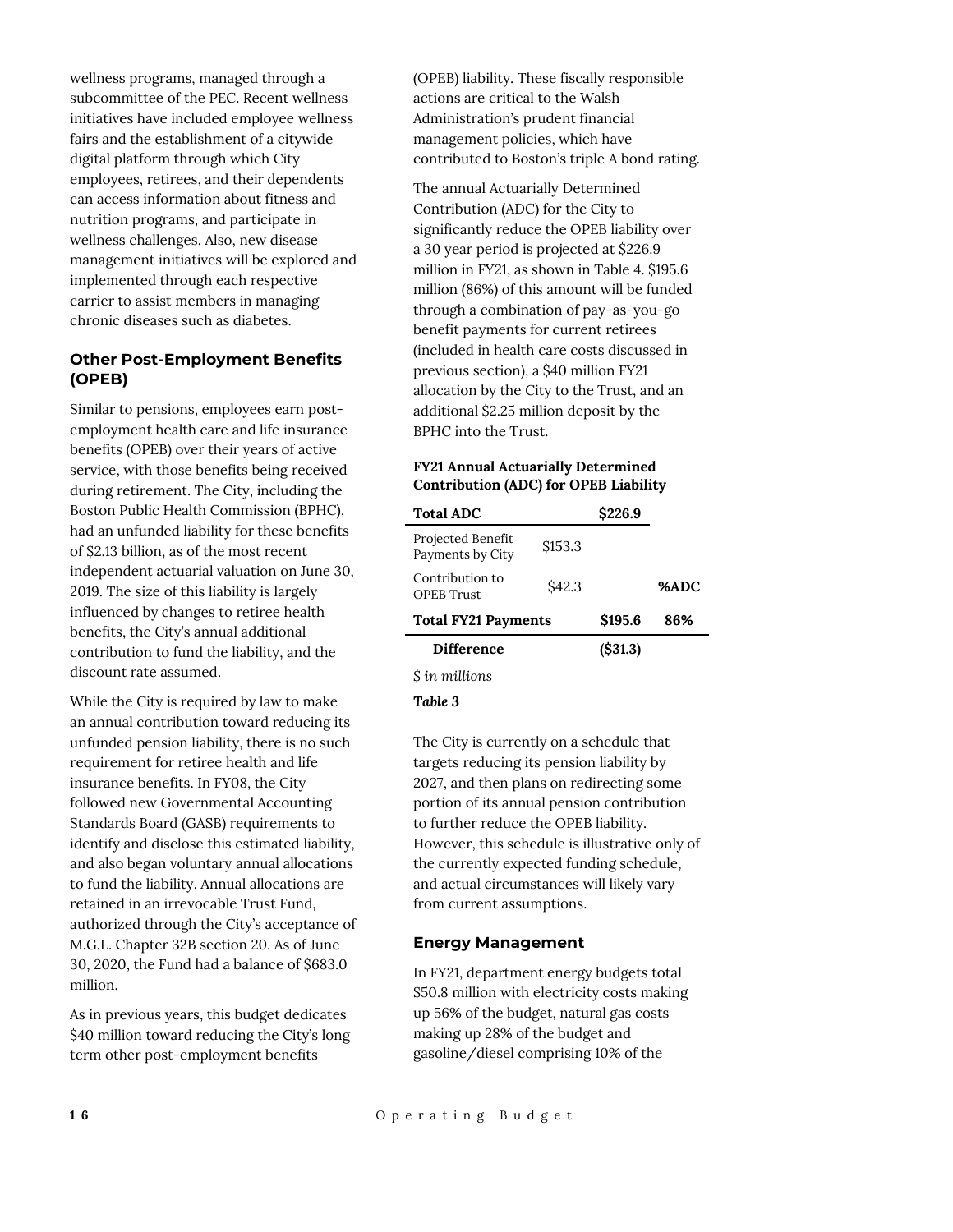budget. The remaining 6% of the budget funds water and sewer, steam, and heating oil.

The Chief of Environment, Energy and Open Space and Chief Financial Officer are charged with making decisions regarding the City's procurement, use, and conservation of energy. In addition, the Chief of Environment, Energy and Open Space monitors the City's progress in meeting the greenhouse gas reduction goals required by the City's Climate Action Plan. The Municipal Energy Unit housed within the Environment, Energy and Open Space Cabinet works with City departments and the Office of Budget Management to develop design standards and implement measures that enhance the energy efficiency of the City's new construction and capital improvement projects.

Over the past nine years, the City has achieved operational savings through the conversion of street lights to newer fixtures using Light Emitting Diode ("LED") technology. The street light retrofits that the City has completed to date have permanently reduced the City's electricity consumption by 37.4 million kilowatt hours (kWh) per year. As a result, about \$6 million of electricity expenses were avoided in the FY21 operating budget.

In FY21, the City will continue implementing improvements that result in utility cost savings for City facilities, under the "Renew Boston Trust" initiative. This is not a trust in the traditional sense, but a program to bundle municipal utility cost savings projects. Efforts began with selection of an Energy Service Company ("ESCO") and their subsequent Investment Grade Audit ("IGA") of the City's facilities portfolio to identify projects with significant utility savings potential. The City selected projects based on the IGA analysis and has begun to implement the program's first phase guided by an Energy Management Service Agreement ("EMSA") that provides longterm financial guarantees on the net

savings for such projects. The City will finance this program with general obligation bonds with debt service costs expected to be offset by the long-term energy savings guaranteed by the ESCO.

To improve the tracking and control of energy use, the City has re-procured services to support an Enterprise Energy Management System ("EEMS"). The current EEMS enables the City to monitor and report on the energy consumed by its 300+ buildings and other fixed assets, and its vehicle fleet, and is used by the City to meet its public reporting obligation under the Building Energy Reporting and Disclosure Ordinance. The EEMS has also facilitated the identification of energy efficiency projects and billing errors that have saved the City \$1.3 million in utility expenses.

The City's electricity requirements have been met by third-party commodity supply contractors since March 2005. To date, the amounts the City has paid to its third-party electricity suppliers have been less than the amounts it would have paid if it had continued to accept default electric service from its local distribution company, Eversource. Avoided costs since FY15 total approximately \$26 million.

#### **Appropriations**

The combined appropriations for City Departments, the Public Health Commission (PHC) and the School Department (BPS), and non-departmental appropriations as shown in the FY21 Budget Summary have increased by 2.5% from the current FY20 appropriations.

Boston Public Schools with a \$1.259 billion appropriation is increasing by \$80.1 million over the FY20 appropriation. Boston's total investment in education, including BPS and the City's Charter School Assessment, is growing by \$97 million (7.0%) over FY20.

City Services such as Police, Fire, Public Works, Housing, and other central funds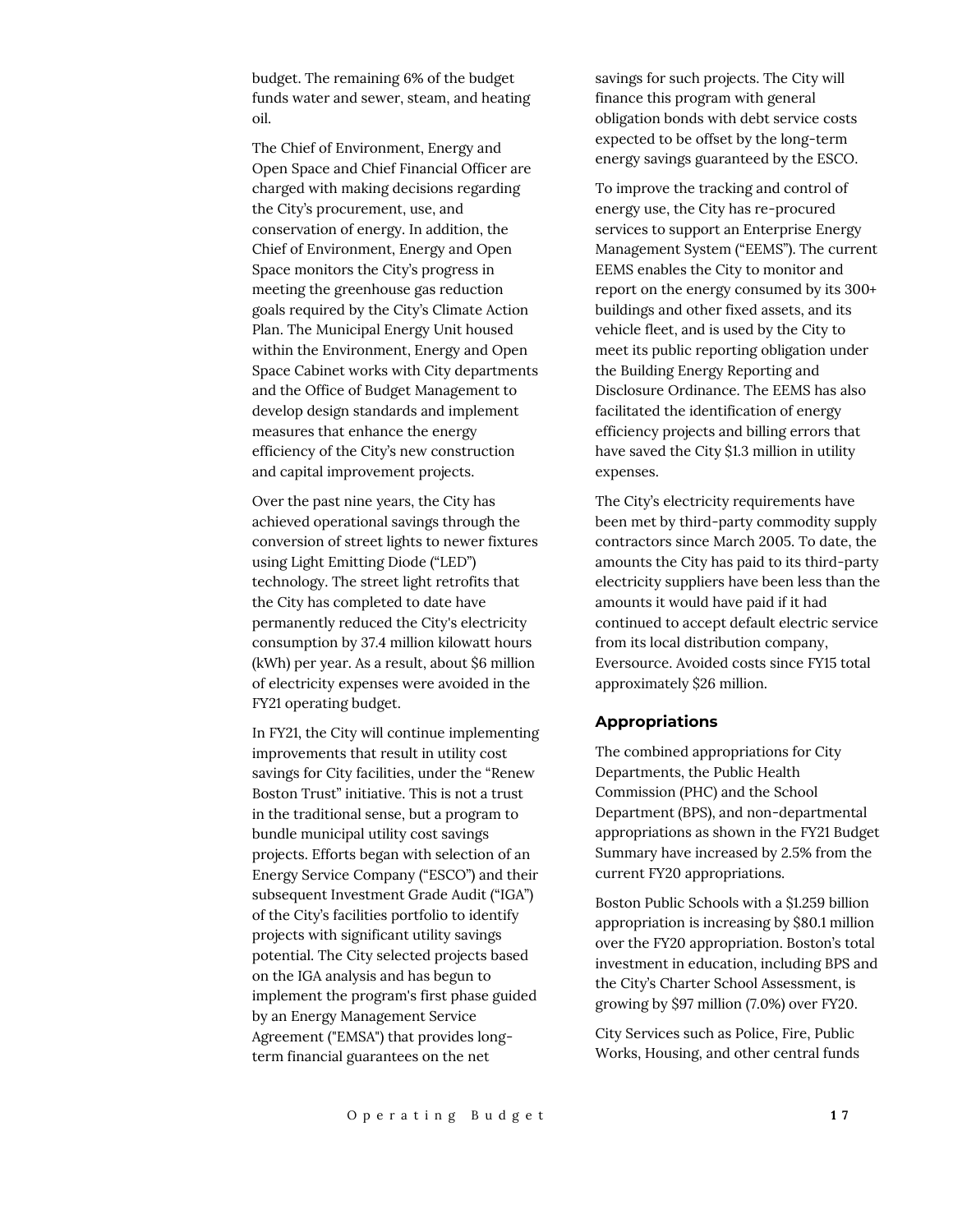are projected to decline by a total of \$21.1 million (-1.5%). The Police Department budget is down by \$10 million overall with the reallocation of \$12 million of its overtime budget to equity and inclusion investments across many City departments and the Public Health Commission. The Treasury Department appropriation shows a decline of \$15 million due to a one-time FY20 investment in pre-kindergarten (K1) through the Quality Pre-K Fund. On-going costs of new K1 seats are in the School Department's FY21 budget. The appropriation for the Housing Cabinet is growing by \$8.5 million or 41.4% with the significant investments in the mayor's 5 year housing commitment and effort to address homelessness needs in the City. This appropriation also includes a \$2 million reallocation to address systemic problems related to racial disparities in housing and housing development. The vast majority of unions have contracts that will expire at the end of FY20 or shortly after, so departmental wage growth is limited, while outstanding contracts are reserved for centrally. Funding for unsettled City, PHC and BPS union contracts are centralized in a \$3 million collective bargaining reserve.

The Public Health Commission (PHC) budget is growing by \$13.1 million (14.0%) in FY21. This increase includes key investments to implement the Racism as a Public Health Crisis executive order and to expand the capacity of trauma teams and violence prevention programs. Unlike other city departments, the PHC budget contains health insurance and pension and the EMS union has contracted wage increases in FY21.

In order to balance the budget given the economic impacts of COVID-19, the City reduced the final FY21 adopted budget by \$35 million from the original recommended budget in April. The FY21 budget also continues and expands upon a number of savings initiatives launched under Mayor Walsh's Administration.

- The City will save \$16.5 million from delaying the annual bond sale from Spring 2020 to Fall 2020. Given market uncertainty this spring and summer, the timing should achieve a better deal on bond issuance.
- Boston will realize \$8.6 million in avoided health care costs in FY21, \$4.7 million related to FY21 changes in the new PEC agreement and \$3.9 million from the new prescription drug plan.
- The City instituted a 6-month controlled hiring process which will save \$4.1 million by filling only mission critical vacancies.
- An additional \$5 million in savings is from central reserves and funds, including the snow removal appropriation which was revised based on a 5 year average.
- Across city departments, the City identified \$5.2 million in various nonpersonnel account savings. Departments also reduced discretionary travel budgets to be able to repurpose an additional \$363,000.
- In conjunction with BPS, the City identified \$1.1 million in savings at BPS central office through efforts to reduce the number of educators in suitable professional capacity assignments.
- Continuing the practice of proactive review, the City eliminated long-term vacant positions from the budget in FY21 for \$753,000 in savings.
- Renew Boston Trust energy savings will amount to \$627,000 in FY21. And debt service refinancing in FY20 resulted in \$550,000 in costs avoided.

It is only through continued tightening within City departments that the City will be able to afford targeted investments after reserving for costs associated with collective bargaining, being assessed for its increasing charter school costs, funding its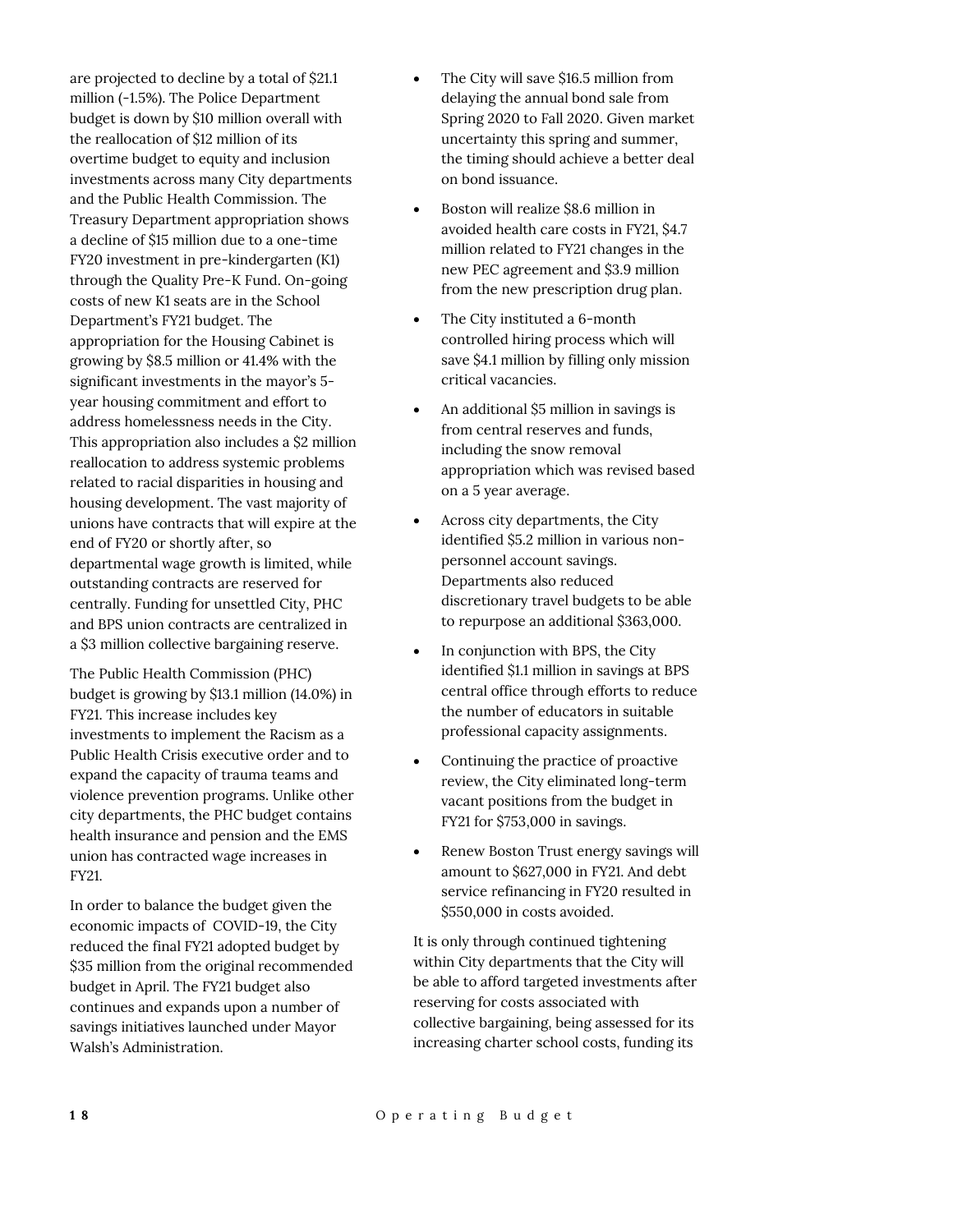pension obligations, and paying its debt service.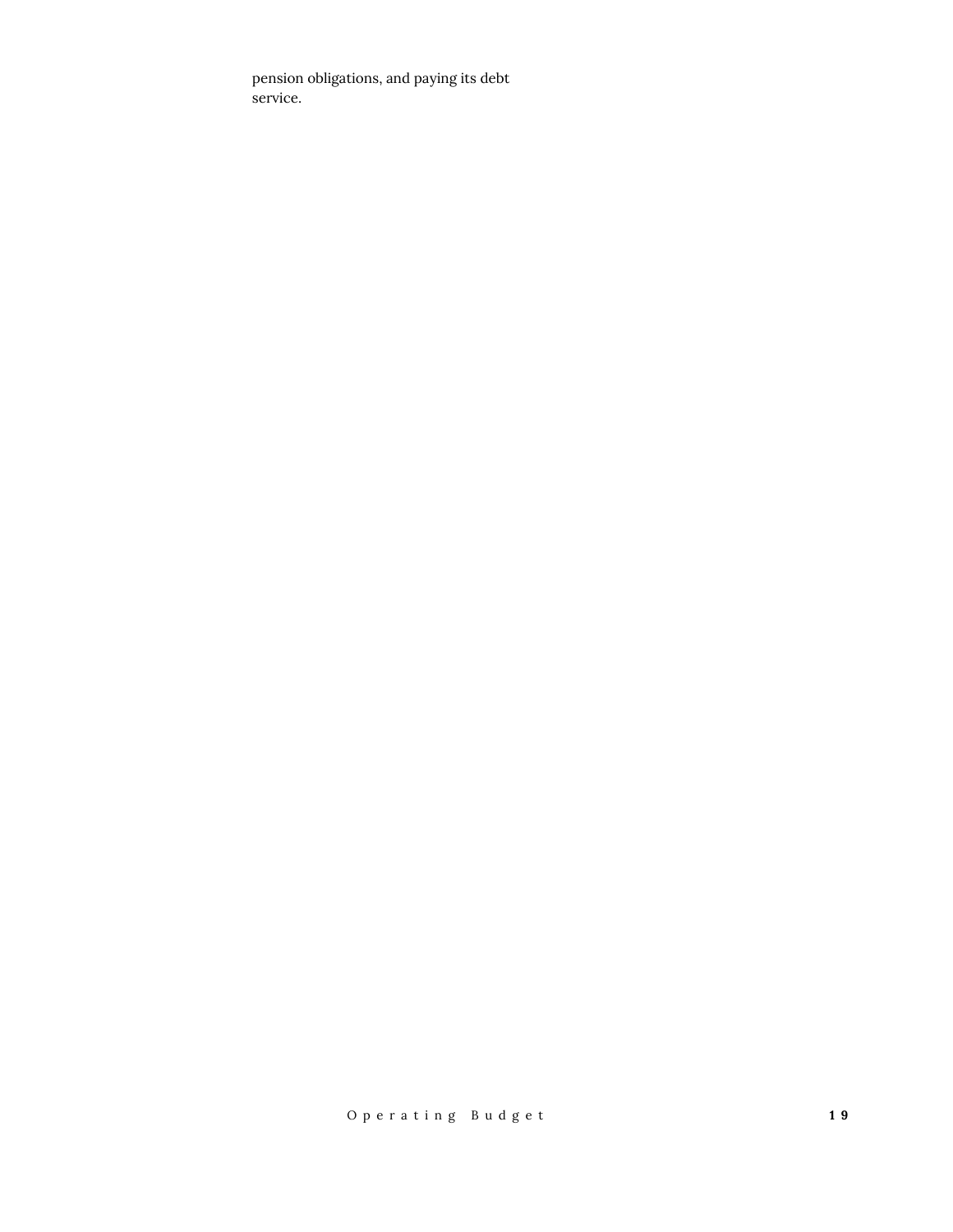|                                       |                                                                  | <b>FY 18</b>              | <b>FY19</b>                | <b>FY20</b>              | <b>FY21</b>              |                               |
|---------------------------------------|------------------------------------------------------------------|---------------------------|----------------------------|--------------------------|--------------------------|-------------------------------|
| Cabinet                               | Department                                                       | Expenditure               | Expenditure                | Appropriation            | Appropriation            | 21 vs 20                      |
| Mayor's Office                        | Mayor's Office                                                   | 4,178,112                 | 4,556,277                  | 5,331,414                | 5,380,619                | 49,205                        |
|                                       | <b>Election Department</b><br><b>Intergovernmental Relations</b> | 3,905,877<br>1,197,436    | 4,205,689<br>1,291,712     | 5,524,196<br>1,580,011   | 5,262,101<br>1,388,348   | $-262,095$<br>$-191,662$      |
|                                       | Human Rights Commission                                          |                           |                            |                          | 500,746                  | 500,746                       |
|                                       | Law Department                                                   | 6,503,424                 | 6,479,021                  | 8,377,366                | 8,186,099                | $-191,267$                    |
|                                       | Women's Advancement                                              | 242,700                   | 257,236                    | 346,188                  | 462,817                  | 116,629                       |
|                                       | Total                                                            | 16,027,548                | 16,789,935                 | 21,159,175               | 21,180,730               | 21,555                        |
| Operations                            | Property Management Department                                   | 17,927,980                | 19,616,267                 | 18,795,900               | 17,160,405               | $-1,635,495$                  |
|                                       | <b>Public Facilities Department</b>                              | 5,449,174                 | 6,554,871                  | 7,169,689                | 7,060,474                | $-109,215$                    |
|                                       | <b>Inspectional Services Department</b><br>Total                 | 18,566,595<br>41,943,748  | 19,170,451<br>45,341,589   | 18,940,155<br>44,905,744 | 20,908,524<br>45,129,403 | 1,968,369<br>223,659          |
| Civic Engagement                      | Neighborhood Services                                            | 3,061,883                 | 3,044,743                  | 3,718,338                | 4,137,589                | 419,252                       |
|                                       | Total                                                            | 3,061,883                 | 3,044,743                  | 3,718,338                | 4,137,589                | 419,252                       |
| Arts & Culture                        | Office of Arts & Culture                                         | 1,347,105                 | 1,307,975                  | 2,051,666                | 2,238,752                | 187,086                       |
|                                       | Library Department                                               | 35,758,490                | 38,663,859                 | 40,534,902               | 41,386,509               | 851,607                       |
|                                       | Total                                                            | 37,105,595                | 39,971,834                 | 42,586,568               | 43,625,262               | 1,038,693                     |
| Economic Development                  | Office of Economic Development                                   | 2,339,130                 | 3,506,339                  | 3,446,210                | 5,403,600                | 1,957,390                     |
|                                       | Consumer Affairs & Licensing<br>Office of Tourism                | 1,151,755<br>1,134,559    | 1,222,148<br>1,333,810     | 1,353,513<br>1,545,852   | 1,486,453<br>1,651,972   | 132,940<br>106,120            |
|                                       | Total                                                            | 4,625,444                 | 6,062,297                  | 6,345,574                | 8,542,025                | 2,196,451                     |
| Education                             | <b>Boston Public Schools</b>                                     | 1,093,289,520             | 1,126,676,079              | 1,178,564,205            | 1,258,633,065            | 80,068,860                    |
|                                       | Total                                                            | 1,093,289,520             | 1,126,676,079              | 1,178,564,205            | 1,258,633,065            | 80,068,860                    |
| Environment, Energy & Open            |                                                                  | 2,470,122                 | 4,779,367                  |                          |                          |                               |
| Space                                 | <b>Environment Department</b>                                    |                           |                            | 3,197,886                | 3,197,563                | $-323$                        |
|                                       | Parks & Recreation Department                                    | 26,322,942                | 25,988,602                 | 26,666,627               | 27,135,110               | 468,483                       |
| Administration & Finance              | Total<br>Administration & Finance                                | 28,793,064<br>1,205,918   | 30,767,969<br>757,337      | 29,864,513<br>1,737,927  | 30,332,673<br>1,272,150  | 468,160<br>$-465,776$         |
|                                       | <b>Assessing Department</b>                                      | 7,190,085                 | 7,150,524                  | 7,746,306                | 7,718,365                | $-27,940$                     |
|                                       | <b>Auditing Department</b>                                       | 2,680,026                 | 2,735,310                  | 2,947,260                | 2,828,293                | $-118,967$                    |
|                                       | <b>Budget Management</b>                                         | 2,811,863                 | 2,702,651                  | 3,541,745                | 3,270,971                | $-270,774$                    |
|                                       | <b>Execution of Courts</b>                                       | 19,513,268                | 18,233,939                 | 5,000,000                | 5,000,000                | $\mathbf{0}$                  |
|                                       | Health Insurance                                                 | 210,986,298               | 212,029,308                | 221,381,299              | 216,096,323              | $-5,284,976$                  |
|                                       | Human Resources<br>Medicare                                      | 4,251,960<br>9,815,432    | 4,694,941<br>10,673,357    | 5,849,713<br>11,200,000  | 5,970,600<br>11,200,000  | 120,888<br>$\mathbf{0}$       |
|                                       | Office of Labor Relations                                        | 1,250,130                 | 1,122,845                  | 1,465,905                | 1,459,896                | $-6,010$                      |
|                                       | Pensions & Annuities - City                                      | 3,636,293                 | 3,699,484                  | 4,100,000                | 3,900,000                | $-200,000$                    |
|                                       | Pensions & Annuities - County                                    | 30,129                    | 13,147                     | 100,000                  | $\mathbf{0}$             | $-100,000$                    |
|                                       | Procurement                                                      | 1,658,911                 | 1,736,215                  | 1,888,611                | 1,859,992                | $-28,619$                     |
|                                       | <b>Registry Division</b>                                         | 957,564                   | 1,116,384                  | 1,109,488                | 1,086,639                | $-22,849$                     |
|                                       | <b>Treasury Department</b>                                       | 5,216,098<br>$\mathbf{0}$ | 20,169,845<br>$\mathbf{0}$ | 19,800,186               | 4,576,638                | $-15,223,548$<br>$\mathbf{0}$ |
|                                       | Unemployment Compensation<br>Workers' Compensation Fund          | 1,385,668                 | 1,618,544                  | 350,000<br>2,200,000     | 350,000<br>2,000,000     | $-200,000$                    |
|                                       | Total                                                            | 272,589,642               | 288,453,828                | 290,418,439              | 268,589,868              | $-21,828,571$                 |
| Health & Human Services               | Office of Health & Human Services                                | $\mathbf{0}$              | $\mathbf{0}$               | $\mathbf{0}$             | 2,405,798                | 2,405,798                     |
|                                       | Boston Center for Youth & Families                               | 29, 151, 768              | 27,468,082                 | 29,605,788               | 29,051,676               | $-554,112$                    |
|                                       | Commission For Persons W/Disabilities                            | 428,128                   | 400,491                    | 487,540                  | 510,616                  | 23,076                        |
|                                       | Age Strong<br>Fair Housing & Equity                              | 3,568,631<br>258,664      | 3,723,852<br>290,704       | 3,965,665<br>318,366     | 4,446,097<br>317,514     | 480,432<br>$-852$             |
|                                       | Office of Immigrant Advancement                                  | 443,901                   | 411,934                    | 627,767                  | 1,125,549                | 497,782                       |
|                                       | Public Health Commission                                         | 79,563,339                | 87,967,402                 | 93,405,428               | 106,473,529              | 13,068,101                    |
|                                       | <b>Boston VETS</b>                                               | 3,233,627                 | 2,937,051                  | 4,705,679                | 4,612,875                | $-92,804$                     |
|                                       | Youth Engagement & Employment                                    | 6,336,200                 | 6,091,124                  | 6,990,580                | 7,818,028                | 827,448                       |
|                                       | Total                                                            | 122,984,259               | 129,290,640                | 140,106,814              | 156,761,682              | 16,654,868                    |
| Housing & Neighborhood<br>Development | Neighborhood Development                                         | 13,685,668                | 14,203,732                 | 20,577,614               | 29,088,350               | 8,510,736                     |
|                                       | Total                                                            | 13,685,668                | 14,203,732                 | 20,577,614               | 29,088,350               | 8,510,736                     |
| Information & Technology              | Department of Innovation and Technology                          | 33,816,198                | 39,059,083                 | 34,360,307               | 35,022,259               | 661,952                       |
|                                       | Total                                                            | 33,816,198                | 39,059,083                 | 34,360,307               | 35,022,259               | 661,952                       |
| Public Safety                         | <b>Emergency Management</b>                                      | 650,751                   | 684,252                    | 885,163                  | 985,440                  | 100,277                       |
|                                       | Fire Department                                                  | 233,419,618               | 259,809,035                | 271,616,063              | 271,548,665              | $-67,398$                     |
|                                       | Police Department                                                | 399,924,488               | 416,762,368                | 414,306,878              | 404,182,026              | $-10,124,853$                 |
| <b>Streets</b>                        | Total<br>Central Fleet Management                                | 633,994,857<br>2,829,169  | 677,255,656<br>2,993,212   | 686,808,104<br>3,110,484 | 676,716,130<br>3,012,586 | $-10,091,974$<br>$-97,898$    |
|                                       | Office of Streets                                                | 1,798,367                 | 2,131,409                  | 2,217,107                | 2,053,526                | $-163,581$                    |
|                                       | Public Works Department                                          | 82,963,493                | 85,363,039                 | 100,267,573              | 98,909,662               | $-1,357,911$                  |
|                                       | Snow Removal                                                     | 28, 168, 776              | 22,762,894                 | 24,788,144               | 21,067,583               | $-3,720,560$                  |
|                                       | <b>Transportation Department</b>                                 | 35,559,546                | 38,038,731                 | 39,276,378               | 38,748,112               | $-528,266$                    |
|                                       | Total                                                            | 151,319,351               | 151,289,285                | 169,659,686              | 163,791,469              | $-5,868,217$                  |
| Non-Mayoral Departments               | City Clerk<br>City Council                                       | 1,234,257<br>5,248,445    | 1,233,660<br>5,442,471     | 1,346,251<br>5,721,300   | 1,392,267<br>5,736,400   | 46,017<br>15,100              |
|                                       | Finance Commission                                               | 271,026                   | 276,453                    | 294,446                  | 299,784                  | 5,338                         |
| <u>Table 4</u>                        | Total                                                            | 6,753,728                 | 6,952,584                  | 7,361,996                | 7,428,451                | 66,455                        |
|                                       | <b>Grand Total</b>                                               | 2,459,990,506             | 2,575,159,253              | 2,676,437,077            | 2,748,978,956            | 72,541,878                    |

# **General Fund Appropriations by Cabinet & Department**

## **2 0** O p e r a t i n g B u d g e t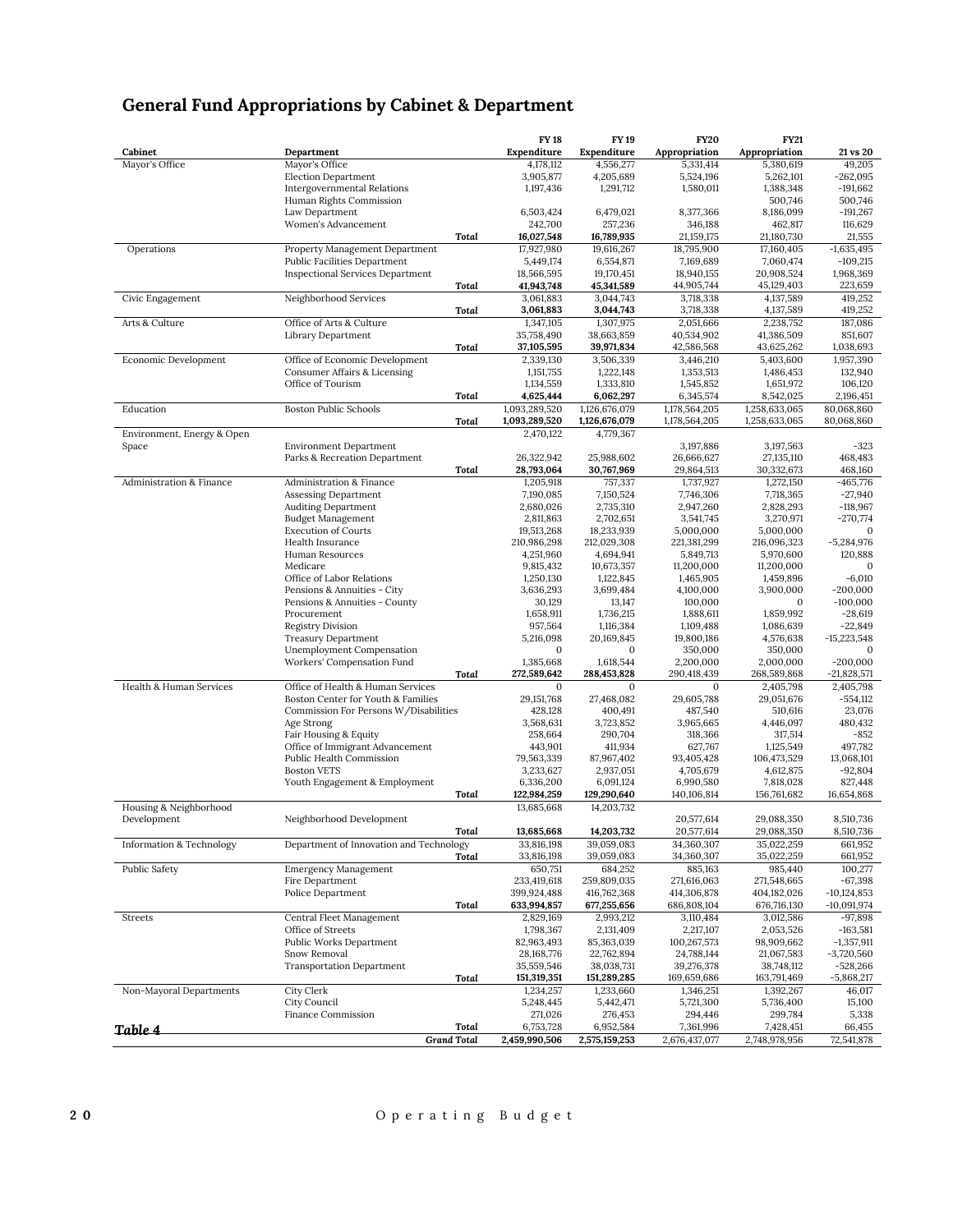

#### *Figure 7 - FY21 Appropriations by Cabinet*

The departmental appropriations are shown in the General Fund Appropriation by Cabinet table.

Departmental appropriations can also be viewed by cabinet, to better reflect the overall policy priorities and trends by service area.

In FY21 some programs have transferred between departments. Details of these changes are described below in each of the following cabinet sections.

#### Mayor's Office

The FY21 budget for the Mayor's Office Cabinet is fairly level with 0.1 % over the FY20 appropriation. The cabinet contains the Mayor's Office, the Election Department, Intergovernmental Relations, Human Rights Commission, the Law Department, and the Office of Women's Advancement.

The Mayor's Office's budget will increase by 0.9% in FY21. The budget includes investments in violence prevention and pre-release services and engagement.

Women's Advancement's budget will increase by 33.7% in FY21. The City recognizes that the rising cost of childcare creates a significant barrier for women to work and consequently increases gender pay inequality and, in FY20, began a grant program for childcare entrepreneurs. The FY21 budget invests \$97,500 to continue and expand the grant program by increasing the number of grantees.

The Election Department's budget will decrease by 4.7% in FY21 with one less election than in FY20.

The Human Rights Commission was restarted as a separate department in FY20. The FY21 budget represents the ramp up costs to begin staffing the office with investigators and support staff.

Intergovernmental Relation's budget will decrease by 12.1% in FY21 due to the removal of one time FY20 Census investments and savings from the 6 month hiring slowdown.

The Law Department's budget will decrease by 2.3%. Budgeted savings from the controlled hiring process offset a staffing increase for the Fire Legal Advisor unit and additional appointments to the Community Ombudsman Panel that reviews appeals made with the Boston Police over internal investigation cases.

For additional budget detail on the Mayor's Office Cabinet see Volume II.

#### Operations

The budget for the Operations Cabinet is increasing by 0.5%, largely due to a new after-hours inspection accounting process in the Inspectional Services Department.

The Public Facilities' FY21 budget will decrease by 1.5% due to the controlled hiring process.

The Property Management Department's budget will decrease by 8.7% primarily due to an adjustment made to security billing with other departments.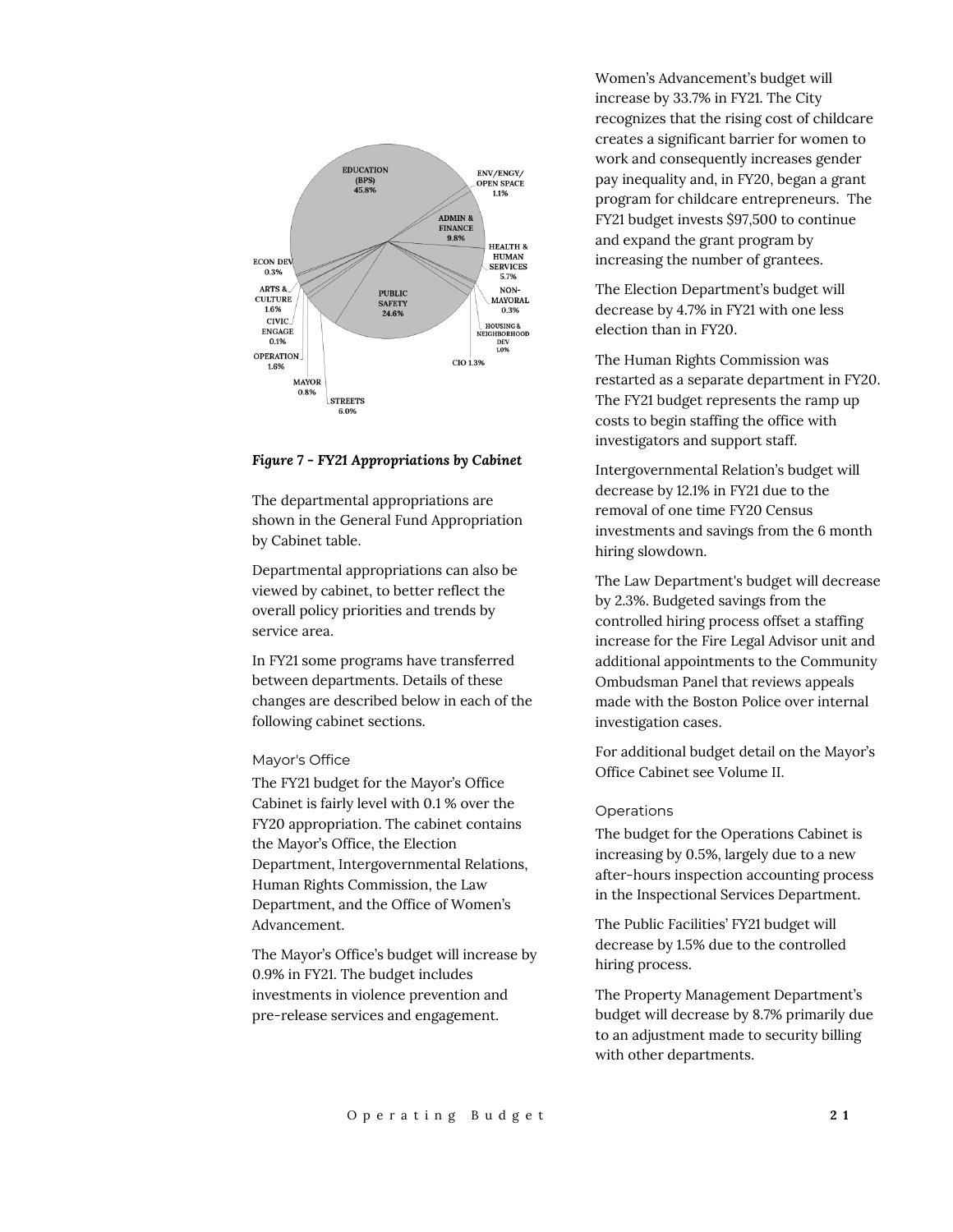The Inspectional Services Department's budget will increase by 10.4% mainly due to a new after-hours inspection accounting process. In FY21, Inspectional Services also plans to increase the capacity of its Health and Zoning Board of Appeals (ZBA) teams. In an effort to respond to increasing demands for health inspections, the department will add two new health inspectors. Additionally, the department will add ZBA administrative staff in line with the Mayor's executive order.

For additional budget detail on the Operations Cabinet see Volume II.

#### Civic Engagement

The FY21 budget for the Civic Engagement Cabinet will increase by 11.3%. The Cabinet contains the Office of Neighborhood Services, which is home to the City's neighborhood liaisons, Boston 311, and City Hall To Go. Investments in the Cabinet include increased funding and capacity for the Language and Communication Access program, which works with City departments to provide interpretation, translation, and assistive technology.

For additional budget detail on the Civic Engagement Cabinet see Volume II.

#### Arts & Culture

In FY21, funding for the Arts and Culture Cabinet will increase by \$1.0 million, or 2.4%. The increase is largely driven by investments made in the Boston Public Library, including the addition of librarians and custodians at branch libraries. The FY21 budget also maintains the City's long-term commitment to the arts.

The Mayor's Office of Arts and Culture will increase by 9.1%. The department will add a Director of Programs to ensure that the following investments are well managed.

In FY21, the City will invest in continuing key grant-making programs for individual artists, such as the Opportunity Fund,

which offers small grants to support artists in activities that help them share their work with the public, teach others, continue their professional development, and hone their skills. The City will also continue the Boston Artist-in-Residence (AIR) program, which enables artists to work on projects that help reframe social conversations, and explore the ways they can use art and media to improve and bolster City initiatives.

The Boston Public Library (BPL) will see a 2.1% increase in FY21. BPL will add a librarian to the East Boston branch to meet robust community demand at that location. A new librarian will also be added to the Roxbury branch to help staff new program spaces and to address an anticipated surge of patronage following the branch's reopening after renovations. BPL will also deploy six new custodians so that at least one senior building custodian is assigned to each branch library, resulting in cleaner and more inviting facilities.

In addition to the FY21 general fund budget, BPL has support from a variety of external funds. These crucial resources, including the Commonwealth of Massachusetts and Affiliates of the Public Library, support a variety of initiatives.

For additional budget detail on the Arts & Culture Cabinet see Volume II.

#### Economic Development

The Economic Development Cabinet includes the Office of Economic Development, Consumer Affairs & Licensing, and the Office of Tourism. Overall, the Cabinet will see a 3.6% increase in FY21.

The Office of Economic Development's (OED) FY21 budget will decrease 1.2% from its FY20 appropriation. The decrease is largely due to reductions to discretionary spending. However, the city also made FY21 investments in the new Diversity and Equity Procurement team and continued to add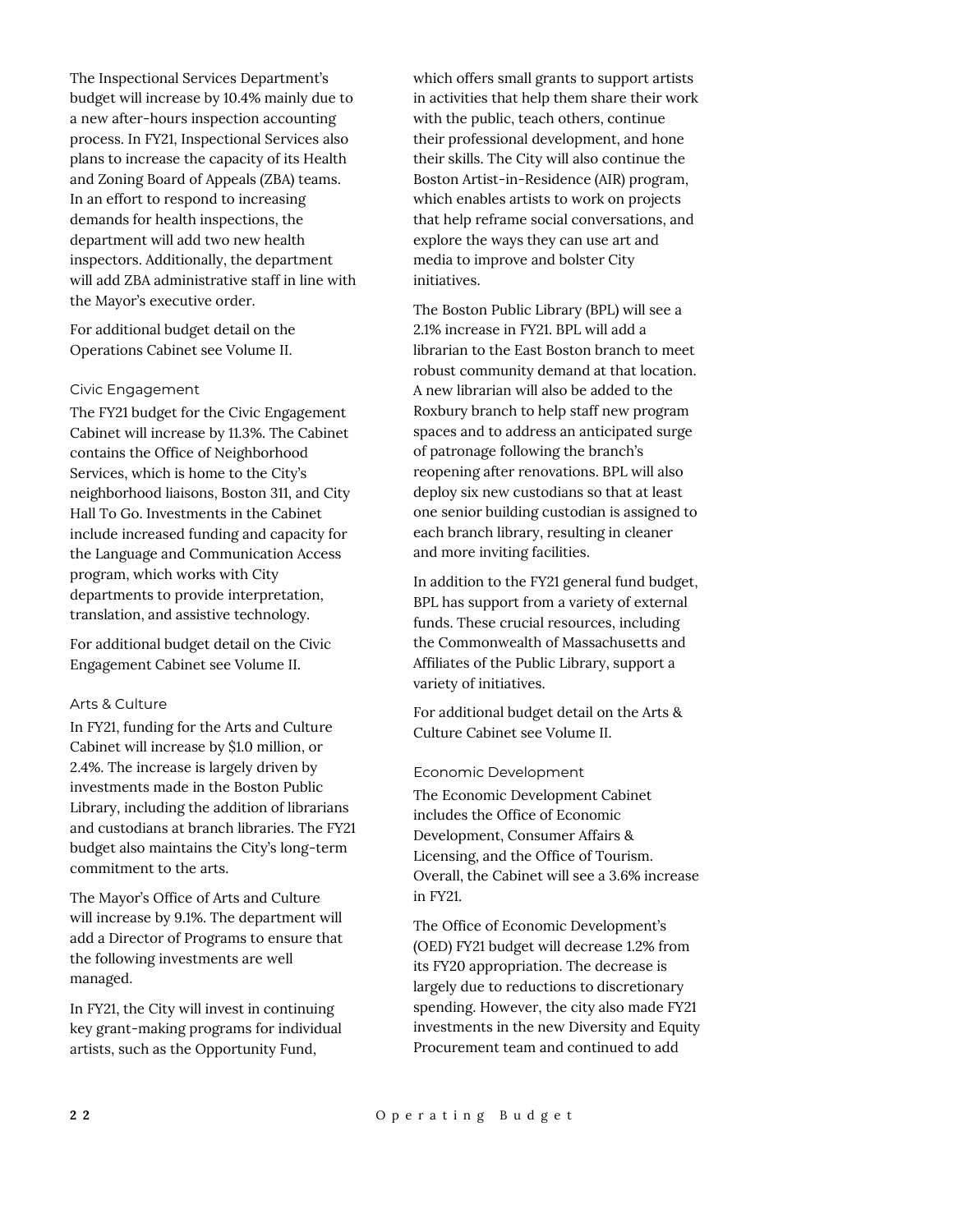operational enhancements to the Boston Residents Jobs Policy (BRJP) team. The department will also benefit from a \$1 million appropriation from the Boston Cannabis Equity Fund to a grant to support the development of equity applicants for this emerging industry.

The Office of Tourism will increase by 6.9%, mainly due to relocating longstanding events that have traditionally been held on City Hall Plaza. The three main free events that are held on plaza, which is scheduled to be under renovation, will be relocated to comparable event spaces.

The Consumer Affairs and Licensing Board will increase by 12% with the creation of the new Boston Cannabis Board. This investment will support the costs of operating the board including expenses related to conducting siting and approval of recreational cannabis stores and future license violation hearings.

For additional budget detail on the Economic Development Cabinet see Volume II.

#### Education

In his 2020 State of the City speech, Mayor Walsh announced a historic commitment of \$100 million over three years for direct classroom funding in the Boston Public Schools over and above standard cost increases. In FY21 alone, \$36 million in funding for new investments will be added to the BPS budget, with another \$44 million in cost increases for operations, including implementation of the BTU contract. This single-year increase of \$80 million will bring the total increase in the BPS budget since Mayor Walsh took office to over \$320 million.

Funding directed to schools will increase to \$809 million. Combined with another \$317 million in school services budgeted centrally - such as transportation, special education, and facilities - total spending in

schools will reach nearly \$1.13 billion, representing 89% of the BPS budget.

Of the \$36 million in new FY21 investments, 100% will be spent in schools and over half will be devoted to providing intensive, targeted support and resources to 33 "transformation" schools identified by the State as needing greater support to boost their performance. As a whole, the FY21 investments are aligned with Superintendent Cassellius's strategic vision for the district and promote quality by strengthening students, teachers, academic content, and the relationships between these elements.

Investments to create a strong foundation for student success and outreach to connect families to resources total \$9 million. This includes an investment of \$5.6 million to hire social workers to provide a coordinated, multi-tiered system of supports to meet the needs of students and their families, needs made more acute by the COVID-19 crisis. An additional \$2.5 million will fund the hiring of family liaisons who reflect the languages and cultures of communities and who will help families navigate BPS functions like registration, as well as facilitate access to community resources for housing, food, and counseling. These investments will primarily be directed to the group of transformation schools but will also extend to certain other schools that have particular needs in the relevant areas.

BPS's talented educators will benefit from \$12 million in investments to increase teachers' skills through coaching and professional development. In the transformation schools, \$4.6 million in funding will connect teachers with instructional facilitators to provide feedback, lesson planning, and instructional strategies for getting the most out of curriculum materials. Teachers will benefit from the support of these instructional facilitators as they confront the challenge of delivering online instruction. Other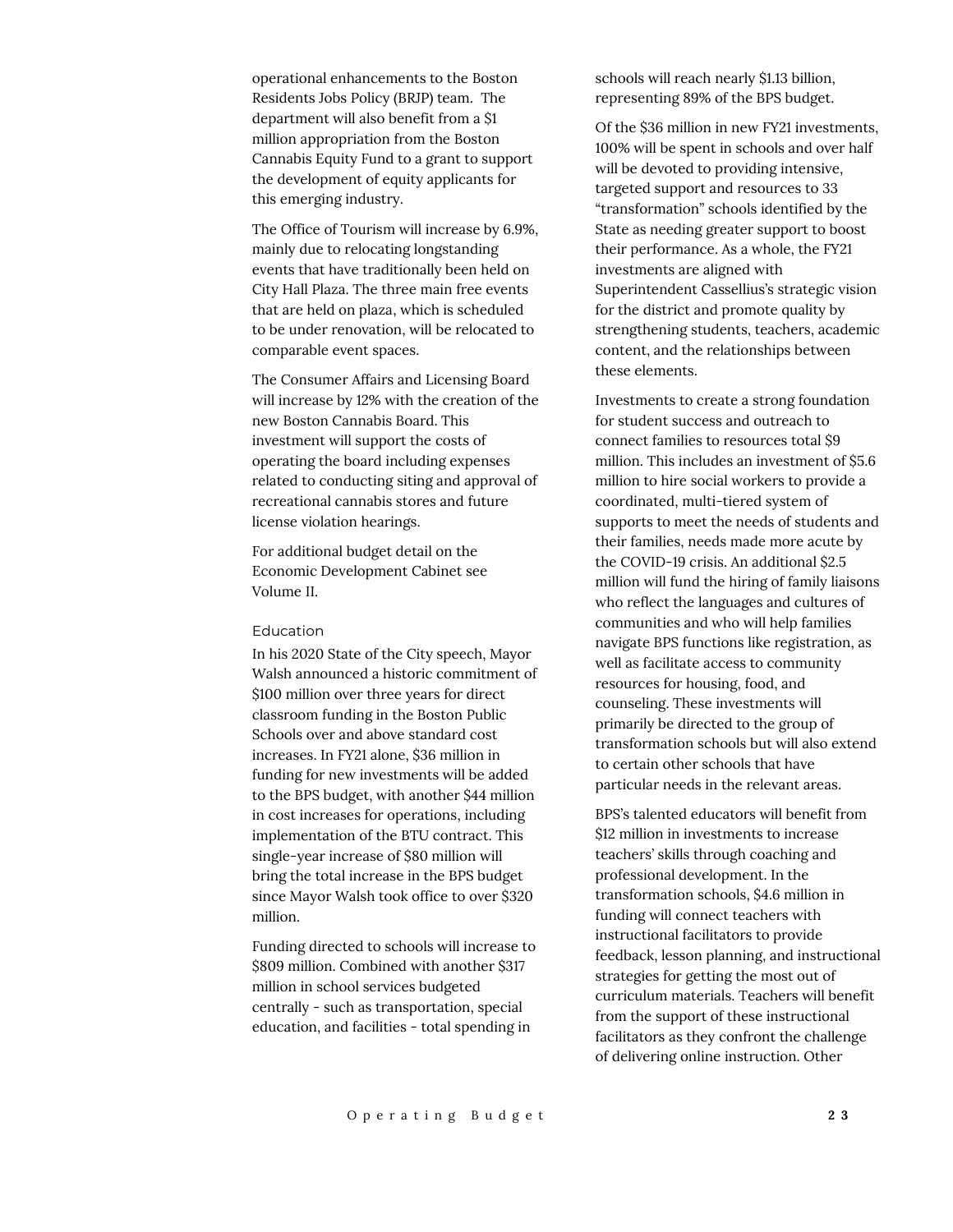investments in this category will further enhance collective teacher efficacy and foster professional learning.

A third set of investments consists of \$15 million to raise the bar on student learning with high-quality learning materials, resources, and improved learning environments. As the COVID-19 crisis has demonstrated, technology is an essential educational tool. In FY21, \$4 million will fund the purchase of technology, such as laptops, to support teaching and learning. With an investment of \$2.8 million, students in select schools will receive an additional "special" class each week in art, music, science, or physical education. While students explore these engaging topics, classroom teachers will meet with their peers for coaching and planning time, guided by instructional facilitators. BPS will also hire 25 new custodians with \$1.5 million in new funding to keep buildings clean and safe.

The FY21 budget will also build on prior year investments in Universal Pre-K and special education, where roughly 150 positions are expected to be added to advance the district's inclusion rollout and address autism-related needs. At \$290 million in FY21, the special education budget accounts for approximately 23% of the overall BPS budget.

For additional budget detail on the Education Cabinet, see Volume II.

## Environment, Energy & Open Space The Environment, Energy and Open Space Cabinet, which includes the Environment Department and the Parks and Recreation

Department, will increase by 1.6% in FY21. The cabinet is making targeted investments to ensure access to high-quality open spaces for all Bostonians and to implement the City's Climate Action Plan.

In FY21, the Environment Department's budget will remain level as it offsets new investments with the 6 month hiring

slowdown. To scale up the work and address the growing complexity of the Climate Action Plan, the department will add a new Deputy Director of Policy and Programs. To support the implementation of the City's Zero Waste Plan, the department will add a dedicated project manager and increase funding for outreach. The department will also add a project manager and contract funds to implement the new Local Wetlands Ordinance, which gives the City greater authority to protect Boston's wetlands.

The Parks and Recreation Department budget will increase by 1.8%, as investments that will improve Boston's open spaces and increase community resilience are balanced with savings from controlled hiring and a conservative utilities projection. In order to ensure a high level of excellence in maintaining parks in all parts of Boston, the department will create a new second shift of maintenance staff based in Franklin Park. This critical investment will allow the department to be more responsive to maintenance needs in the evenings and weekends across all of Boston. In FY21, the Parks and Recreation Department will invest in its capacity to maintain trees throughout the city by increasing maintenance contract funds for street trees and urban wilds and also adding two new staff.

For additional budget detail on the Environment, Energy & Open Space Cabinet see Volume II.

## Administration & Finance

The Administration & Finance (A&F) Cabinet contains the majority of the central departments responsible for the City's administrative functions. Boston has been recognized for its strong financial policies and practices and sound management of both its human and financial capital. The cabinet has a -7.5% decrease in FY21, driven by the movement of a one-time FY20 investment of \$15 million in universal pre-K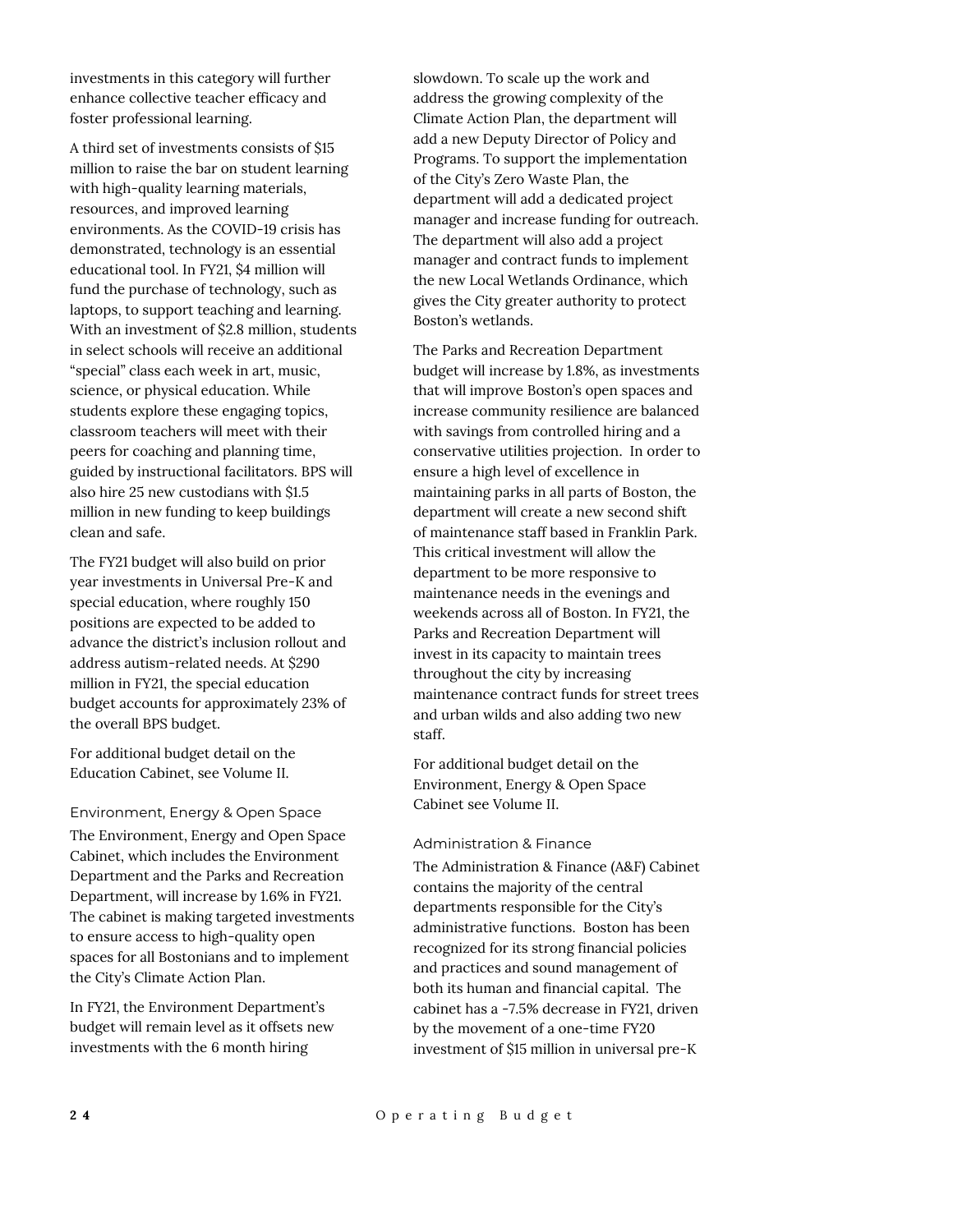funding out of the Treasury Department, revised health insurance projections, and the controlled hiring process.

The A&F cabinet has budgeted resources in FY21 to pursue revenue maximization and to implement the Mayor's executive order on equitable procurement, which works to ensure the full participation of all enterprises in City spending, focusing on small and local minority-, woman-, and veteran-owned businesses.

In FY21, the A&F cabinet will continue a citywide review of collections to better optimize the City's non-tax revenues. The City will also continue to work to maximize federal health insurance reimbursements and revenue recovery efforts.

For additional budget detail on the Administration & Finance Cabinet see Volume II.

#### Health & Human Services

Overall, the FY21 appropriation for the Health & Human Services Cabinet will increase by 16.7 million or 11.9%. Approximately a third of that increase is from the reallocation of a portion of the police overtime budget to equity and inclusion investments. The cabinet's work to promote the health and well-being of the City's residents, particularly its most vulnerable, is essential to creating a thriving, healthy, and innovative Boston.

The Office of Health and Human Services (HHS), formerly housed in Boston Centers for Youth and Families (BCYF), is now a separate department and will also be home to the Office of Food Access. The department's budget includes \$1 million for a grant program, which is a key part of a targeted violence prevention strategy with investments totaling \$1.5 million across various city departments. This initiative pursues the goal of zero homicides in the City of Boston.

Additionally, the Office of Food Access will increase staff capacity and expand the

Boston Double Up Program to additional stores in East Boston, Roxbury, Mattapan, and Dorchester.

Boston Centers for Youth and Families' (BCYF) FY21 budget will decrease by 1.9% overall from FY20 after the creation of a new department for the Office of Health and Human Services. The FY21 budget includes a \$100,000 investment in the department's violence prevention efforts which will pilot a pre-employment and job readiness training program to develop career pathways for SOAR participants.

The department's budget also continues to provide grants to local nonprofits supporting after-school youth activities, sports, and academic study programs. Additionally BCYF runs both winter and summer Camp Joy programs with structured enriching activities for children and young adults with special needs. This program includes group games, swimming, adaptive sports, arts and crafts, and field trips. It connects participants and their families to new opportunities and valuable community resources as well as provides door to door transportation.

The Age Strong Commission's budget is growing by 12.1% in FY21. Age Strong has a FY21 investment to increase the financial security of older Bostonians. The new funds will allow the Commission to expand multimedia advertising and outreach efforts to reach a diversifying aging population as well as assist with critical benefits enrollment and retention. The Commission is also adding a clinical social worker and other programming to help meet the increased demand for services due to COVID-19.

The Fair Housing & Equity budget has decreased by 0.3% due to a small reduction in discretionary spending. Fair Housing & Equity remains committed to exceeding the current Housing and Urban Development (HUD) case management directives and delivering on its mission of eliminating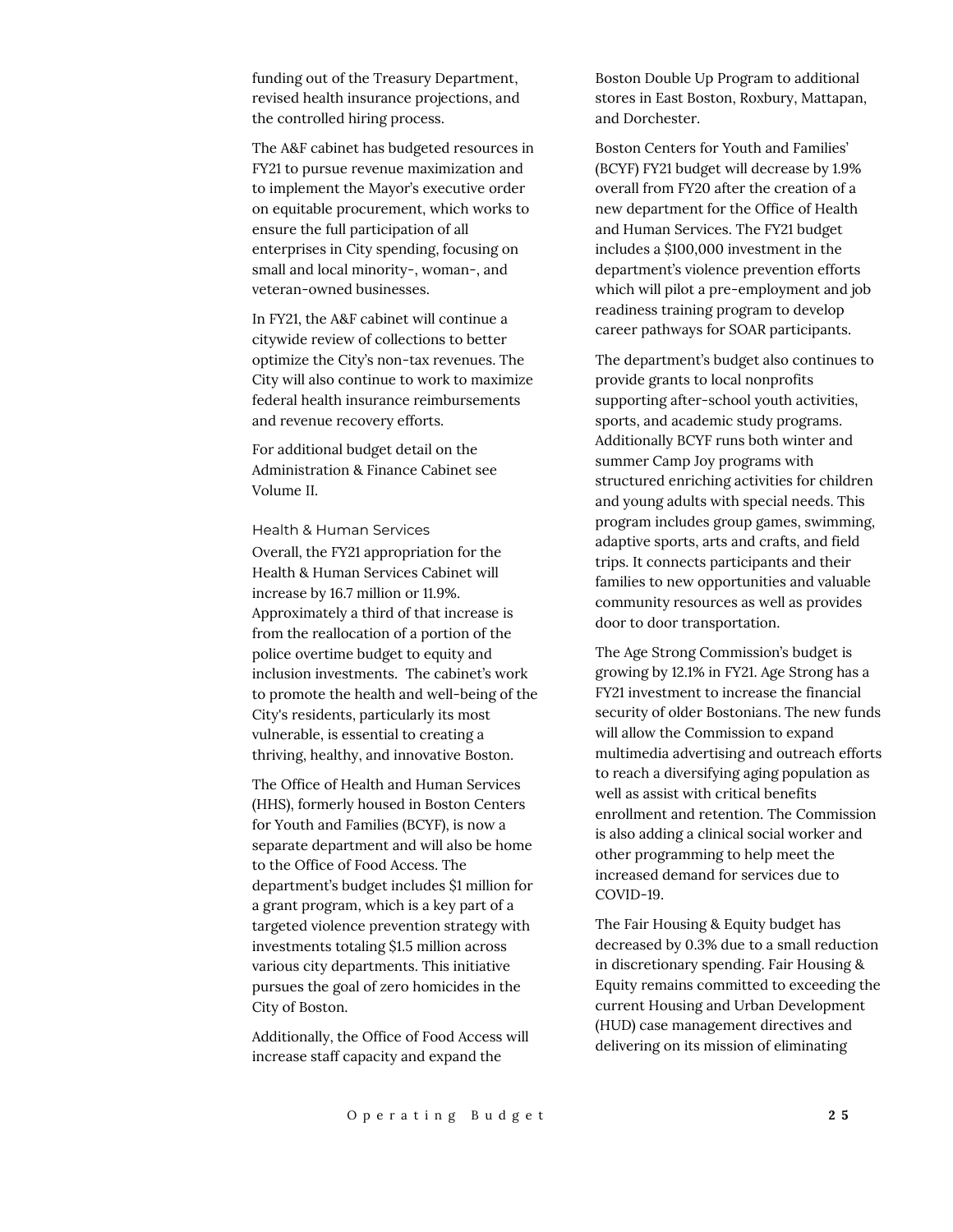discrimination and ensuring fair and equal access to housing and public services.

The Mayor's Office for Immigrant Advancement (MOIA) budget is increasing by 79.3% over FY20. This increase is the result of strategic investments to increase awareness around City Hall resources available to immigrants across all of our neighborhoods and to further support both the City's Annual Citizenship Day event, which connects Boston residents with free U.S. citizenship applications, and the Greater Boston Immigrant Defense Fund. This Fund allows for free legal representation for those involved in immigration and asylum cases while also carrying out informative Know Your Rights programming across Boston. MOIA is also adding a dedicated Constituent Services Coordinator to help respond to the demand for services and an Economic Integration Specialist to focus local hiring inequities.

The Boston Public Health Commission (BPHC) serves as the City's health department and provides:

- emergency medical services (EMS);
- infectious disease surveillance;
- substance abuse prevention and treatment programs;
- community health programming;
- shelter, food, and advocacy for homeless individuals; and
- home and school based health services for children and families.

In FY21, BPHC's appropriation will increase by 14.0%, with investments targeting important areas of the City's public health system as they carry out their critical work on COVID-19, implement the Racism as a Public Health Crisis executive order, and support Emergency Medical Services (EMS) and substance use disorder services. Unlike most City departments, BPHC's appropriation includes health insurance,

pension and other post-employment benefits (OPEB).

The FY21 budget includes resources for violence prevention capacity building to sustain the Division of Violence Prevention and the Neighborhood Trauma Team Network, while also receiving funding from the larger HHS targeted violence prevention strategy to provide technical assistance and training. FY21 funding will also ensure BPHC maintains the annual resident health survey as well as the critical neighborhood-level data that comes with it.

EMS's FY21 budget includes a targeted investment to ensure that in addition to annual ambulance replacements, essential equipment like AEDs, radios, LifePak15s, and Body Armor will be put on scheduled replacement plans so EMTs and those doing life-saving work in the field have access to the tools and equipment they need.

The Office of Recovery Services will see an investment to study the implementation of a low-threshold respite housing facility targeting the city's on-street population struggling with homelessness and substance use disorder.

The FY21 budget for the Boston Office of Veterans Engagement, Transition, and Services (Boston VETS) has a modest decrease of 2%. In FY21, Boston VETS plans to engage and serve hundreds of veterans through their outreach programs which include decorating Hero Squares, providing financial assistance to veterans, and organizing volunteers to thank Boston veterans. Additionally Boston VETS seeks to broaden their reach amongst all veterans throughout the City.

The budget for Youth Engagement and Employment will increase by 11.8% in FY21. Funding will continue to support a successful partnership with communitybased organizations and, when combined with anticipated state funds, will provide an estimated 3,330 summer jobs. The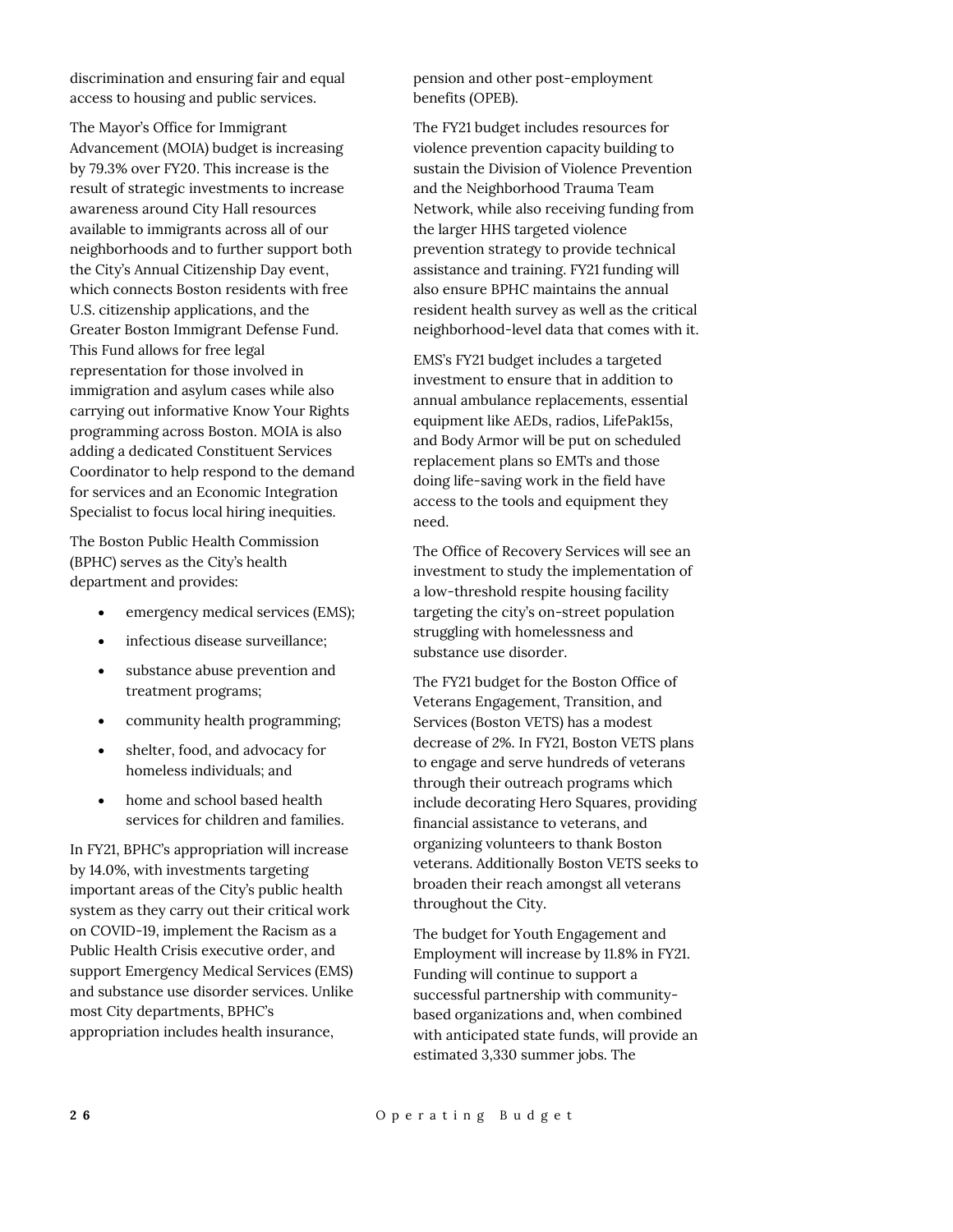Department will also work year round to support youth through the Mayor's Youth Council and provide for 500 school-year jobs.

Additionally, YEE will see an investment of \$75,000 as part of the larger HHS targeted violence prevention strategy to place gang involved or proven risk young people in employment opportunities throughout the year in collaboration with public safety officials and SOAR Boston.

For additional budget detail on the Health & Human Services Cabinet see Volume III.

## Housing and Neighborhood Development

The FY21 budget for the Housing and Neighborhood Development Cabinet will increase by 41.4%, reflecting significant investments through the Department of Neighborhood Development (DND) to implement the Mayor's five-year, \$500 million housing funding commitment and address chronic, youth, and family homelessness needs in the City.

The FY21 budget increases Boston's annual general fund investment in housing to \$22.8 million, including a \$2 million reallocation to address systemic problems related to racial disparities in housing and housing development through investments such as pilot homeownership programs for minority and immigrant homebuyers and outreach to support the Affirmatively Furthering Fair Housing plan. Combining these general fund dollars with federal grants, state grants, and developer fees allows the City to leverage a wide variety of sources to invest in the creation and preservation of affordable housing citywide, a key to reaching targets outlined in Mayor Walsh's Housing a Changing City: Boston 2030.

In his 2020 State of the City address, Mayor Walsh pledged to dedicate \$500 million over the next five years to create thousands of homes across Boston affordable to

households with low and middle incomes. The FY21 budget includes new operating investments to create affordable homeownership opportunities, preserve and generate affordable rental opportunities, and advance structural change.

To support homeownership, the City will invest \$1.4 million in enhanced down payment assistance for first-time homebuyers, thereby doubling existing resources for down payment assistance. With this investment, the City can provide larger loans to more homebuyers. The FY21 budget also includes \$1 million to increase funding for the ONE Plus Boston Mortgage program, which provides homebuyers with a discounted interest rate on their mortgage. These programs will work in tandem to make homeownership more affordable and accessible for families across the City.

The operating budget includes an array of investments to support renters. In FY21, the City will kick start its first City-funded rental voucher program with a \$2.5 million investment. The voucher program will subsidize the rents of those with most need through providing hundreds of vouchers over five years. In addition, DND will use \$350,000 to maintain expiring-use incomerestricted units through extending affordability and rehabbing properties. To help households preserve their tenancy or secure new housing, the FY21 budget also includes \$250,000 to increase tenancy preservation flexible financial assistance, which will enable the City to assist approximately 100 more households and specifically target households with greater financial need. Moreover, with \$135,000 in the FY21 budget, DND will expand the successful Housing Court navigator program, which connects tenants in Housing Court to resources and legal assistance. This investment will add an additional navigator and increase the number of days they are stationed in court.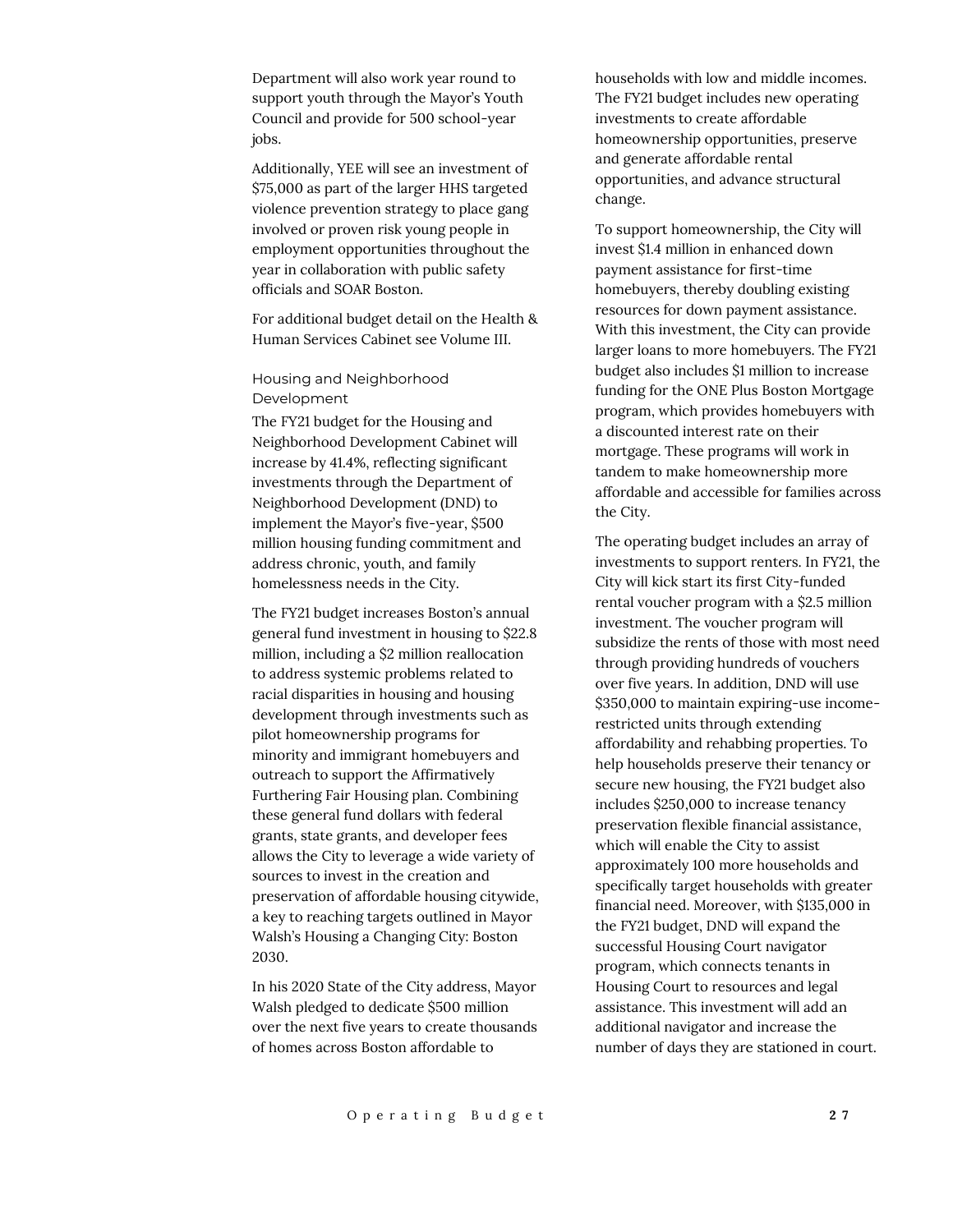Because infrastructure investments are key to supporting affordable housing development, the FY21 operating budget includes a \$400,000 investment to address the resources gap for small, local minorityand women-owned business enterprises (MWBEs) that develop affordable housing. These funds will provide MWBE developers with coaching and financial assistance during predevelopment and the construction process.

To continue moving the needle on chronic, family, and youth homelessness, the FY21 budget includes \$1.8 million in new investments. Coupled with \$1.2 million in federal grant funding, a \$1 million investment in rapid rehousing will assist approximately 200 youth and young adults with move-in costs, rental assistance, housing search, and case management as they move from homelessness to housing. To enable shelters to provide initial resource assessments for more guests, the budget includes \$550,000 to expand front door triage, providing 8 additional case managers, direct assistance for homeless individuals, and programmatic support. A \$155,000 investment in FY21 will expand street homeless outreach to reach approximately 100 more individuals who are not currently in shelter. The FY21 budget also funds a new Advisor on Family Homelessness, who will facilitate coordination between existing programs and services offered by the City, the Commonwealth, and external organizations to ensure that more homeless families are able to receive the help they need.

The FY21 budget projects that DND will have \$87 million in external funds available from federal and state grants, as well as revenue from certain developer fees. Although proposed federal budget cuts raise questions about future levels of funding for the Community Development Block Grant (CDBG) and HOME Investment Partnerships programs, which provide funding for a variety of neighborhood

development activities, this budget assumes that DND will continue to receive these recurring federal entitlement grants, as well as competitive grants such as the Continuum of Care (CoC) program. The City will advocate that these critical programs are maintained in the federal budget.

For additional budget detail on the Housing & Neighborhood Development Cabinet see Volume III.

#### Information & Technology

The Department of Innovation and Technology (DoIT) will see a 1.9% increase over its FY20 appropriation. The FY21 budget continues to modernize cyber security and better protect the City's IT infrastructure. To accomplish this, DoIT has invested in new licensing agreements and partnerships to stay at the forefront of technology.

DoIT continues to invest in City technology. In FY21, the department will ensure a timely refresh plan for City IT equipment by replacing 800 computers. Additionally, the City's financial system and its HR system need key upgrades. To ensure adequate staffing for these systems, DoIT will increase capacity to its Enterprise systems teams. Lastly, to further DoIT's ongoing efforts to increase efficiency, DoIT will reduce contractor spending in FY21.

For additional budget detail on the Information & Technology Cabinet, see Volume III.

#### Public Safety

The Public Safety Cabinet, which includes the Police Department, the Fire Department, and the Office of Emergency Management, is decreasing by 1.5%, primarily due to the reallocation of 20% of the Police Department's overtime budget to equity and inclusion efforts in various city departments. The budget supports FY21 wage increases from collective bargaining agreements in the Fire Department, an increase to the FY21 Police recruit classes,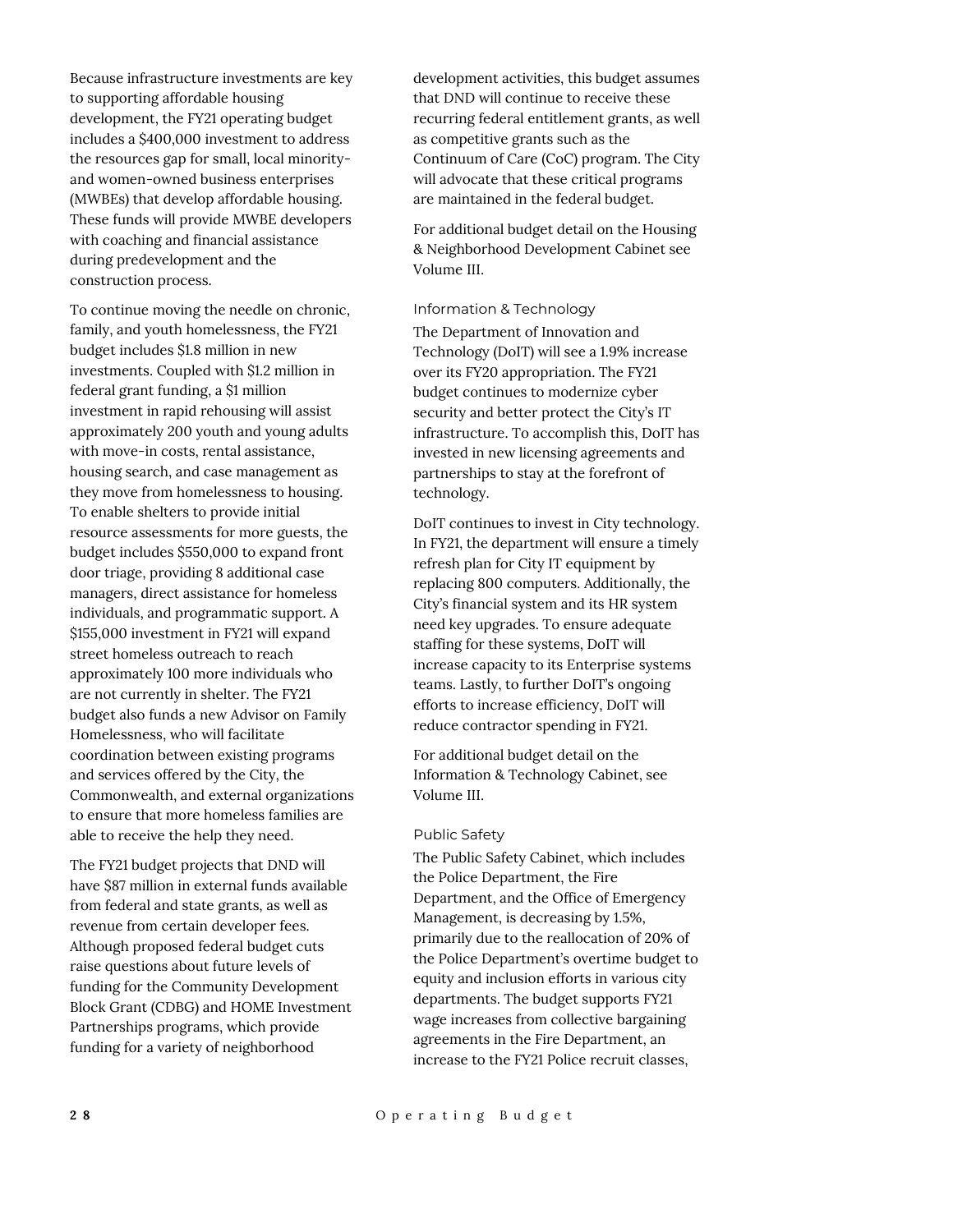an investment in the Forensic Unit, and critical safety and wellness investments for the Fire Department.

The Police Department will increase the sworn police force by 25 officers with the addition of a second recruit class in FY21. The FY21 budget continues to include investments in the Forensic Units including the additional equipment, supplies, and staff for the Crime Lab and additional staff for the Latent Prints unit. The Community Engagement Bureau will expand its efforts in coordination with HHS's targeted violence prevention investment. The Police Department will also continue efforts to reduce overtime hours where possible.

Building on the continued success of recruiting a diverse police cadet class in FY19 and FY20, the FY21 budget adds another cadet class in spring 2021. This addition of 20 cadets continues to provide a stable pipeline of diverse young people for future police officer classes. The budget also includes funding for a Superior Officers promotional exam to be held in FY21. The department will continue to focus on technological improvements: the ongoing implementation of body worn camera program will include a rollout of additional mobile devices and security will be upgraded at Headquarters.

The Fire Department budget will remain fairly level in FY21, with FY21 wage increases from previously negotiated collective bargaining agreements offset by a reduction in budgeted overtime. The Mayor's priority of firefighter health and safety is reflected in the continuing industrial cleaning program for firehouses, along with additional funds for firehouse environmental cleaning. The FY21 operating budget also includes investments in facilities improvements, health and wellness training, and a new fire cadet program of 20 cadets to start in spring of 2021. Also included in the budget is funding to replace a brush truck, which aids in response to woodland fires and flood

rescue. Similar to the Police Department, the Fire Department continues efforts to aggressively manage overtime.

The Office of Emergency Management budget represents an increase of 11.3%. The increase primarily reflects an investment in staffing capacity as well as the creation of a position to organize volunteers as part of an emergency response.

For additional budget detail on the Public Safety Cabinet see Volume III.

#### **Streets**

The FY21 Streets Cabinet budget, which includes the Department of Public Works and the Boston Transportation Department, decreased by 3.5% over the FY20 appropriation. Complemented by historic increases to the capital plan, this budget reflects both cost-saving measures and innovative new investments that expand high-quality basic city services to keep our streets clean, safe and accessible for all users.

The Public Works Department FY21 budget will decrease by 1.4% over FY20, due to savings from the hiring slowdown and conservative utilities projections. Building on the launch of the City's Zero Waste Plan, Public Works will subsidize the collection of residential food compost for hundreds of Boston residents as part of a new pilot program. The department will also double the number of Project Oscar compost bins by adding five new compost sites across the City. To support these Zero Waste programs, Public Works will increase funding for resident education campaigns and hire a staff member to help manage Zero Waste policies and programs. To support capital construction, Public Works will hire three civil engineers and administrative staff that will help with bridge construction and an expansion of the Pedestrian Ramp Reconstruction program.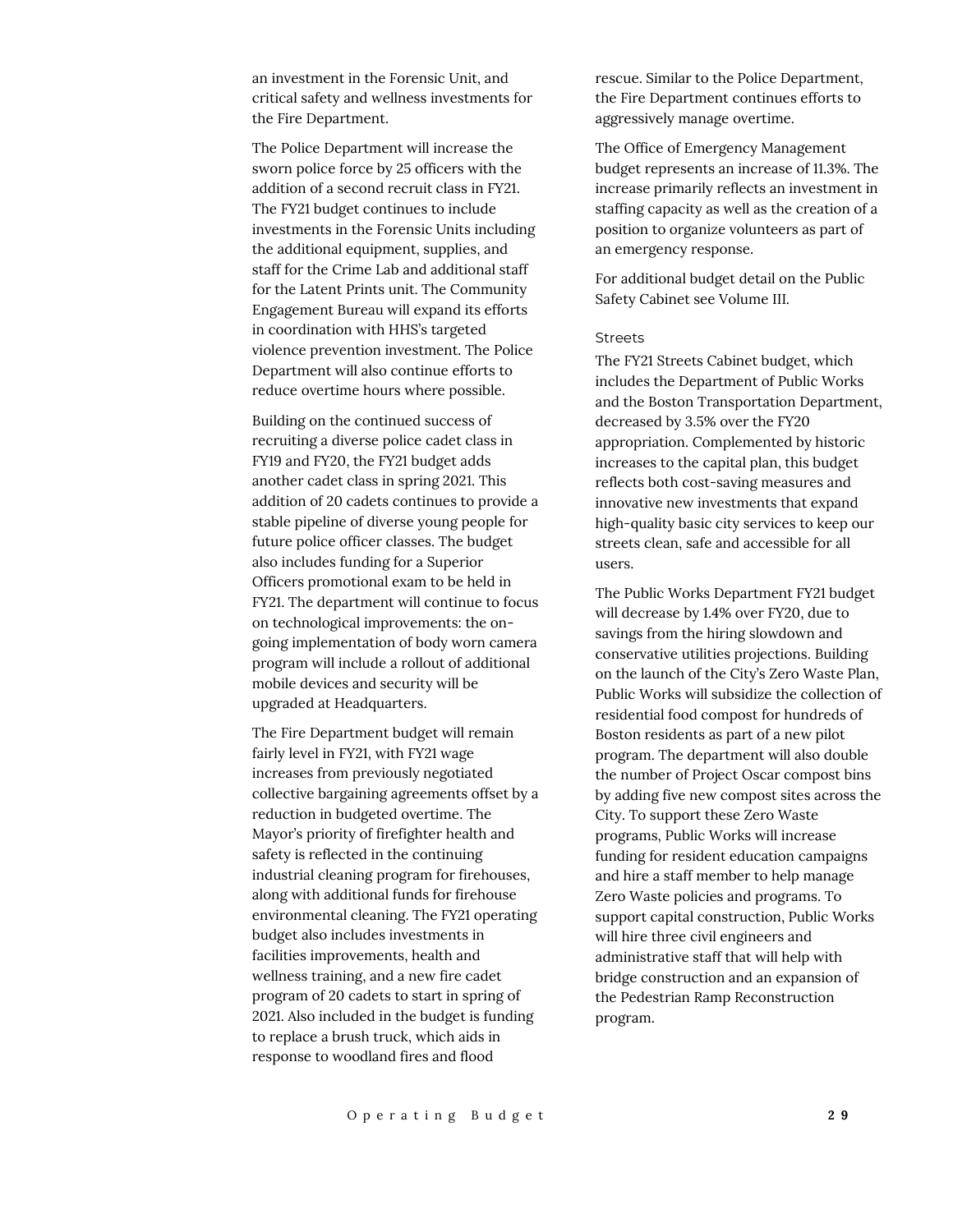The Boston Transportation Department (BTD) FY21 budget will decrease by 1.3% over FY20, with savings from the hiring delay and anticipated reductions in certain contracted services due to COVID-19. As part of the City's Climate Action Plan, this budget includes zero-emission vehicles in BTD and other departments in order to replace existing gas- and diesel-powered vehicles. BTD will continue making progress on the priorities and projects identified in Go Boston 2030, including a new Safety Intervention Program for Neighborhood Streets, a pilot that will help evaluate and develop quick responses to all resident 311 safety requests. BTD will also expand the City's bikeshare network to more locations, re-launch the Youth Cycling Program for BPS students and launch a pilot to subsidize BlueBike memberships to several Main Street districts in order to expand access to active transportation options.

For additional budget detail on the Streets Cabinet see Volume III.

Reserve for Collective Bargaining

The FY21 collective bargaining reserve, a \$3 million reserve for City departments, Boston Public Schools, and the Public Health Commission, contains funding for the two collective bargaining agreements that are still outstanding through FY20 and for new contracts in FY21. Most union contracts will expire at the end of FY20 or shortly thereafter. The City has reserved a limited amount for successor agreements. Salary increases in these agreements will have a direct impact on dollars available in FY21 and in the upcoming years.

## **FIXED COSTS**

Fixed costs make up a growing portion of the City's Budget. The City has very little control over the fixed costs growth, largely driven by the Charter School Tuition Assessment, which is directly deducted from Boston's state aid, and the City's

Pension schedule, which requires a 10.0% increase in FY21 to address generations of underfunding.

#### Pensions

Boston's Pension budget is based on the current pension schedule approved by Boston's Retirement Board. The City's Pension schedule requires a \$26.5 million or 10.0% increase in FY21.

The City of Boston participates in a contributory defined benefit retirement system that is administered by the Boston Retirement System (BRS). BRS is one of 106 public pension systems governed by Massachusetts General Law Chapter 32. Boston's current pension schedule is based on an actuarial asset valuation as of January 1, 2020. The current pension schedule assumes a long term rate of return of 7.05%. The City's pension liability is currently 75.6% funded and is on track to reduce the unfunded liability to zero by 2027, thirteen years prior to the legally required funding date of 2040.

Debt Service

The Debt Service budget supports borrowing to finance the City's capital plan. In FY21 Debt Service is budgeted at \$205.6 million, which is a \$19.1 million or 10.3% increase over the previous year.

The City benefits from its strong financial policies and practices and has triple A bond ratings from Moody's and Standard and Poor's. Strong bond ratings are an assessment of the City's long-term financial stability and lower the cost of borrowing. As the City borrows more over ten years to support investments in its schools, debt service is projected to increase as well.

For further detail see the *Capital Planning*  and *Financial Management* chapters of this volume.

State Assessments

Accompanying the local aid distributions on the State's Cherry Sheet are charges to the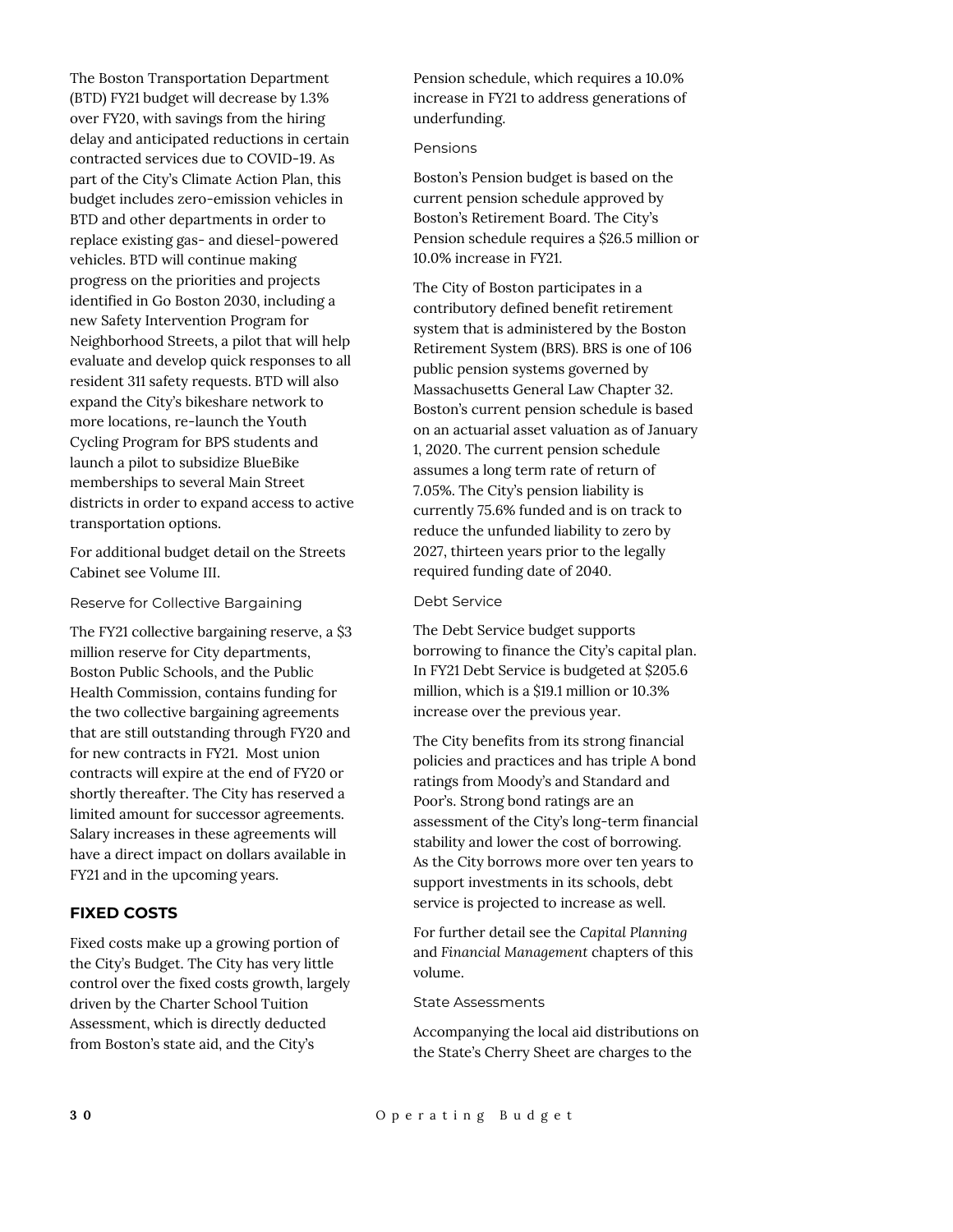City from the Commonwealth. These include items such as charter school tuition and MBTA service. The City expects to be assessed \$331.0 million by the Commonwealth in FY21.

For further detail see the *Revenue Estimates & Analysis* chapter of this volume.

#### Suffolk County

The Suffolk County budget is a fixed cost mandated by state legislation, budgeted at \$3.8 million in FY21. State legislation converted all existing and future Suffolk County Sheriff employees to state employees effective January 1, 2010. The State charges the City for Suffolk County through an assessment based on the residual unfunded pension liability for former Sherriff employees who retired prior to January 1, 2010. Once the unfunded pension liability is fully extinguished, the budget for Suffolk County will no longer be necessary.

#### Reserve

The Reserve budget is a fixed cost stipulated by state law and requires the City of Boston to maintain a reserve of 2.5% of the prior year appropriations, not including the School department, on its balance sheet. The reserve's balance as of June 30, 2019 is \$38.6 million; with this balance Boston has met its reserve requirements. The reserve can be used to provide for extraordinary and unforeseen expenditures and the Mayor may make drafts or transfers against this fund with City Council approval after June first of each fiscal year. Since the establishment of this reserve, the City has yet to make any drafts or transfers from the reserve.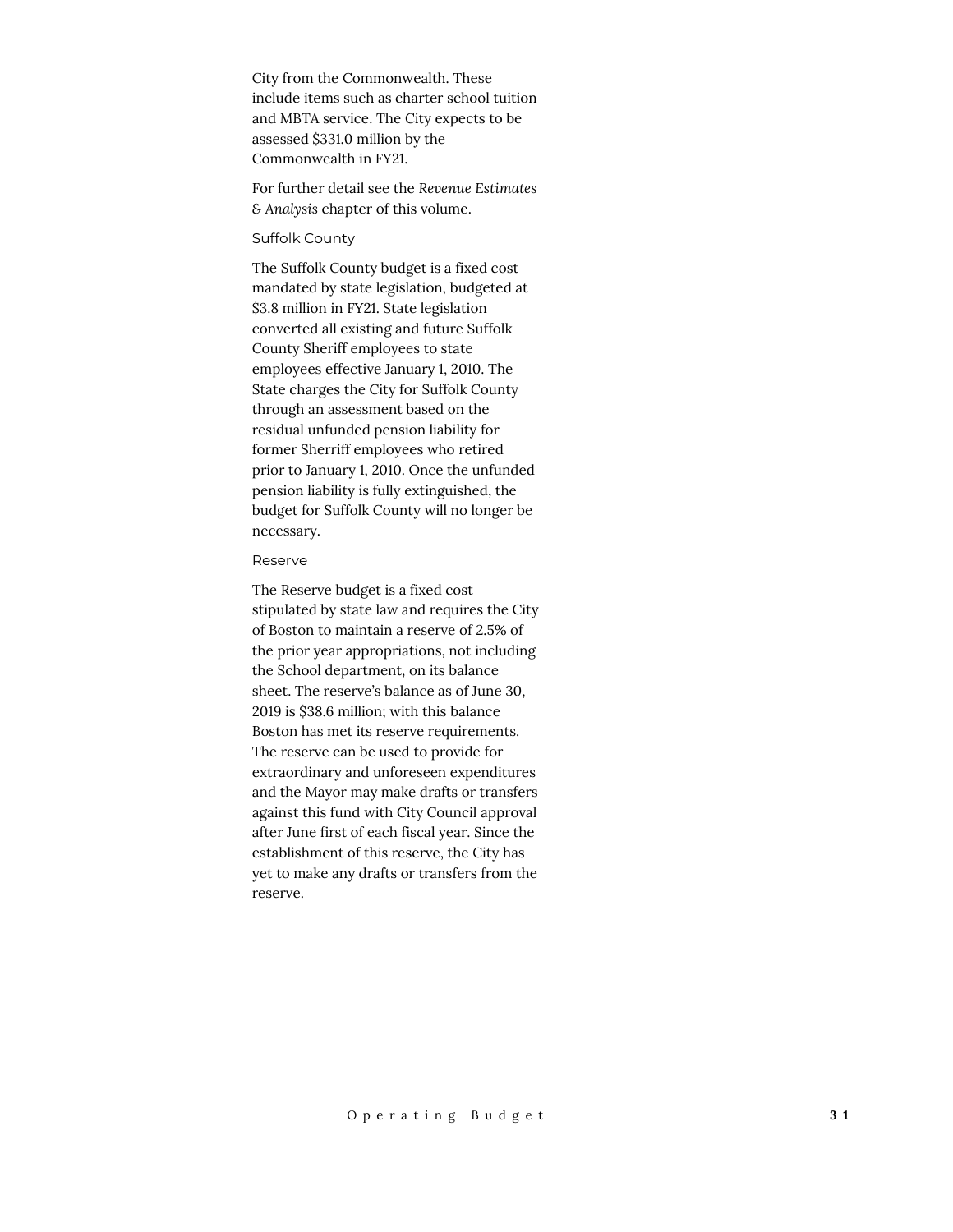## **Personnel Summary**

|                                     |                                          | 11/18      | 1119            | 1/1/20     |             | 1 Å 21 Projected         |
|-------------------------------------|------------------------------------------|------------|-----------------|------------|-------------|--------------------------|
|                                     |                                          | <b>FTE</b> | <b>FTE</b>      | <b>FTE</b> | Projected   | $Inc$ (Dec)              |
| Office of the Mayor                 | Mayor's Office                           | 44.1       | 44.6            | 51.0       | 51.0        |                          |
|                                     | Election Department                      | 28.6       | 29.0            | 28.0       | 28.0        | ۰                        |
|                                     | Intergovernmental Relations              | 9.0        | 9.0             | 10.0       | 10.0        |                          |
|                                     | Law Department                           | 54.0       | 52.0            | 57.0       | 57.0        | $\overline{\phantom{0}}$ |
|                                     | Human Rights Commission                  |            | ÷,              | ÷.         | 4.0         | 4.0                      |
|                                     | Women's Advancement                      | 3.0        | 4.0             | 4.0        | 4.0         |                          |
|                                     | Total                                    | 138.7      | 138.6           | 150.0      | 154.0       | 4.0                      |
| Operations                          | Inspectional Services                    | 217.0      | 218.0           | 208.0      | 213.0       | 5.0                      |
|                                     | Property Management                      | 134.0      | 132.0           | 126.5      | 126.5       | ÷.                       |
|                                     | Public Facilities Department             | 59.0       | 60.0            | 60.0       | 60.0        |                          |
|                                     |                                          |            |                 |            |             |                          |
|                                     | <u>Total</u>                             | 410.0      | 410.0           | 394.5      | 399.5       | 5.0                      |
| Civic Engagement                    | Neighborhood Services                    | 48.0       | 45.0            | 48.0       | 49.0        | 1.0                      |
|                                     | <u>Total</u>                             | 48.0       | 45.0            | 48.0       | 49.0        | 1.0                      |
| Arts & Culture                      | Office of Arts & Culture                 | 12.0       | 10.0            | 15.0       | 16.0        | 1.0                      |
|                                     | Library Department                       | 386.6      | 384.0           | 381.9      | 389.4       | 7.5                      |
|                                     | Total                                    | 398.6      | 394.0           | 396.9      | 405.4       | 8.5                      |
| <b>Economic Development</b>         | Office of Economic Development           | 22.0       | 26.0            | 25.0       | 26.0        | 1.0                      |
|                                     | Consumer Affairs & Licensing             | 14.0       | 15.0            | 15.0       | 20.0        | 5.0                      |
|                                     | Office of Touris m                       | 10.0       | 10.0            | 11.0       | 11.0        |                          |
|                                     | Total                                    | 46.0       | 51.0            | 51.0       | 57.0        | 6.0                      |
| Education                           | School Department                        | 9,005.2    | 9,248.6         | 9,302.9    | 9,582.0     | 279.1                    |
|                                     | <u>Total</u>                             | 9,005.2    | 9,248.6         | 9,302.9    | 9,582.0     | 279.1                    |
| Environment, Energy & Open Space    | Environment                              | 25.0       | 26.0            | 27.0       | 29.0        | 2.0                      |
|                                     | Parks and Recreation                     | 217.0      | 213.0           | 227.0      | 233.0       | 6.0                      |
|                                     | Total                                    | 242.0      | 239.0           | 254.0      | 262.0       | 8.0                      |
| <b>Administration &amp; Finance</b> | Administration & Finance                 | 7.0        | 5.0             | 6.0        | 7.0         | 1.0                      |
|                                     | Assessing Department                     | 82.0       | 77.0            | 70.0       | 70.0        | ۰                        |
|                                     | Auditing Department                      | 32.0       | 33.0            | 32.0       | 32.0        |                          |
|                                     | BudgetManagement                         | 21.7       | 21.7            | 22.7       | 22.7        |                          |
|                                     | Human Resources                          | 45.8       | 45.8            | 46.0       | 46.0        |                          |
|                                     |                                          |            |                 |            |             |                          |
|                                     | Labor Relations                          | 10.0       | 8.0             | 9.0        | 9.0         |                          |
|                                     | Purchasing Division                      | 20.0       | 21.0            | 21.0       | 21.0        |                          |
|                                     | Regis try Division                       | 17.0       | 19.0            | 18.0       | 18.0        | -                        |
|                                     | Treasury Department                      | 50.0       | 46.0            | 49.0       | 49.0        |                          |
|                                     | Total                                    | 285.5      | 276.5           | 273.7      | 274.7       | 1.0                      |
| <b>Health &amp; Human Services</b>  | Office of Health and Human Services      | ÷          | Ē,              | ÷,         | 12.0        | 12.0                     |
|                                     | Boston Center for Youth & Families       | 364.4      | 369.0           | 359.5      | 348.5       | (11.0)                   |
|                                     | Commission for Persons with Disabilities | 7.0        | 6.0             | 7.0        | 7.0         | $\overline{\phantom{0}}$ |
|                                     | Age Strong Commission                    | 42.7       | 48.5            | 48.4       | 52.4        | 4.0                      |
|                                     | Fair Housing & Equity                    | 7.0        | 7.0             | 7.0        | 7.0         |                          |
|                                     | Office of Immigrant Advancement          | 5.0        | 4.0             | 5.0        | 7.0         | 2.0                      |
|                                     | Public Health Commission                 | 844.8      | 832.4           | 846.9      | 850.9       | 4.0                      |
|                                     | Boston VETS                              | 15.0       | 12.0            | 14.0       | 14.0        |                          |
|                                     | Youth Engagement & Employment            | 5.0        | 7.0             | 9.0        | 9.0         |                          |
|                                     | Total                                    | 1.290.9    | 1,285.9         | 1.296.8    | 1,307.8     | 11.0                     |
| Housing & Neighborhood Development  | Neighborhood Development                 | 38.3       | 37.0            | 39.7       | 40.7        | 1.0                      |
|                                     | Total                                    | 38.3       | 37.0            | 39.7       | 40.7        | 1.0                      |
| <b>Information &amp; Technology</b> | Dept of Innovation & Technology          | 133.6      | 131.6           | 127.0      | 127.0       | $\overline{\phantom{a}}$ |
|                                     | Total                                    | 133.6      | 131.6           | 127.0      | 127.0       |                          |
| <b>Public Safety</b>                | Emergency Management                     | 1.5        | 1.5             | 3.8        | 4.8         | 1.0                      |
|                                     | Fire Department                          | 1,610.3    | 1,611.5         | 1,618.5    | 1,618.5     |                          |
|                                     | Police Department                        | 2,830.1    | 2,862.6         | 2,895.7    | 2,898.7     | 3.0                      |
|                                     | Total                                    |            |                 |            | 4.522.0     |                          |
|                                     |                                          | 4,441.9    | 4,475.6         | 4,518.0    |             | 4.0                      |
| <b>Streets</b>                      | Office of Streets                        | 19.0       | 22.0            | 24.0       | 24.0        | $\overline{\phantom{a}}$ |
|                                     | Central Fleet Management                 | 43.0       | 44.0            | 42.0       | 42.0        |                          |
|                                     | Public Works Department                  | 319.0      | 313.0           | 316.0      | 318.0       | 2.0                      |
|                                     | Transportation                           | 377.9      | 363.5           | 365.5      | 365.5       |                          |
|                                     | Total                                    | 758.9      | 742.5           | 747.5      | 749.5       | 2.0                      |
| Non-Mayoral                         | City Clerk                               | 15.0       | 13.0            | 14.0       | 14.0        | $\overline{\phantom{0}}$ |
|                                     | City Council                             | 77.2       | 80.2            | 75.6       | 75.6        |                          |
|                                     | Finance Commission                       | 4.0        | 4.0             | 4.0        | 4.0         |                          |
|                                     | <b>Total</b>                             | 96.2       | 97.2            | 93.6       | <u>93.6</u> |                          |
|                                     | <b>Grand Total</b>                       | 17,333.8   | <u>17,572.5</u> | 17,693.6   | 18,024.2    | 330.6                    |

#### *Table 5*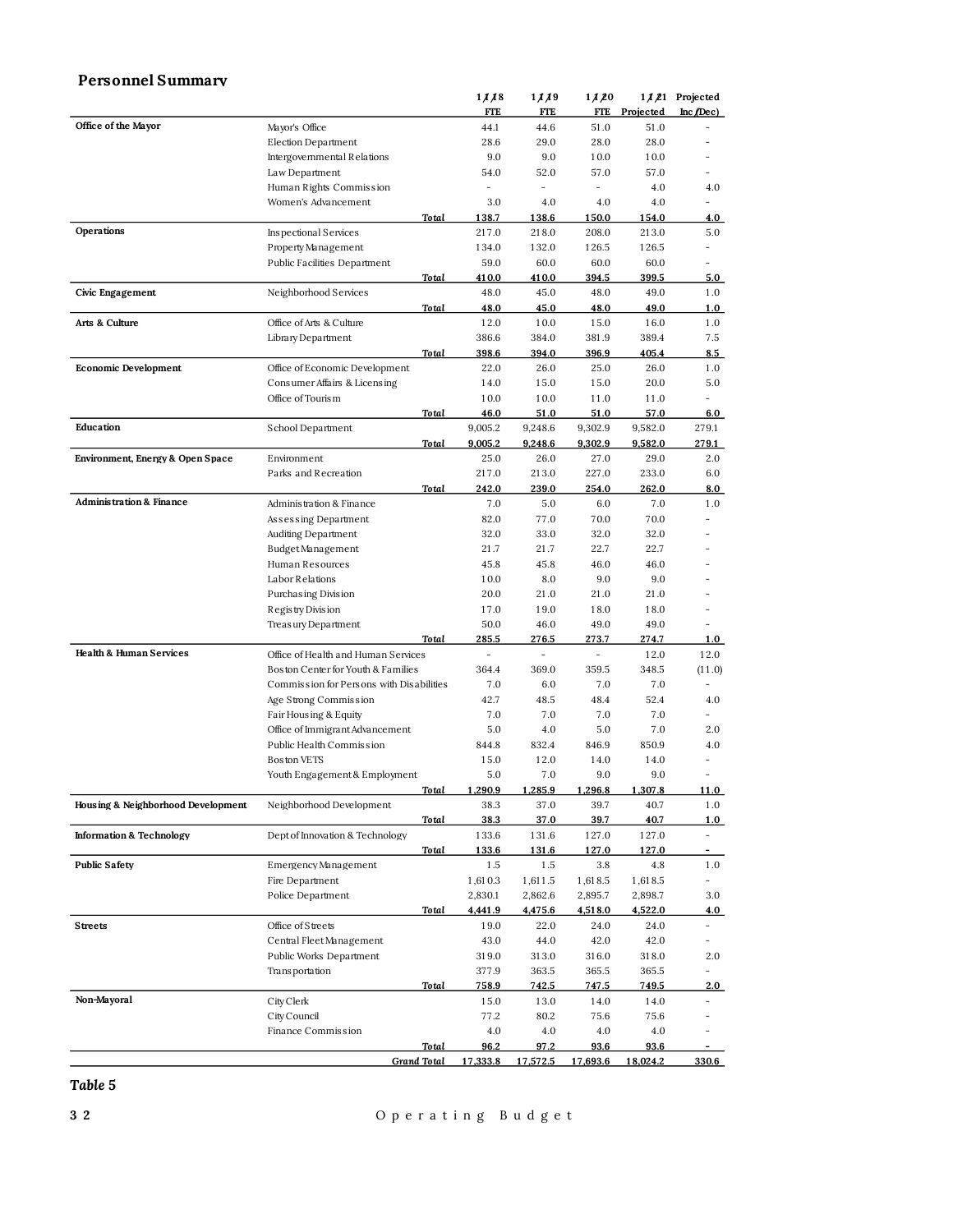#### **Personnel Changes**

The Personnel Summary table shows a four-year comparison of city-funded and filled full-time equivalent (FTE) positions. This includes both permanent and emergency employees. The projected FTE numbers used for FY21 are estimates based on the personnel funding levels contained in the FY21 budgets.

#### FY19-FY20 FTE Changes

The total net increase in FTEs from January 1, 2019 to January 1, 2020 was 121.1. The majority of the growth was in priority area of Education. The City's Position Review Committee continued to review all proposed job postings for vacant positions. All hiring was scrutinized and only critical positions were approved. About 9 longterm positions were eliminated in the FY20 budget.

The School Department increased by 54.3 FTEs. In keeping with the commitment to having a fulltime nurse in every school, nurses have increased by 19.4, with additional nurse hires planned. Bilingual teachers are up 40.6 and ABA specialists have increased by 19.3. These increases are offset decreases in aide positions.

Public Safety FTEs increased by 42.4 from Jan 1, 2019 to Jan 1, 2020. This is mostly due to Police Department class and retirement timing, as the FY20 recruit class of 135 started in December, followed by record retirements later in January. The Fire Department is up 7 FTEs due to delay of the FY20 class until the spring.

The Streets Cabinet increased by 5 FTEs. While Public Works is up 3 due to aggressive filling of vacancies, several multi-modal transit maintenance positions are yet to be filled. BTD is up 2, with a new PEO class coming on after this January snapshot.

The Mayor's Office Cabinet increased by 11 FTEs. This is driven by the Law Department filling several vacant attorney positions.

The Mayor's office is also up by 6.4 due in part to the transfer of the Mayor's Office of Racial Equity and Resiliency from the Public Health Commission. The Elections Department is down 1 due to attrition.

The Operations Cabinet had a decrease of 15.5 FTEs. This is driven by the FY20 transfer of 19 Animal Control positions from ISD to the Parks Department. ISD has also been aggressive in filling vacancies, resulting in a year to year decline of only 10 FTEs. Property Management is down 5.5 positions due to attrition.

The Civic Engagement Cabinet increased by 3 FTEs. The Language Access program added a position and several neighborhood liaison positions were filled. The Arts & Culture Cabinet increased by 2.9 FTEs. While the Library had several vacancies in the facilities department, the Office of Arts and Culture is now fully staffed. The Economic Development Cabinet remained level with 2019. Economic Development decreased by 1, which was offset by an increase of 1 in the Office of Tourism.

The Environment, Energy and Open Space Cabinet increased by 15 from January 2019 to January 2020. The Parks Department increased by 14 reflecting the transfer of the Animal Control program. Environment increased by 1 with the addition of an Archaeology Lab Manager.

The Health & Human Services Cabinet shows a net increase of 10.9 FTEs. This is driven by the Public Health Commission, which increased by 14.5, due to the timing of an EMT class. The Boston Centers for Youth and Families decrease of 9.5 FTEs is a result of SOAR program vacancies. Both Boston VETS and Youth Engagement and Employment increased by 2 with the filling of vacancies.

Other cabinets had minor changes that are reflective of regular attrition and hiring patterns.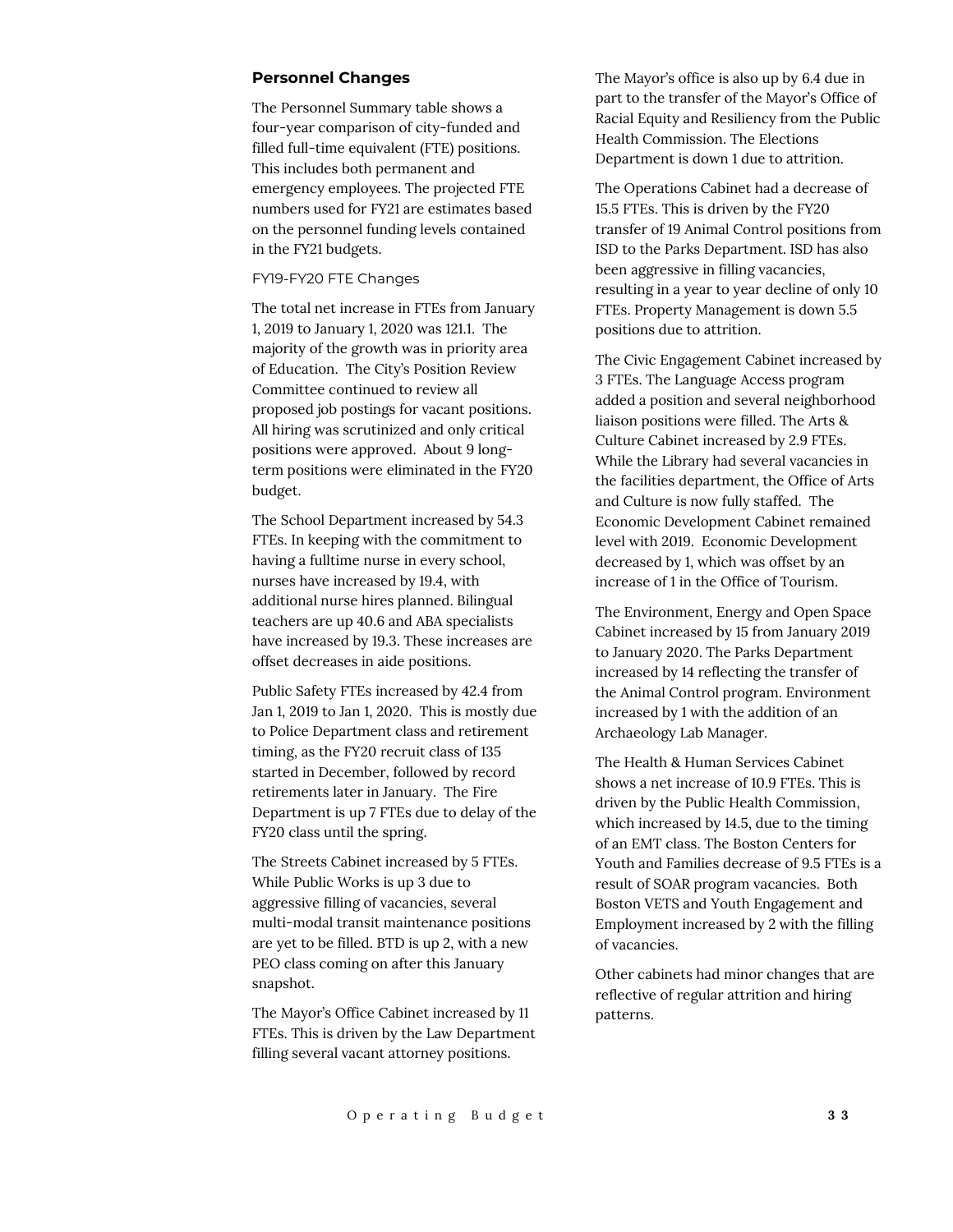#### FY21 Projected FTE Changes

The City projects a net increase in FTE levels of 330.6 from January 1, 2020 to January 1, 2021. The vast majority of the growth is targeted in the priority area of education.

The City will continue to review the need for hiring into all vacant positions in FY21. Only critical positions will be approved to post and hire. Departments eliminated 16 long-term vacant positions in the current budget process.

The School Department represents the greatest portion of the projected growth with an expected increase of 279.1 filled FTEs from January 2020 to January 2021. This position growth is a key part of the transformative investment in the district that will result in new services, programs and resources in all schools districtwide. The department is adding new teachers in art, music and physical education in addition to the continued trend of increasing numbers of special education and bilingual teachers. Instructional coaches will also be hired to support teachers. Additionally paraprofessional positions will rise with the expansion of inclusion classrooms and the commitment to having a fulltime position in every K2 classroom. Other new positions include social workers and family liaisons, which will be especially important as they help provide social-emotional support and assistance to families in the midst of the COVID crisis.

The Mayor's Office Cabinet has a projected increase of 4 FTEs. The newly reactivated Human Rights Commission accounts for all the growth. Two existing positions, including the Executive Director, will transfer from the Boston Centers for Youth and Families. The department is expected to add two additional staff to support the work of the commission.

The Operations Cabinet is anticipated to increase by 5 FTEs in the Inspectional

Services Department. Three of the positions will increase the administrative capacity of the Zoning Board of Appeals in line with the Mayor's executive order. The department is also adding two health inspectors in response to increasing demands for health inspections. The Civic Engagement Cabinet will improve the capacity of the Language Access program in the Office of Neighborhood Services.

The Arts and Culture Cabinet will grow by 8 FTEs. The Office of Arts and Culture will hire a new Director of Programs to support the strategic implementation of the *Boston Creates* cultural plan. The Library is adding librarians for the revitalized East Boston and Roxbury branches. The department will also hire 6 custodians to improve cleanliness in the branches.

The Economic Development Cabinet is expected to grow by 6 positions. The Office of Economic Development will increase operational capacity by adding 3 positions to support the equitable procurement and supplier diversity initiative. That increase is offset by the transfer of 2 existing positions to the new Cannabis Fund. Consumer Affairs and Licensing is building the capacity of the Boston Cannabis Fund with 4 board members and a staff position.

The Environment, Energy and Open Space Cabinet will grow by 8 FTEs as environment and climate issues remain important priorities. The Environment Department plans to hire a climate and wetlands resiliency position and a project manager for its zero waste program. Parks and Recreation will grow the Urban Wilds and Urban Forestry programs and add second shift maintenance staff based in Franklin Park. The Administration & Finance Cabinet projects an increase of 1 FTE with an equitable procurement administration position in the Office of Administration and Finance.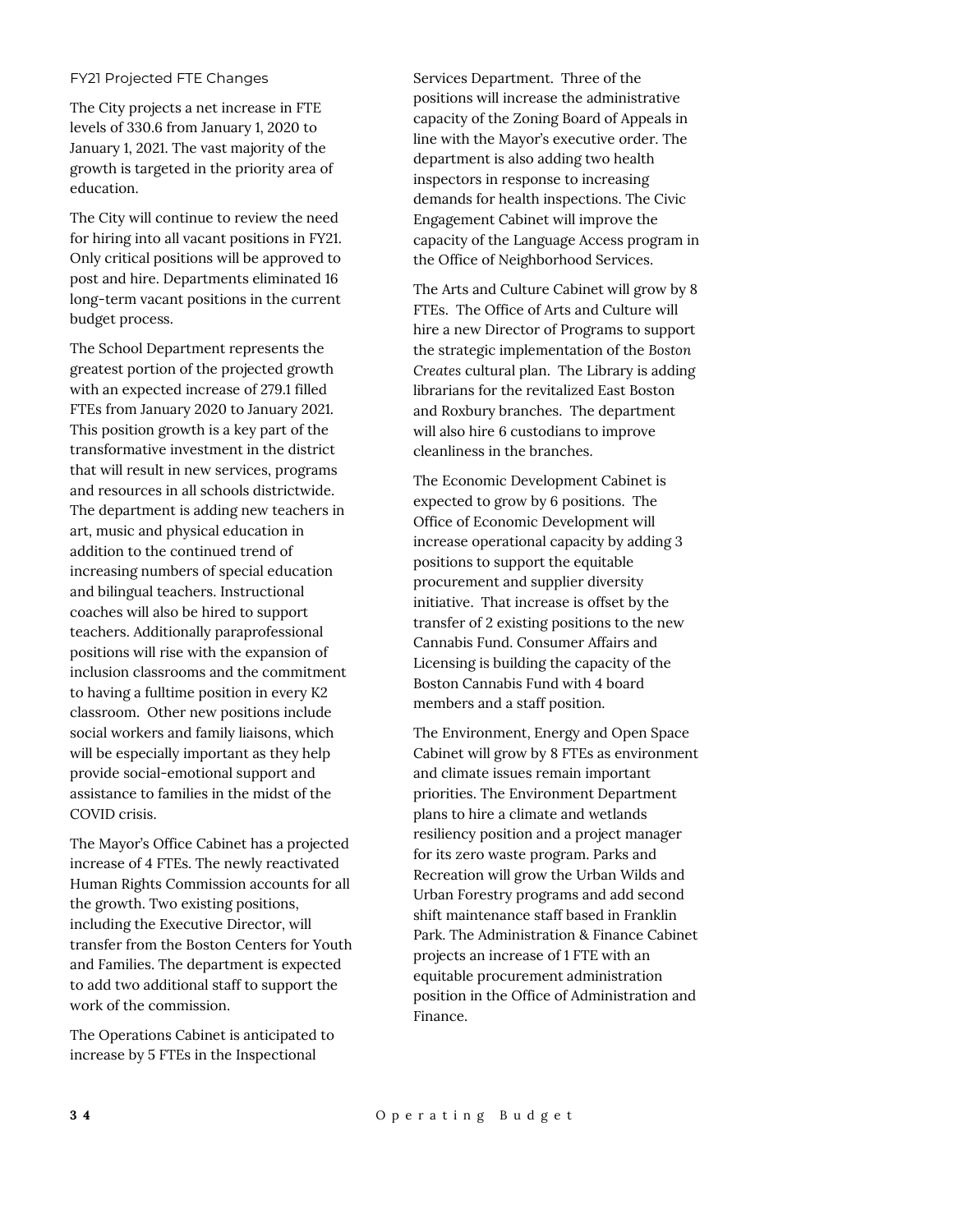The Health and Human Services Cabinet will increase by 11 FTEs. The Office of Health and Human Services will no longer be housed in Boston Centers for Youth and Families and 11 existing positions will transfer into the separate department. The new Office will include the Food Access program, which will add a Strategic Communications Director. The Age Strong Commission plans to add three advocacy representatives to support benefits enrollment as part of a financial security initiative and a new clinical social worker to support the work of the entire department. Immigrant Advancement will enhance its services with the addition of a dedicated Constituent Services Coordinator and an Economic Integration Specialist position. The Public Health Commission will hire project staff to support the work on the Racism as a Public Health Crisis executive order. The Commission is also preserving a violence prevention position which is coming off an expiring grant.

Neighborhood Development in the Housing Cabinet will grow with the addition of an Advisor on Family Homelessness to facilitate coordination of existing programs and services in the city. The Department of Innovation and Technology in the Information & Technology Cabinet will remain stable in FY21.

Historically, the number of Public Safety employees on the payroll as of January 1 of any year has fluctuated with the timing of retirements and new classes. Fire Department staffing is projected to remain stable in FY21. The goal of the department is to have enough firefighters in the suppression force to cover the minimum manning level of 262 and to reduce overtime. While the Police Department is projected to increase the sworn force by 25 officers with a second recruit class in the spring of 2021, that change is not reflected in the projections for January. The department is also adding 3 criminalist positions to improve efficiency in the

Forensics Unit. The Office of Emergency Management plans to hire a Volunteer Resources Manager to assist with emergency response.

The Streets Cabinet is projected to increase by 2 FTEs. The Public Works Department is adding 2 positions as part of its pedestrian ramp acceleration efforts.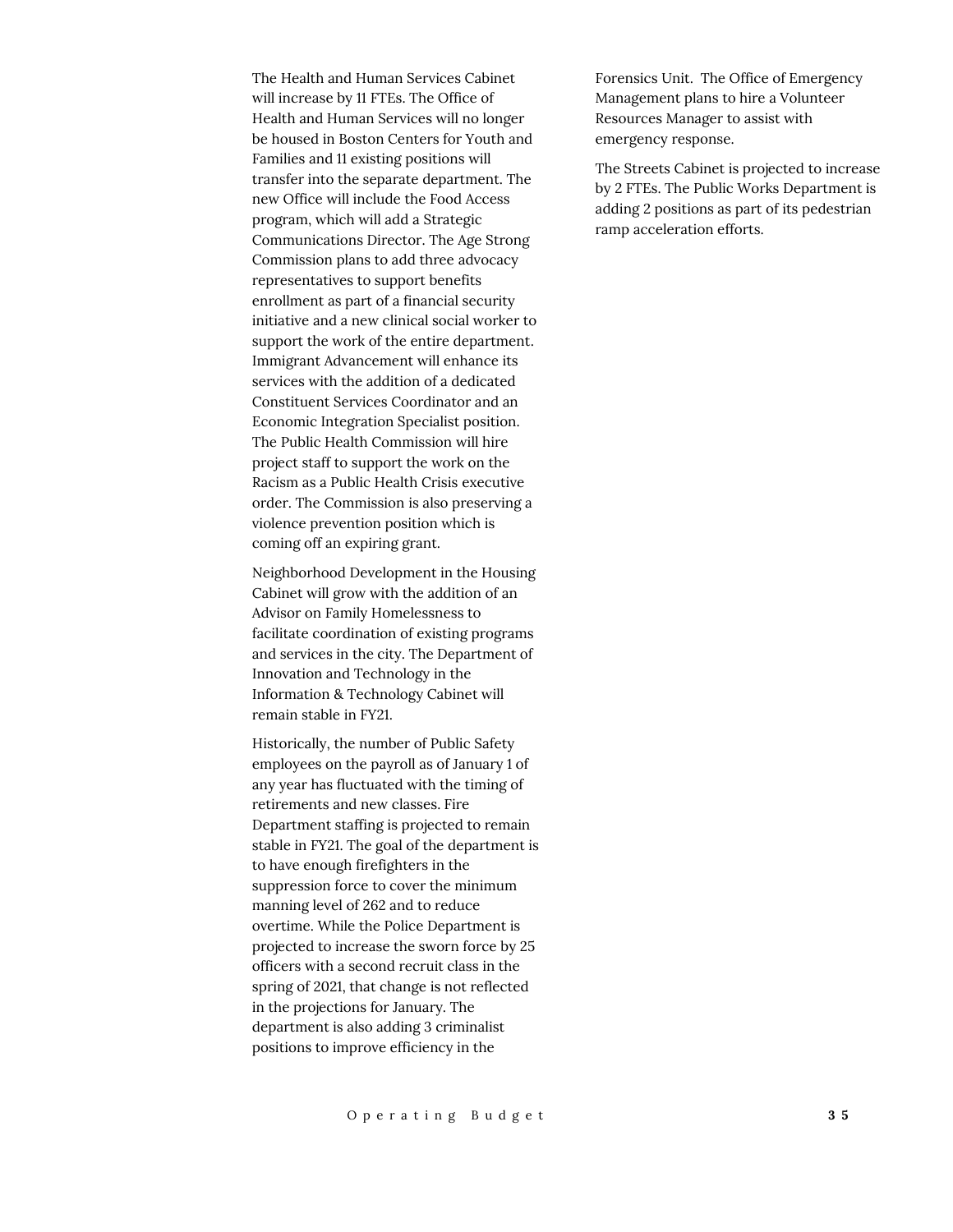| <b>External Funds</b>        | <b>FY19 Expenditure</b> | <b>FY20 Estimated</b> | <b>FY21 Estimated</b> |
|------------------------------|-------------------------|-----------------------|-----------------------|
| <b>Boston Public Schools</b> | 142,250,128             | 157,252,042           | 148,658,750           |
| Office of Budget Management  | 0                       | 24,203,649            | 106,647,710           |
| Neighborhood Development     | 78,471,560              | 87,172,822            | 87,824,749            |
| Public Health Commission     | 46,515,679              | 43,764,815            | 45,847,893            |
| <b>Treasury Department</b>   | 35,263,395              | 25,512,151            | 26,300,000            |
| <b>Emergency Management</b>  | 10,986,817              | 12,860,691            | 16,686,045            |
| Police Department            | 7,519,394               | 10,088,175            | 9,082,732             |
| Library Department           | 9,471,770               | 9,420,455             | 9,847,532             |
| Age Strong                   | 7,181,393               | 6,704,203             | 7,636,307             |
| Other                        | 31,658,051              | 29,624,376            | 30,216,710            |
| <b>Total</b><br>Table 6      | 369,318,187             | 406,603,379           | 488,748,427           |

## **External Funds**

The City's \$3.61 billion operating budget is supplemented by approximately \$488.7 million in external funds. These funds consist mainly of federal, state, and private funding earmarked for specific purposes. Education, housing, economic development, public health and public safety are some of the largest areas for which these funds are targeted.

Twenty-six departments and agencies expect to receive federal, state or other forms of external funding in FY21. Over 94% of the City's external funds are found in nine of those twenty-six departments. These eight departments are Boston Public Schools, Neighborhood Development, Public Health Commission, Treasury Department, Emergency Management, Police, Library, and the Age Strong Commission. Other departments that also have significant grant funding are the Office of Economic Development and the Fire Department. Descriptions and amounts of grants by department can be found in Volumes II and III.

Federal grants have historically provided funding for the key City priorities of

education, community development, and services for seniors. Boston Public Schools, the Department of Neighborhood Development (DND), and the Elderly Commission have been the traditional recipients of recurring entitlement grants provided by the federal government.

Although proposed federal budget cuts open questions about future levels of funding for Community Development Block Grant (CDBG) and HOME Investment Partnership, this budget assumes that DND will continue to receive these recurring federal entitlement grants, which provide funding for a variety of neighborhood development activities. The City will advocate that these critical programs are maintained in the federal budget. Other sources of federal funding received by the City are used to address diverse needs and/or creative approaches for homeland security, community policing and housing support for the homeless.

CARES- Coronavirus Relief Fund & FEMA

The Coronavirus Aid, Relief, and Economic Security Act, also known as the CARES Act,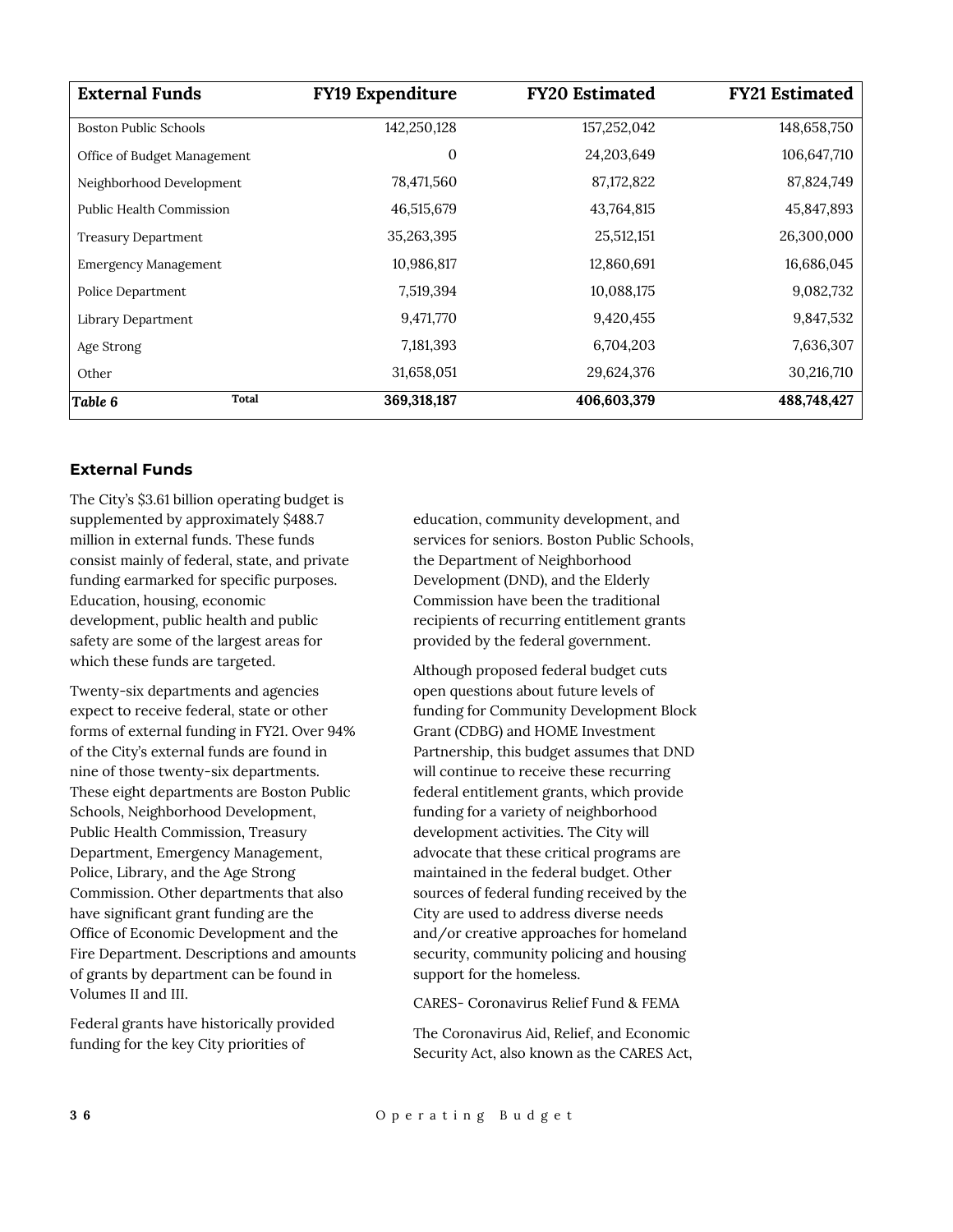is a \$2.2 trillion economic stimulus bill passed by the 116th U.S. Congress and signed into law by the President on March 27, 2020 in response to the economic fallout of the COVID-19 pandemic in the United States. The CARES Act is a broadbased economic stimulus bill, but the City of Boston is a direct recipient from a \$150 billion program called the Coronavirus Relief Fund (CRF) specifically for states, tribal governments and units of local government paid in advance by the United States Treasury. Boston with a population in excess of 500,000 was eligible for a direct payment totaling \$120.8 million. These funds were approved in the Boston City Council on May 6, 2020. The three caveats for CARE-CRF funds are:

- Necessary expenditures incurred due to the public health emergency of COVID‐19
- Budgets costs not accounted for in most recent adopted budget, AND
- Costs incurred March 1 thru December 30, 2020

In addition to CARES CRF funding, the City Council approved a \$10 million order to accept emergency response funding for the COVID-19 emergency from the Federal Emergency Management Agency (FEMA) provide through the Commonwealth of Massachusetts.

Both CARES-CRF and FEMA budgets are reflected in the Office of Budget Management.

#### Community Preservation Act

By adopting the Community Preservation Act (CPA) in November 2016, the City has created a Community Preservation Fund. This fund is not part of the City's general fund and is displayed as a special revenue external fund in this budget document. This fund is capitalized primarily by a one percent property tax-based surcharge on residential and business property tax bills that began in July 2017. The City uses this revenue to fund initiatives consistent with CPA guidelines: affordable housing, historic preservation, open space and public recreation.

Boston has collected a total of \$39.1 million in fiscal years 2018 and 2019, which was matched with \$3.6 million from the state through the CPA Trust Fund. The city expects to collect \$25.5 million in revenue in FY20 and \$26.3 million in FY21.

Since 2018, the first year of allocations, Boston's 9-member Community Preservation Committee, comprised of Boston residents, recommended 131 projects totaling \$47.6 million in all three CPA categories.

## **FY21 All Funds Budget**

The all funds table consolidates the projected FY21 expenditures from the General Fund, Special Revenue Funds (primarily external grants) and the Capital Fund by department. More detail on the expenditures made from each of these funds is shown in Volumes II and III of the City of Boston's FY21 budget document.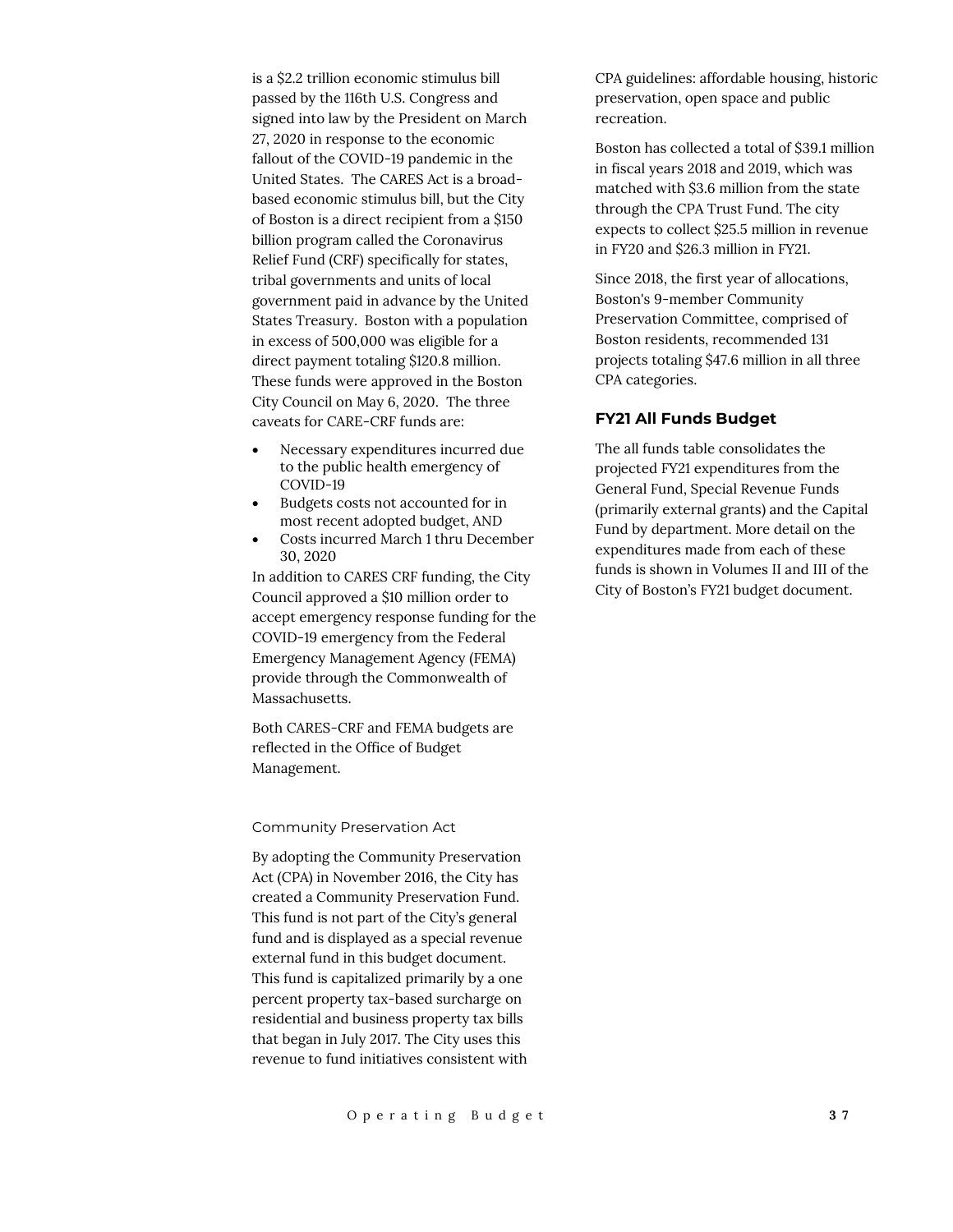| All Funds Budgets - FY21            |                                                          |                            |                         |                          |                            |
|-------------------------------------|----------------------------------------------------------|----------------------------|-------------------------|--------------------------|----------------------------|
|                                     |                                                          | <b>General Fund</b>        | <b>External Funds</b>   | Capital                  | Total All Funds            |
| Cabinet                             | Department                                               | <b>Budget</b>              | <b>Budget</b>           | <b>Budget</b>            | <b>Budget</b>              |
| Mayor's Office                      | Mayor's Office                                           | 5,380,619                  | 615.319                 | 34,750                   | 6,030,688                  |
|                                     | <b>Election Department</b><br>Human Rights Commission    | 5,262,101<br>1,388,348     |                         |                          | 5,262,101                  |
|                                     | <b>Intergovernmental Relations</b>                       | 500,746                    |                         |                          | 500,746                    |
|                                     | Law Department                                           | 8,186,099                  | 500,000                 |                          | 8,686,099                  |
|                                     | Women's Advancement                                      | 462,817                    |                         |                          | 462,817                    |
|                                     | Total                                                    | 21,180,730                 | 1,115,319               | 34,750                   | 20,942,450                 |
|                                     | Property Management Department                           | 17,160,405                 |                         | 20,025,000               | 37,185,405                 |
| Operations                          |                                                          |                            |                         |                          |                            |
|                                     | <b>Public Facilities Department</b>                      | 7,060,474                  |                         |                          | 7,060,474                  |
|                                     | <b>Inspectional Services Department</b>                  | 20,908,524                 | 151.223                 |                          | 21,059,747                 |
|                                     | Total                                                    | 45,129,403                 | 151,223                 | 20,025,000               | 65,305,626                 |
| Civic Engagement                    | Neighborhood Services                                    | 4,137,589                  | 70,000                  |                          | 4,207,589                  |
|                                     | Total                                                    | 4,137,589                  | 70,000                  |                          | 4,207,589                  |
| Arts & Culture                      | Office of Arts & Culture                                 | 2,238,752                  | 600,412                 | 530,000                  | 3,369,164                  |
|                                     | Library Department                                       | 41,386,509                 | 9,847,532               | 29,045,000               | 80,279,042                 |
|                                     | Total                                                    | 43,625,262                 | 10,447,944              | 29,575,000               | 83,648,206                 |
| Economic Development                | Office of Economic Development                           | 5,403,600                  | 5,772,364               |                          | 11,175,964                 |
|                                     | Boston Planning and Development                          |                            |                         | 1,665,130                | 1,665,130                  |
|                                     | Agency                                                   |                            |                         |                          |                            |
|                                     | Consumer Affairs & Licensing                             | 1,486,453                  | 64,557                  |                          | 1,551,010                  |
|                                     | Office of Tourism                                        | 1,651,972                  | 150,000                 |                          | 1,801,972                  |
|                                     | Total                                                    | 8,542,025                  | 5,986,921               | 1,665,130                | 16,194,076                 |
| Education                           | <b>Boston Public Schools</b>                             | 1,258,633,065              | 148,658,750             | 132,946,554              | 1,540,238,369              |
|                                     | Total                                                    | 1,258,633,065              | 148,658,750             | 132,946,554              | 1,540,238,369              |
| Environment, Energy & Open Space    | <b>Environment Department</b>                            | 3,197,563                  | 2,384,787               | 8,975,678                | 14,558,028                 |
|                                     | Parks & Recreation Department                            | 27,135,110                 | 6,212,532               | 36,475,848               | 69,823,490                 |
|                                     | Total                                                    | 30,332,673                 | 8,597,319               | 45,451,526               | 84,381,518                 |
| Administration & Finance            | Administration & Finance                                 | 1,272,150                  |                         |                          | 1,272,150                  |
|                                     | Assessing Department                                     | 7,718,365                  |                         |                          | 7,718,365                  |
|                                     | <b>Auditing Department</b>                               | 2,828,293                  | 218.394                 |                          | 3,046,687                  |
|                                     | <b>Budget Management</b>                                 | 3,270,971                  | 106,647,710             |                          | 109,918,681                |
|                                     | <b>Execution of Courts</b>                               | 5,000,000                  |                         |                          | 5,000,000                  |
|                                     | Health Insurance                                         | 216,096,323                |                         |                          | 216,096,323                |
|                                     | Human Resources                                          | 5,970,600                  |                         |                          | 5,970,600                  |
|                                     | Medicare                                                 | 11,200,000                 |                         |                          | 11,200,000                 |
|                                     | Office of Labor Relations<br>Pensions & Annuities - City | 1,459,896<br>3,900,000     |                         |                          | 1,459,896<br>3,900,000     |
|                                     | Procurement                                              | 1,859,992                  |                         |                          | 1,859,992                  |
|                                     | <b>Registry Division</b>                                 | 1,086,639                  |                         |                          | 1,086,639                  |
|                                     | <b>Treasury Department</b>                               | 4,576,638                  | 26,300,000              |                          | 30,876,638                 |
|                                     | Unemployment Compensation                                | 350,000                    |                         |                          | 350,000                    |
|                                     | Workers' Compensation Fund                               | 2,000,000                  |                         |                          | 2,000,000                  |
|                                     | Total                                                    | 268,589,868                | 133, 166, 104           |                          | 401,755,972                |
| Health & Human Services             | Office of Health and Human Services                      | 2,405,798                  |                         |                          | 2,405,798                  |
|                                     | Boston Center for Youth & Families                       | 29,051,676                 | 1,168,014               | 15,700,000               | 45,919,690                 |
|                                     | Commission For Persons W/Disabilities                    | 510,616                    |                         |                          | 510,616                    |
|                                     | Age Strong                                               | 4,446,097                  | 7,636,307               |                          | 12,082,404                 |
|                                     | Fair Housing & Equity                                    | 317,514                    | 737,846                 |                          | 1,055,360                  |
|                                     | Office of Immigrant Advancement                          | 1,125,549                  | 241,000                 |                          | 1,366,549                  |
|                                     | Public Health Commission                                 | 106,473,529                | 45,847,893              | 18,642,381               | 170,963,803                |
|                                     | <b>Boston VETS</b>                                       | 4,612,875                  |                         |                          | 4,612,875                  |
|                                     | Youth Engagement & Employment                            | 7,818,028                  | 1,000,000               |                          | 8,818,028                  |
|                                     | Total                                                    | 156,761,682                | 56,631,060              | 34, 342, 381             | 247,735,123                |
| Housing & Neighborhood              | Neighborhood Development                                 | 29,088,350                 | 87,824,749              | 11,500,000               | 128,413,099                |
| Development                         |                                                          |                            |                         |                          |                            |
|                                     | Total                                                    | 29,088,350                 | 87,824,749              | 11,500,000               | 128,413,099                |
|                                     | Department of Innovation and                             | 35,022,259                 | 5,313,426               | 19,437,450               | 59,773,135                 |
| <b>Information &amp; Technology</b> | Technology                                               |                            |                         |                          |                            |
|                                     | <b>Total</b>                                             | 35,022,259                 | 5,313,426               | 19,437,450<br>100,000    | 59,773,135                 |
| Public Safety                       | <b>Emergency Management</b><br>Fire Department           | 985,440<br>271,548,665     | 16,686,045              |                          | 17,771,484<br>306,474,477  |
|                                     |                                                          |                            | 3,847,212               | 31,078,600               |                            |
|                                     | Police Department<br>Total                               | 404,182,026<br>676,716,130 | 9,082,732<br>29,615,988 | 22,376,371<br>53,554,971 | 435,641,129<br>759,887,090 |
| Streets                             | Central Fleet Management                                 | 3,012,586                  |                         |                          | 3,012,586                  |
|                                     | Office of Streets                                        | 2,053,526                  |                         |                          | 2,053,526                  |
|                                     | Public Works Department                                  | 98,909,662                 | 70,000                  | 61,322,632               | 160,302,294                |
|                                     | Snow Removal                                             | 21,067,583                 |                         |                          | 21,067,583                 |
|                                     | <b>Transportation Department</b>                         | 38,748,112                 | 1,099,625               | 37,462,197               | 77,309,934                 |
|                                     | Total                                                    | 163,791,469                | 1,169,625               | 98,784,829               | 263,745,923                |
| Non-Mayoral Departments             | City Clerk                                               | 1,392,267                  |                         |                          | 1,392,267                  |
|                                     | City Council                                             | 5,736,400                  |                         |                          | 5,736,400                  |
|                                     | Finance Commission                                       | 299,784                    |                         |                          | 299,784                    |
|                                     | Total                                                    | 7,428,451                  |                         |                          | 7,428,451                  |
| Table 7                             | <b>Grand Total</b>                                       | 2,748,978,956              | 488,748,427             | 447,317,591              | 3,683,656,625              |

## **3 8** O p e r a t i n g B u d g e t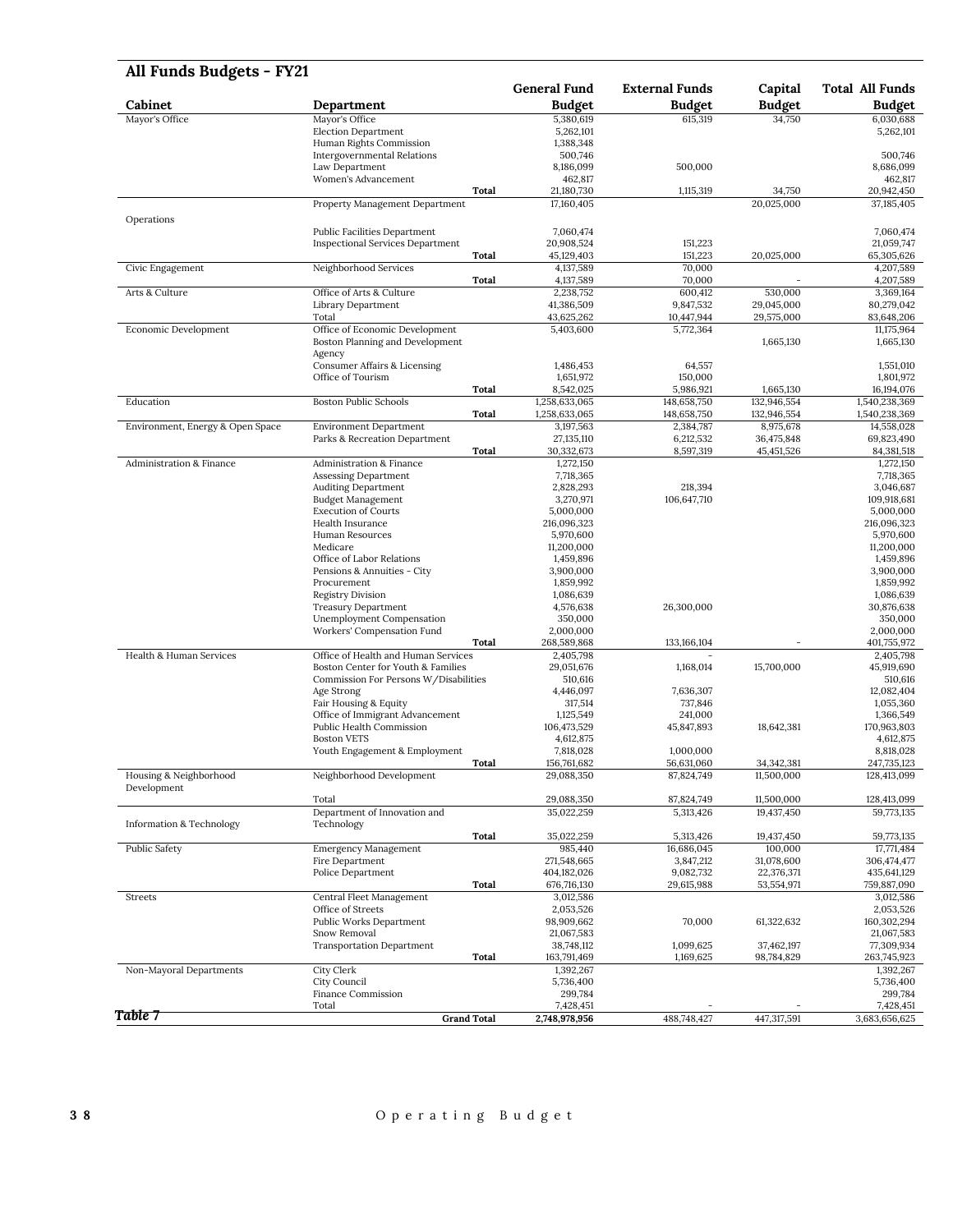#### **Performance Management**

Boston's performance management efforts, driven in partnership between the Citywide Analytics Team and the Office of Budget Management, strive to ensure that the City delivered the most effective and efficient services possible.

#### **CityScore**

Launched in 2016, CityScore is a nationally recognized tool designed to inform the Mayor, City managers, and the public about the performance of City government by aggregating key performance metrics.

CityScore's 22 metrics are monitored daily to get an understanding of the quality of life in Boston, and the performance of City government. Since inception, CityScore has prompted key process improvements, increased data-driven decision-making at all levels of city government, and informed the budget process.

#### Priority FY21 Performance Goals

The Mayor's FY21 budget priorities highlight the vision to create an environment that promotes equity, builds community, and helps fulfill Boston's great promise. The performance measures listed below reflect the City's top priorities and the partnerships necessary to achieve these ambitious goals.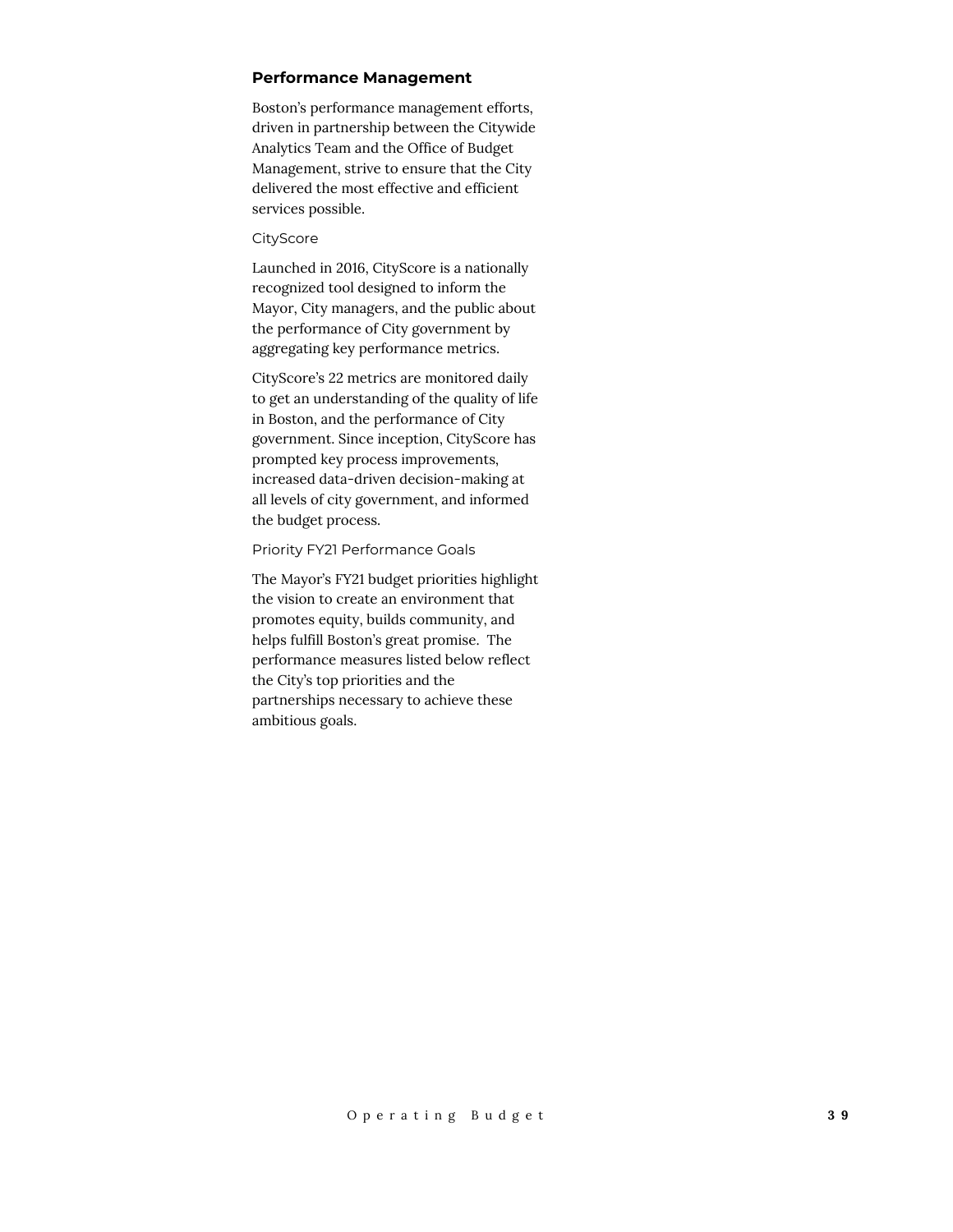## **Priority FY21 Performance Goals**

| <b>Performance Measure</b>                                                 | <b>Responsible Department</b>   | <b>FY20 Projected</b> | FY21 Target |
|----------------------------------------------------------------------------|---------------------------------|-----------------------|-------------|
| Education                                                                  |                                 |                       |             |
| New K1 seats available                                                     | Schools                         | 79                    | 106         |
| Participants in the Early Literacy Program                                 | <b>Boston Public Library</b>    | 48,505                | 30,000      |
|                                                                            |                                 |                       |             |
| Housing                                                                    |                                 |                       |             |
| # of homeless Veterans placed in permanent housing                         | Neighborhood Development        | 219                   | 200         |
| # of low income housing units permitted (deed restricted and IDP)          | Neighborhood Development        | 207                   | 533         |
| # of middle income housing units permitted<br>(deed restricted and market) | Neighborhood Development        | 1,460                 | 1.542       |
| # of potential evictions averted                                           | Neighborhood Development        | 663                   | 850         |
|                                                                            |                                 |                       |             |
| Mobility                                                                   |                                 |                       |             |
| Average annual PCI rating of Boston's roads                                | <b>Public Works</b>             | 65.2                  | 66          |
| % of street light outages addressed on time                                | <b>Public Works</b>             | 64%                   | 80%         |
| % of crosswalks in good repair                                             | Transportation                  | 70%                   | 85%         |
| Average personnel hours on a hokey route (hand cleaning streets/sidewalks) | Public Works                    | 2,198                 | 3,500       |
|                                                                            |                                 |                       |             |
| <b>Prosperity &amp; Equity</b>                                             |                                 |                       |             |
| # of MWBE companies with City of Boston contracts                          | Economic Development            | 187                   | 80          |
| # of employees in companies newly signing Boston's 100% Talent Compact     | Women's Advancement             | 3,514                 | 3,000       |
|                                                                            |                                 |                       |             |
| Arts, Culture, and Creativity                                              |                                 |                       |             |
| % of first time Boston Cultural Council organizational grant awardees      | Arts & Culture                  | 39%                   | 27%         |
| Library card daily usage                                                   | <b>Boston Public Library</b>    | 3,450,149             | 3,300,000   |
| Average number of eBook holds                                              | <b>Boston Public Library</b>    | 82,300                | 81,500      |
|                                                                            |                                 |                       |             |
| <b>Health &amp; Safety</b>                                                 |                                 |                       |             |
| EMS median response time for Priority 1 calls                              | Public Health Commission        | 6.0 Min               | 6.0 Min     |
| # of individuals placed in recovery services                               | <b>Public Health Commission</b> | 11,106                | 13,000      |
| Firefighters attending resiliency, health, and safety symposiums           | Fire Department                 | 3,000                 | 900         |
|                                                                            |                                 |                       |             |

*Table 8*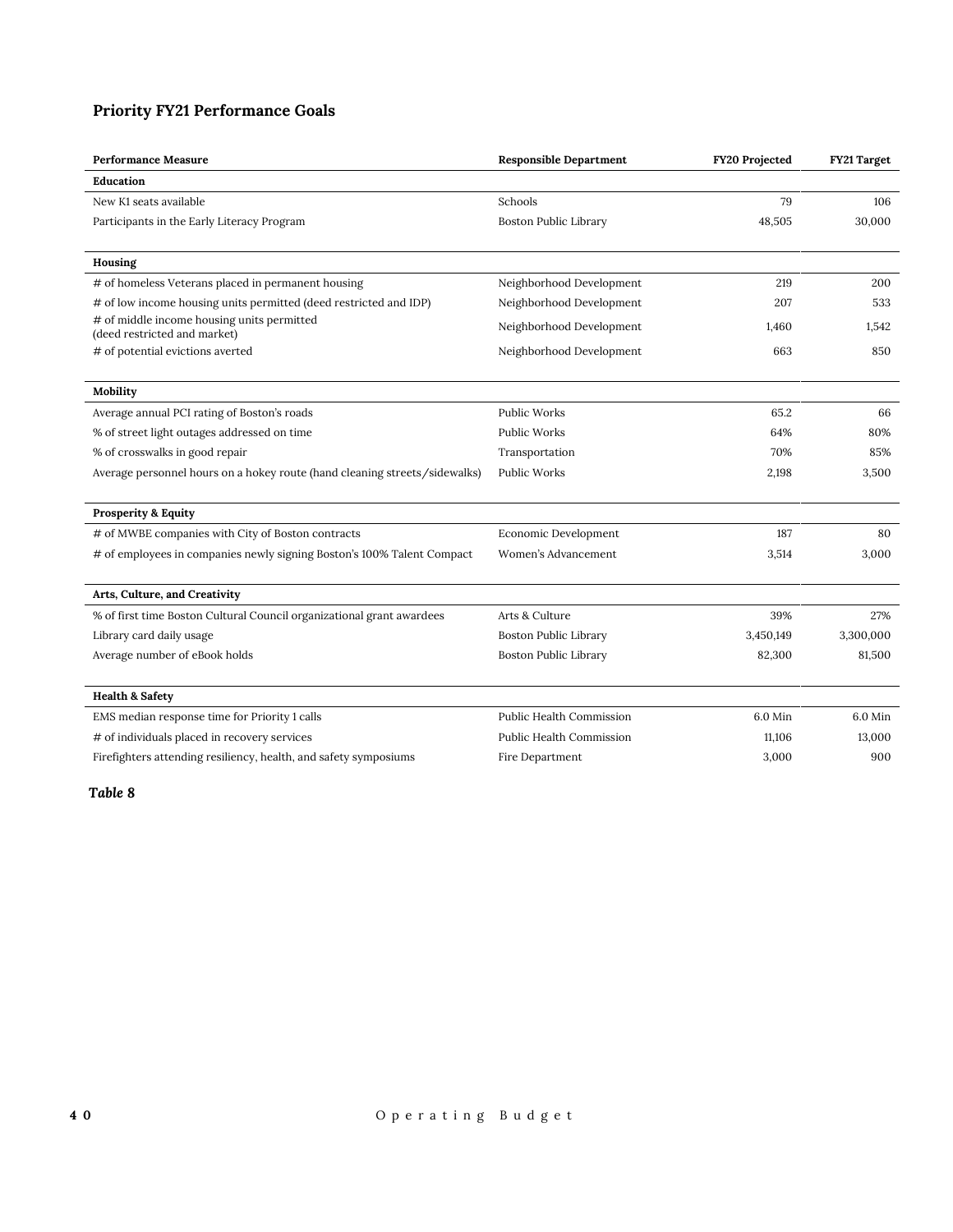## **MULTI-YEAR BUDGET PLAN**

#### **Introduction**

While the City must maintain an annual budget process by statute, a two-year projection provides a useful context for current decision making and future planning purposes.

With City costs rising faster than its revenue, the City is projecting budget shortfalls in FY22 and FY23. In projecting the City's operating budget for FY22 and FY23, education cost growth, increasing annual pension schedule obligations, uncertain costs related to outstanding collective bargaining agreements and continued health insurance cost escalation continue to drive high rates of expenditure growth. The property tax levy is assumed to grow from its base by the allowable 2.5% and by new growth in the levy. In terms of state aid, continued pressure from rising state Charter Schools costs combined with underfunding of the Charter School Tuition Reimbursement obligation and stagnant education aid, will likely lead to the continuation of the negative growth trend in net state aid.

Starting in FY21 almost all City collective bargaining contracts expired and the few unions with contracts settled through FY21 will expire by FY22. While the next round of negotiations for FY21 and beyond has begun, no key contract terms or wage patterns have been established. The projected FY22 and FY23 collective bargaining reserves are intended to acknowledge some costs in this area but do not indicate an established wage pattern for successor contracts.

Another area of concern is the unfunded liability related to other post-employment benefits. The City currently provides postemployment health care and life insurance benefits to eligible retirees in accordance with state law and pays its share of the cost on a pay-as-you-go basis in the current

year's operating budget. This method of financing understates the full obligation to provide these benefits after retirement. The City, including the Boston Public Health Commission (BPHC), has an unfunded liability for these benefits of \$2.13 billion, as of the most recent independent actuarial valuation on June 30, 2019. The FY21 budget authorizes another payment of \$40 million to the City's OPEB Liability Trust Fund; the FY22 and FY23 projections also include \$40 million payments.

#### **Revenue Trends**

The following chart displays the breakdown of revenue projected for FY22-FY23.



## *Figure 8 - Recurring Revenue FY21 Budget, FY22 & FY23 Projected*

Major revenue trends include:

*Property Tax Levy:* The levy will grow by the allowable 2.5% increase, and new growth is projected to decrease in FY22 and FY23 due the long term effects of the COVID-19 pandemic and global recession. The net property tax assumes an overlay reserve set at \$20 million. A net total increase in the levy of over \$208 million is projected over the two years.

*State Aid:* Gross state aid is assumed to decrease slightly in FY22 and more significantly in FY23, decreasing by 1.3% in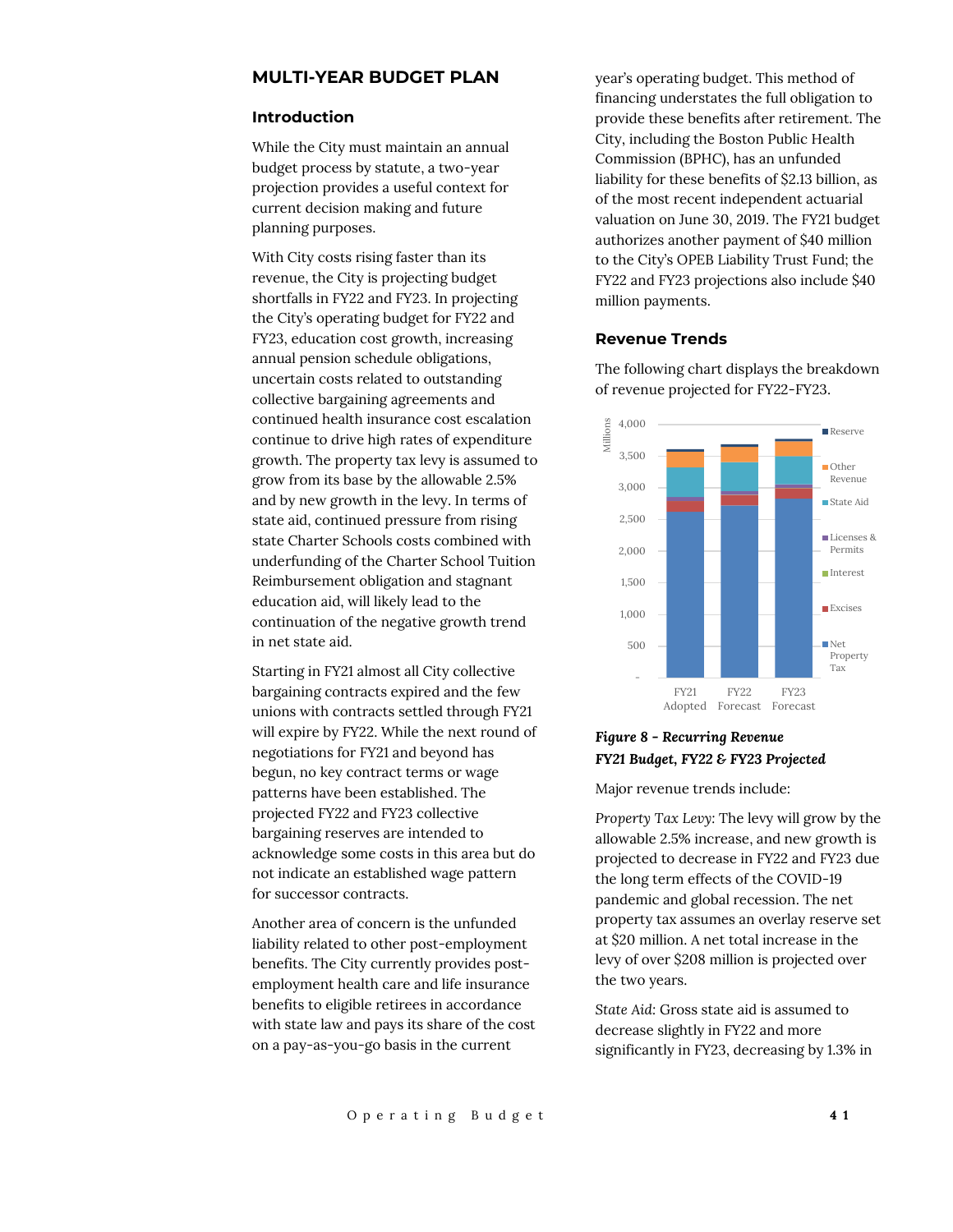FY22 and 4.7% in FY23. The City is projecting that Unrestricted General Government Aid and Chapter 70 education will stay flat in FY22 and FY23. The City is projecting that the Charter School Tuition Reimbursement will again be underfunded by the State. Roll out of the Student Opportunity Act was delayed for FY21. The Act included structured implementation of full funding of charter school reimbursement. The underfunding has created an unsustainable funding challenge that the City projects will continue in FY22 and FY23. Underfunding of Charter School Reimbursement will be accompanied by a significant increase in the Charter School Tuition Assessment and thus represents a substantial decrease in total resources available for appropriations

*Excises:* Excises are expected to stay flat in FY22 as well as FY23, due to the long term effects of the COVID-19 pandemic and global recession.

*Fines:* Fines are expected to marginally increase given improvements made in enforcement.

*Interest on Investments:* Interest income is expected to decrease in FY22 and FY23 compared to the FY21 Adopted budget, based on the Federal Reserve's low likelihood of increasing interest rates.

*Payments in Lieu of Taxes (PILOT):* PILOT revenue is projected to remain fairly flat in FY22 and FY23, consistent with the trends from the five year ramp up of PILOT payments, which ended in FY16. We expect the program to continue with support from the non-profit community.

*Miscellaneous Department Revenue:* In FY22 and FY23, the City estimates decreases in federal health insurance reimbursements as well as Parking Facilities revenue.

*Licenses and Permits:* Building permits are projected to decrease in FY22 and FY23 due to unpredictable development

environment, especially during and after a recession.

*Budgetary Fund Balance:* For FY22 and FY23 the use of Budgetary Fund Balance for OPEB expenses is projected to be level at \$40 million.

These estimates are based on conservative revenue assumptions reflecting the unknown long term effects of the pandemic and the length and strength of the global recession.

## **Expenditure Trends**

The expenditure chart displays the allocation of expenditures projected for FY22-FY23.

As the City examines projected expenditures for FY22 and FY23, expenditures are anticipated to grow at a faster rate than the City's revenue growth, leading to projected shortfalls for FY22 and FY23. Fixed costs alone are projected to grow significantly due to increases in charter school costs under the existing cap and upward adjustments in the City's pension schedule. In addition, the City continues to project considerable appropriations growth due to rising employee-related costs.

*Appropriations:* Inflationary and other increases have been estimated in FY22 and FY23 for expenditures such as health insurance and other personnel cost growth. At the School Department, estimated inflationary increases for health insurance and other personnel cost growth, student transportation services, and the cost of food and nutrition services have been projected for FY22 and FY23.

Due primarily to the factors referred to above, appropriations are estimated to increase by a total of \$64.7 million or 2.3% in FY22 and cumulatively increase by \$128.4 million or 4.6% in FY23.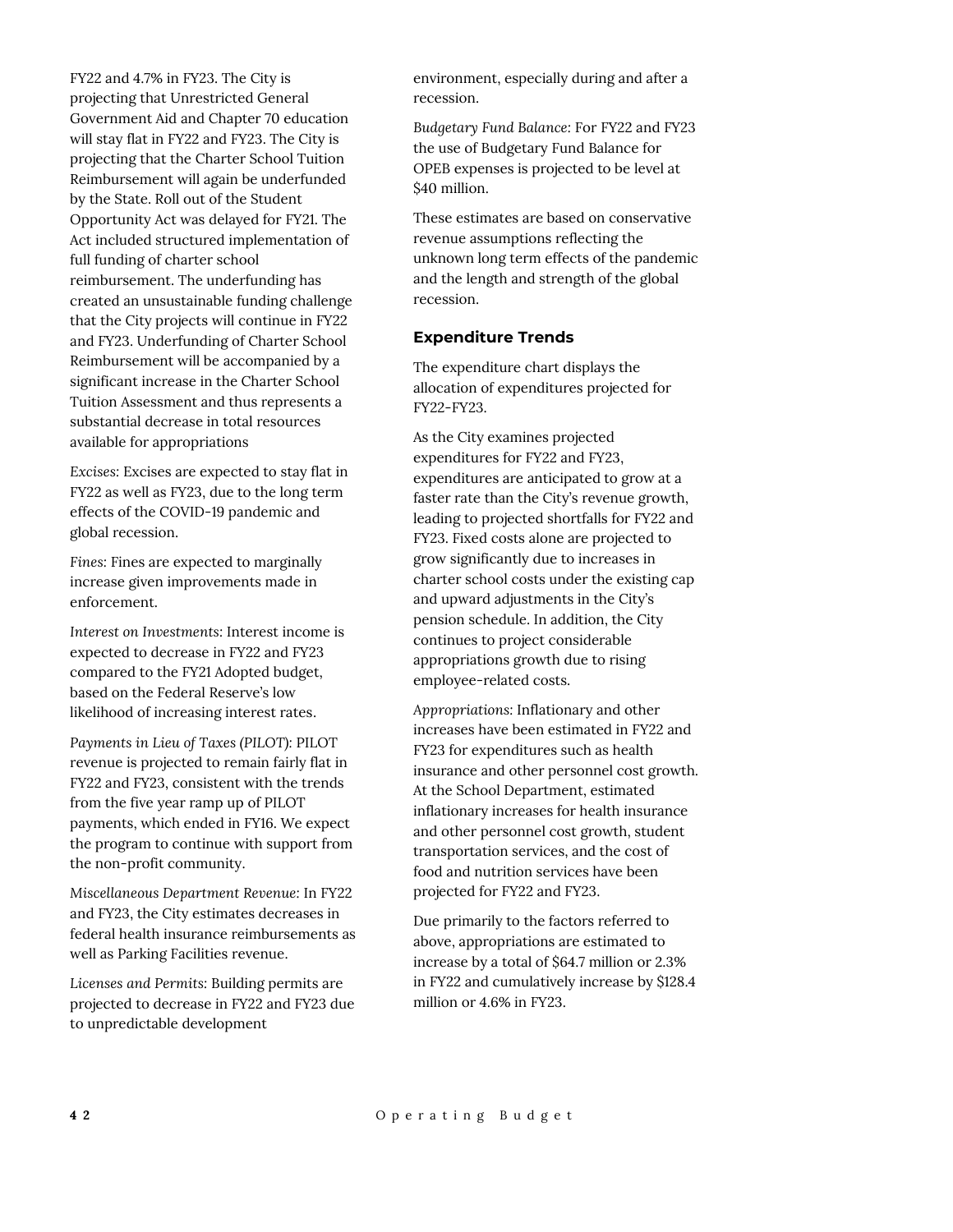

## *Figure 9 - Expenditures FY21 Budget, FY22 & FY23 Projected*

*Fixed Costs:* In FY22, fixed costs are expected to increase by 10.3% and cumulatively increase by 18.2% in FY23. These increases can be attributed to several factors including: the continued expansion of charter schools, even under the existing cap and the resulting increase in the tuition assessment, scheduled pension cost increases, and increased borrowing.

Under these revenue and expenditure assumptions, the FY22 and FY23 budgets are currently projected to have shortfalls of approximately \$73 million and \$114 million. For the most part, the projections are based on current operations and the roll out of approved initiatives in FY22 and FY23. As the FY22 budget process goes forward and projections are further refined, the City will be looking at ways to operate more efficiently within the confines of projected revenues. The City will be monitoring external funding sources very closely, prioritizing service areas and reviewing policy decisions and options that could result from external funding losses. Boston Public Schools and the Department of Neighborhood Development are two departments dependent on federal external funds for the provision of essential services. In the event of grant losses in those

departments, major policy decisions and/or tradeoffs will have to be made to continue to provide existing services.

Employee hiring must continue to be controlled, as the bulk of the projected increase in appropriations is employeerelated. New collective bargaining agreements will need to be affordable, given cost and revenue pressures outlined in this forecast. The City, in partnership with its unions, will continue to look at ways to mitigate the impacts of annual increases in the cost to provide health insurance to its employees and retirees. The City's policy regarding the use of its fund balance has been to limit the use of this source of revenue to offset certain fixed costs such as pension contributions and related post-retirement health benefits and/or to fund extraordinary and nonrecurring events as determined and certified by the City Auditor. The projections shown here assume that budgetary fund balance will be used only to support the OPEB appropriations for FY22 and FY23.

#### **Planning a Balanced Budget**

Multi-year planning is useful because it allows for time to make adjustments to relieve the cost pressures on certain services. It also promotes cost-saving or new programming alternatives to improve the financial position projected in the out years, and helps monitoring changes in assumptions as new needs or innovations present themselves.

Much of the City's budget remains fairly stable during the year, but a variance of just 1% would equate to a \$36 million problem in the bottom line. Common areas of variance are snow removal, with year-to-year swings of millions of dollars; legal settlements, for which the City attempts to reserve for but may need to absorb on a pay-as-you-go basis; public safety overtime, particularly if a significant event occurs (acts of terrorism, natural disasters or major public events, for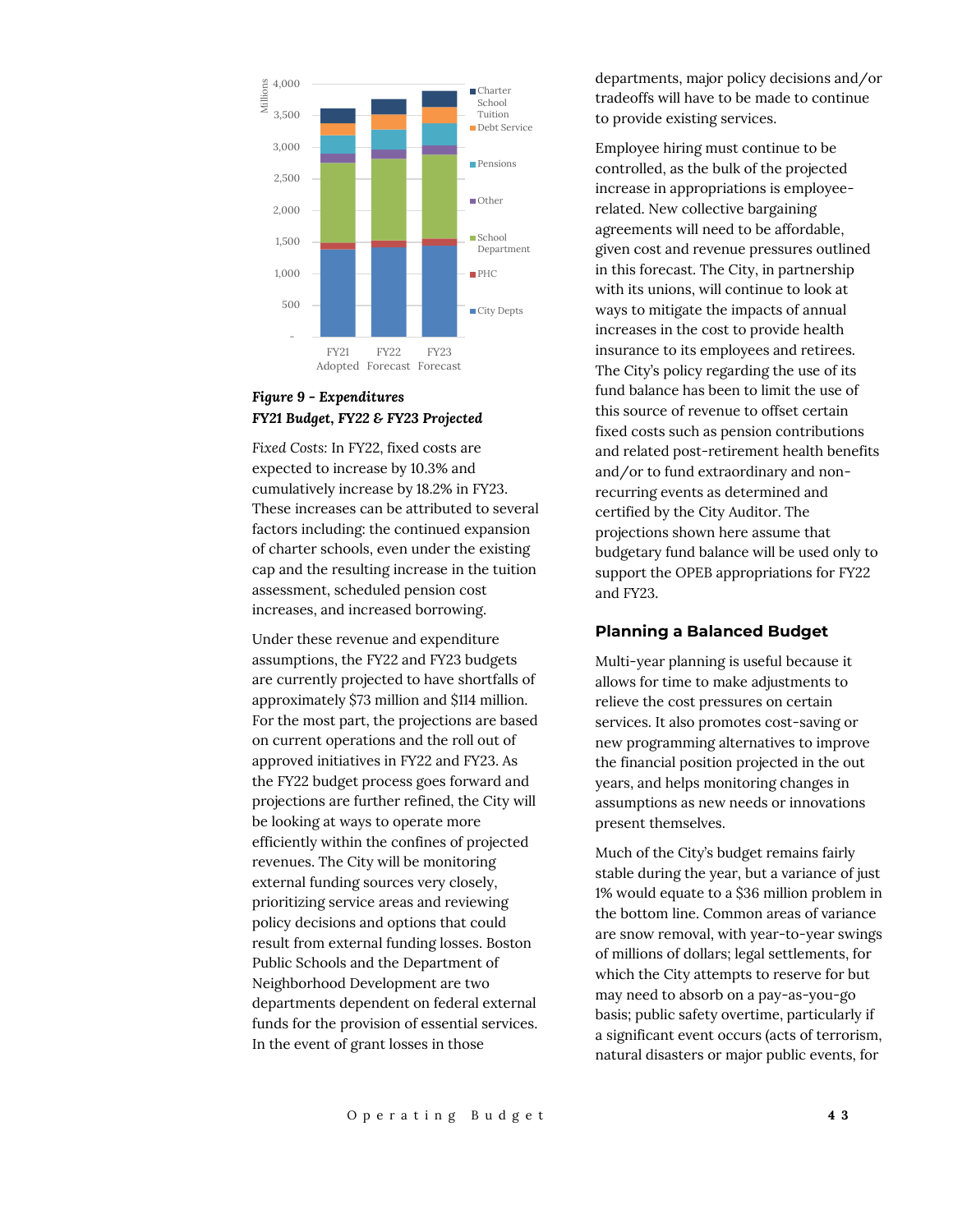example), and outside funding sources for essential needs that may suddenly be eliminated.

It is important to note that the City's fiscal controls are effective in reducing the chances of an unmanageable deficit. The City manages position vacancies through a committee comprised of the Chief Financial Officer, the Human Resources Director, and the City's Budget Director. In place for over a decade, the committee serves to strictly control and monitor all hiring. In addition, the City's financial and human resources information system (BAIS) provides levels of systematic controls that can be used to project and plan for personnel funding requirements. Similar BAIS systematic controls are in place to control nonpersonnel expenditures.

## **Conclusion**

This multi-year overview is provided as a guide to understand the impacts of the decisions presented in the budget, and to provide a framework for addressing future challenges and initiatives. Although it is not statutorily required, it is a useful tool in long-range planning and policy analysis.

From a budget planning and management standpoint, the parameters summarized here were built through an interactive forecast model. This approach allows for the development of multi-year scenarios based on various assumptions for City operations set within the financial constraints of the City's revenue and fixed cost budgets.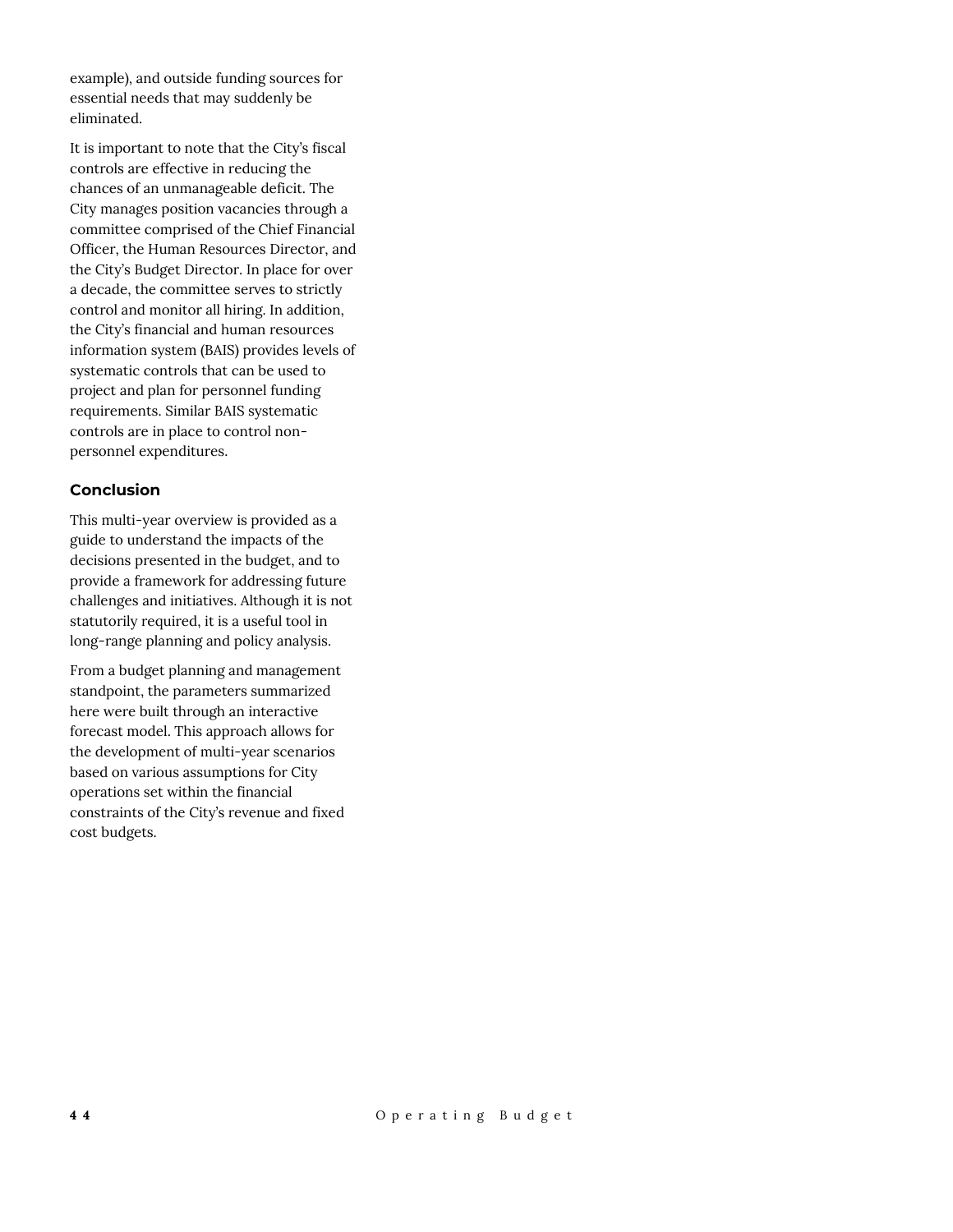# **MULTI-YEAR BUDGET SUMMARY**

*(Dollars in Millions)*

|                                        | FY21 Adopted | <b>FY22 Forecast</b> | <b>FY23 Forecast</b> |
|----------------------------------------|--------------|----------------------|----------------------|
| <b>REVENUES</b>                        |              |                      |                      |
| Property Tax                           | 2,636.49     | 2,742.40             | 2,850.96             |
| Property Tax Overlay                   | (14.00)      | (20.00)              | (20.00)              |
| <b>Excises</b>                         | 166.54       | 166.54               | 166.54               |
| Fines                                  | 66.11        | 66.58                | 66.78                |
| Interest On Investments                | 8.00         | 5.00                 | 5.00                 |
| Payments in Lieu of Taxes              | 49.28        | 49.66                | 50.04                |
| Urban Redev Chapter 121A               | 30.70        | 26.70                | 22.70                |
| Department Revenue                     | 63.24        | 57.43                | 60.08                |
| Licenses & Permits                     | 61.96        | 56.04                | 55.94                |
| Penalties & Interest                   | 9.00         | 9.00                 | 9.00                 |
| Available Funds                        | 30.95        | 30.95                | 25.95                |
| State Aid                              | 464.20       | 458.18               | 442.55               |
| <b>Total Recurring Revenue</b>         | 3,572.46     | 3,648.47             | 3,735.53             |
| <b>Budgetary Fund Balance</b>          | 40.00        | 40.00                | 40.00                |
| <b>Total Revenues</b>                  | 3,612.46     | 3,688.47             | 3,775.53             |
| <b>EXPENDITURES</b>                    |              |                      |                      |
| <b>City Appropriations</b>             | 1,388.34     | 1,418.60             | 1,447.70             |
| <b>Public Health Commission</b>        | 106.47       | 108.95               | 111.50               |
| School Department                      | 1,258.63     | 1,290.63             | 1,322.63             |
| Reserve for Collective Bargaining City | 3.00         | 3.00                 | 3.00                 |
| Other Post Employment Benefits         | 40.00        | 40.00                | 40.00                |
| <b>Total Appropriations</b>            | 2,796.45     | 2,861.18             | 2,924.83             |
|                                        |              |                      |                      |
| Pensions                               | 292.09       | 317.94               | 346.08               |
| Debt Service                           | 189.13       | 234.44               | 256.00               |
| <b>Charter School Tuition</b>          | 231.96       | 243.56               | 255.73               |
| <b>MBTA</b>                            | 93.35        | 95.68                | 98.07                |
| <b>Other State Assessments</b>         | 5.65         | 5.72                 | 5.82                 |
| Suffolk County Sheriff Dept            | 3.85         | 2.90                 | 2.90                 |
| Reserve                                |              |                      |                      |
| <b>Total Fixed Costs</b>               | 816.02       | 900.23               | 964.60               |
| <b>Total Expenditures</b>              | 3,612.46     | 3,761.42             | 3,889.43             |
|                                        |              |                      |                      |
| Surplus (Deficit)                      | 0.00         | $-72.94$             | $-113.90$            |

Numbers may not add due to rounding

*Table 9*